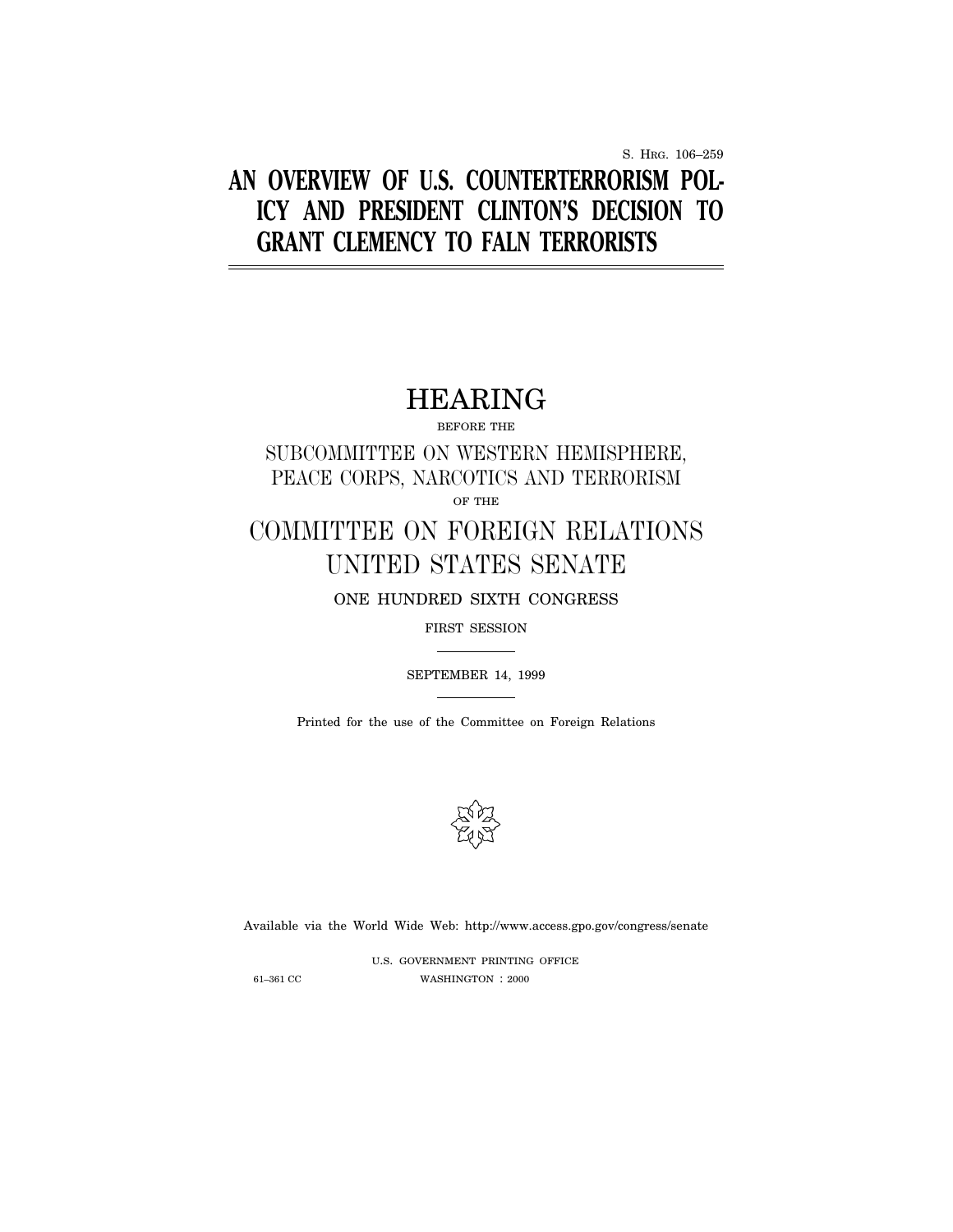# COMMITTEE ON FOREIGN RELATIONS

JESSE HELMS, North Carolina, *Chairman*

RICHARD G. LUGAR, Indiana PAUL COVERDELL, Georgia CHUCK HAGEL, Nebraska GORDON H. SMITH, Oregon ROD GRAMS, Minnesota SAM BROWNBACK, Kansas CRAIG THOMAS, Wyoming JOHN ASHCROFT, Missouri BILL FRIST, Tennessee

JOSEPH R. BIDEN, JR., Delaware PAUL S. SARBANES, Maryland CHRISTOPHER J. DODD, Connecticut JOHN F. KERRY, Massachusetts RUSSELL D. FEINGOLD, Wisconsin PAUL D. WELLSTONE, Minnesota BARBARA BOXER, California ROBERT G. TORRICELLI, New Jersey

STEPHEN E. BIEGUN, *Staff Director* EDWIN K. HALL, *Minority Staff Director*

### SUBCOMMITTEE ON WESTERN HEMISPHERE, PEACE CORPS, NARCOTICS AND TERRORISM

PAUL COVERDELL, Georgia, *Chairman*

JESSE HELMS, North Carolina RICHARD G. LUGAR, Indiana JOHN ASHCROFT, Missouri

CHRISTOPHER J. DODD, Connecticut BARBARA BOXER, California ROBERT G. TORRICELLI, New Jersey

(II)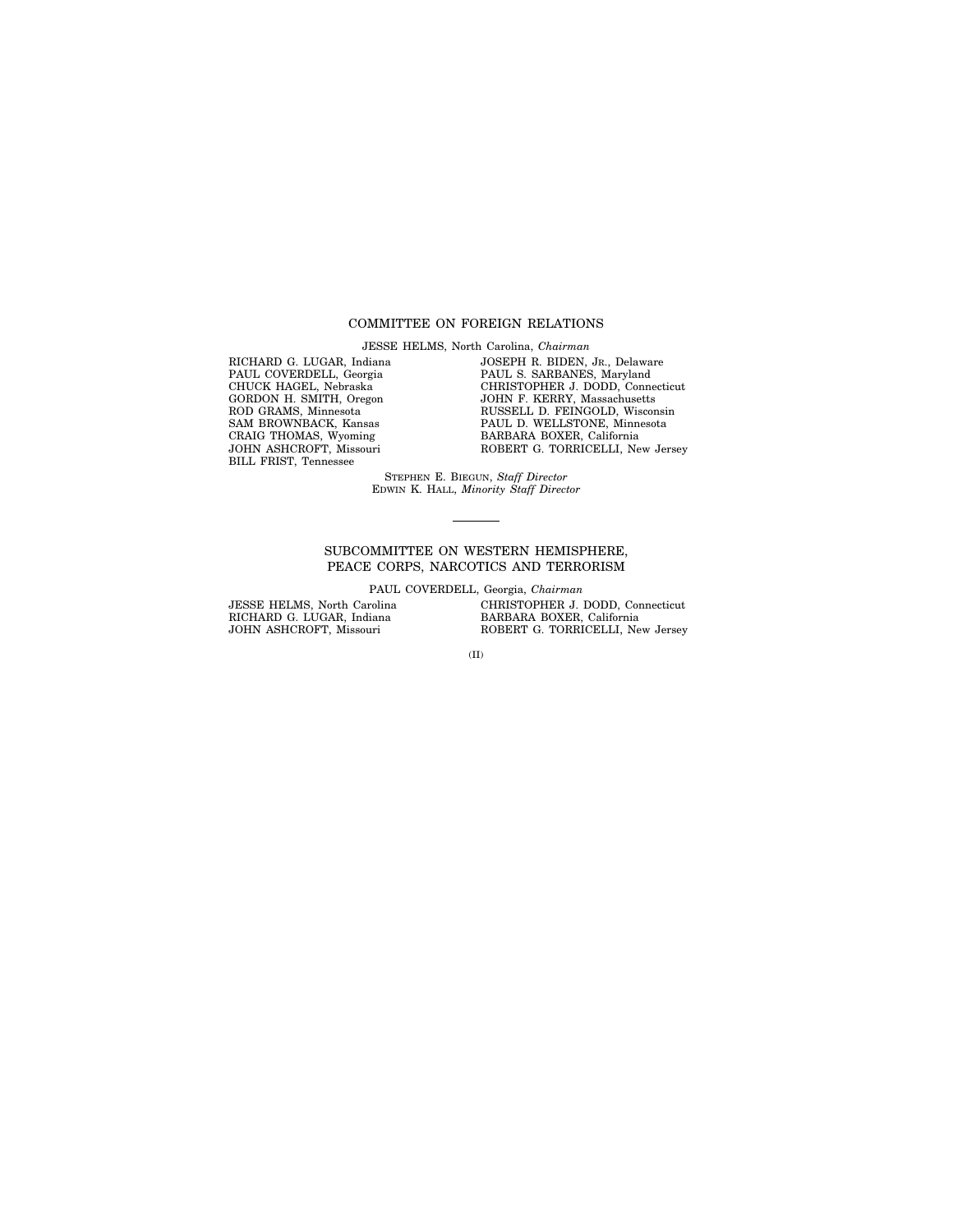# CONTENTS  $\frac{1}{\sqrt{2\pi}}\left( \frac{1}{\sqrt{2\pi}}\right) \left( \frac{1}{\sqrt{2\pi}}\right) \left( \frac{1}{\sqrt{2\pi}}\right) \left( \frac{1}{\sqrt{2\pi}}\right) \left( \frac{1}{\sqrt{2\pi}}\right) \left( \frac{1}{\sqrt{2\pi}}\right) \left( \frac{1}{\sqrt{2\pi}}\right) \left( \frac{1}{\sqrt{2\pi}}\right) \left( \frac{1}{\sqrt{2\pi}}\right) \left( \frac{1}{\sqrt{2\pi}}\right) \left( \frac{1}{\sqrt{2\pi}}\right) \left( \frac{1}{\sqrt$

| Coverdell, Hon. Paul D., letter from Department of Justice declining an      | Page<br>10<br>13<br>2 |
|------------------------------------------------------------------------------|-----------------------|
| Gallegos, Gilbert G., national president of the Grand Lodge, Fraternal Order | 6                     |
|                                                                              | 16<br>19              |
|                                                                              | 35                    |
| Pastorella, Rich, former detective, New York Police Department               | 8                     |

(III)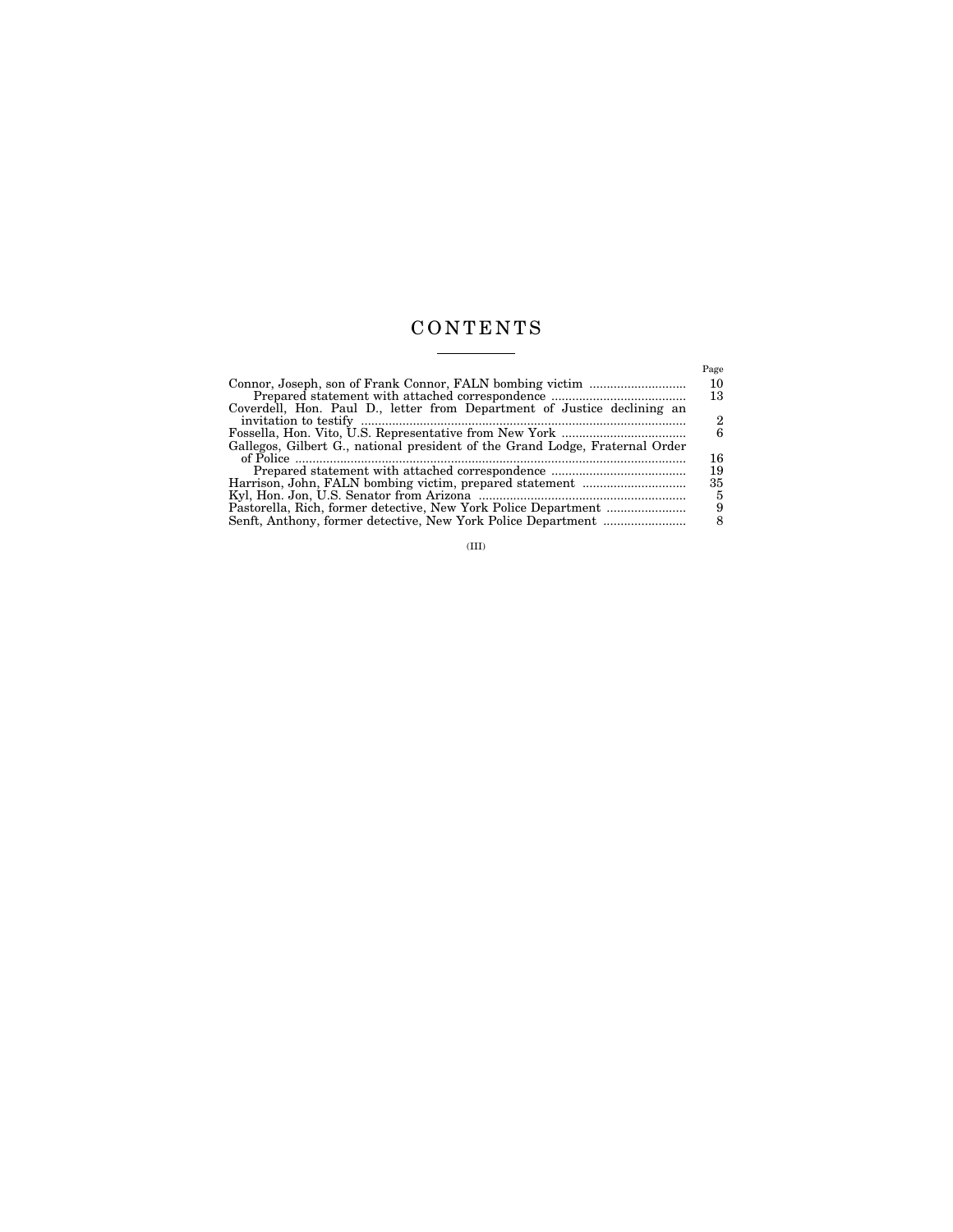# **AN OVERVIEW OF U.S. COUNTERTERRORISM POLICY AND PRESIDENT CLINTON'S DECI-SION TO GRANT CLEMENCY TO FALN TER-RORISTS**

### **TUESDAY, SEPTEMBER 14, 1999**

U.S. SENATE,

SUBCOMMITTEE ON WESTERN HEMISPHERE, PEACE CORPS, NARCOTICS AND TERRORISM, COMMITTEE ON FOREIGN RELATIONS, *Washington, DC.*

The subcommittee met at 9:15 a.m., in room SD–419, Dirksen Senate Office Building, Hon. Paul Coverdell (chairman of the subcommittee) presiding.

Present: Senator Coverdell.

Also present: Senator Kyl.

Senator COVERDELL. I am going to call the hearing of the Western Hemisphere, Peace Corps, Narcotics and Terrorism Subcommittee of the Foreign Relations Committee to order.

We are still waiting for Congressman Fossella, but I thought I might go ahead and proceed, deal with the opening statement, which is a little longer than normal.

I want to welcome each of you: Mr. Senft, Mr. Rich Pastorella, Mr. Joe Connor, and Mr. Gilbert Gallegos. I appreciate very much your coming. You are going to have to bear with me for just a moment.

First of all, I want to make it absolutely clear that the purpose of the hearing from the outset, going back to August 31, was not to challenge the President's authority, which is clear constitutionally, but to take under advisement and try to understand, given the unique nature of these actions by the White House, what that effect would be on the perception of the world, our law enforcement institutions, and the people in general with regard to the United States policy on terrorism. There has been probably too much written about the politics of the decision. I think the more important and underlying and fundamental question is, does it confuse the world about what our policy is?

Now, as late as 9:30 p.m. last night, the witnesses provided by the Federal Bureau of Investigation were preempted by the White House. In other words, the White House has instructed that there be no presentations from the Federal Bureau of Investigation, and we can only presume, of course, that that is the fundamental and underlying reason that there is no official here from the U.S. State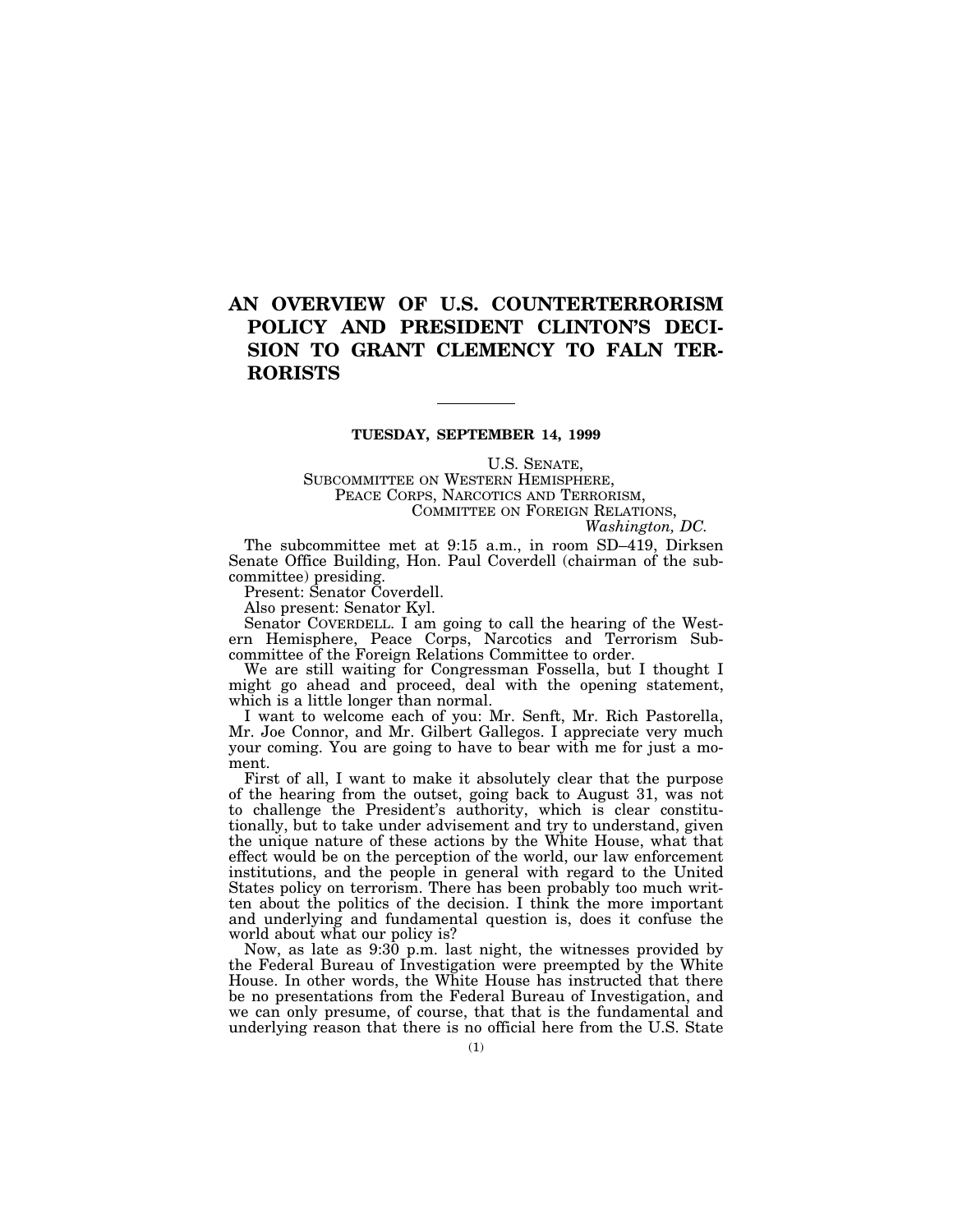Department, the Justice Department, the White House, and now the Federal Bureau of Investigation.

I have to say to the White House that these actions, which have been characteristic in the past, have never worked. We are engaged in a public debate and dialog here, and the fact that they have decided to build a fortress around the decision will be of little value in the long run. The House has already expressed itself on this measure and I think importantly so. The Senate will do so probably within 4 hours.

I think it would have been appropriate had the administration, through the State Department or the Federal Bureau of Investigation, come to clarify their view of how this relates to fundamental policy relating to terrorism, but they have chosen not to do so. You have to wonder in the back of your mind what would cause the White House to preempt and foreclose any representation of their administration discussing with the committee that has oversight the policies involved here. They have, in fact, by these actions in my judgment, raised more questions and not contributed at all to giving them an opportunity to explain themselves.

[See correspondence that follows:]

U.S. DEPARTMENT OF JUSTICE, OFFICE OF LEGISLATIVE AFFAIRS, OFFICE OF THE ASSISTANT ATTORNEY GENERAL, *Washington, DC, September 13, 1999.*

The Honorable PAUL D. COVERDELL,

*Chairman, Subcommittee on Western Hemisphere, Peace Corps, Narcotics and Terrorism,*

*Committee on Foreign Relations, U.S. Senate, Washington, DC.*

DEAR MR. CHAIRMAN: This responds to your invitations, dated September 7 and September 9, 1999, to representatives of the Department of Justice (including the Federal Bureau of Investigation) to testify at your hearing on September 14, 1999, regarding anti-terrorism policies and the President's recent clemency decision. Although the Department appreciates your invitation to testify on these important matters, we have regretfully concluded that we are not in a position to provide testimony at this time.

As your letter to Director Freeh indicates, the hearing will ''focus on the President's [clemency] decision.'' As you know, under the Constitution the authority to grant clemency rests solely with the President. U.S. Const., Art. II, § 2, cl. 1. *See United States v. Klein, 80 U.S.* (13 Wall.) 128, 147 (1871) ("To the executive alone is intrusted the power of pardon''); *see also Public Citizen v. Department of Justice,* 491 U.S. 440, 485 (1989) (Kennedy, J., concurring) (reaffirming that the pardon power is ''commit[ted] . . . to the exclusive control of the President''). We wish, of course, to provide Congress with information to satisfy its oversight needs to the fullest extent possible. In light of the important constitutional and institutional interests implicated by your invitation for testimony and the fact that the hearing may in significant part address the exercise of an exclusive presidential prerogative, we are carefully reviewing this matter and consulting with the White House regarding how most appropriately to proceed.

Until this important issue has been resolved, we are unable to provide the Department (including FBI) witnesses with the guidance they need regarding the areas, if any, with respect to which their testimony would be inappropriate. Accordingly, we cannot authorize their appearance at tomorrow's hearing. We understand the need to resolve the issue promptly and we are endeavoring to do so.

Please do not hesitate to contact me if you would like to discuss this matter.

Sincerely,

JON P. JENNINGS, *Acting Assistant Attorney General.*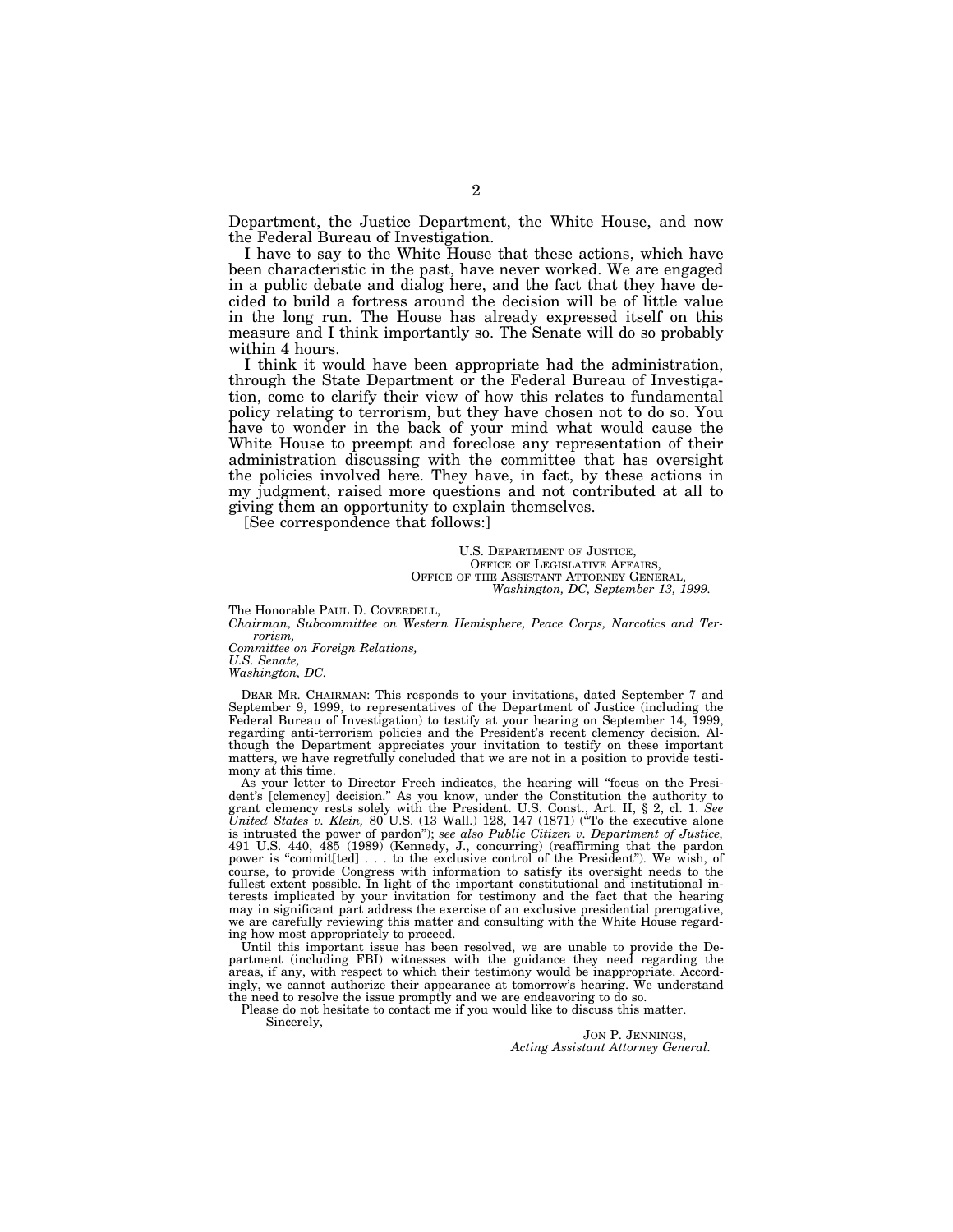Senator COVERDELL. So, with that, let me then go to my formal statement, and then we will come to you, Congressman Fossella, for your introduction of these panelists that have given so freely of their time not only here but in other places as well. I apologize again. This is somewhat longer than normal but the uniqueness of these circumstances calls for that.

There are few prospects more frightening and repugnant or more destabilizing to free societies than the use of violence to wreak terror among innocent civilians.

Yet, as we approach the new millennium, the growing threat of terrorism is an ever-present reality. The cowardly and deadly bombings of the two U.S. Embassies just over 1 year ago were a stark reminder of the global threat of terrorism. Over the last decade, the U.S. Government has made significant strides in formulating strategies to counter the threat of terrorism both at home and abroad. Efforts have focused on ways to deter terrorist incidents from occurring and then responding to them, if and when they do occur. At the center of our strategy to deter terrorism has been a consistently tough message that the United States will aggressively pursue, bring to justice, and punish to the full extent of the law those responsible for perpetrating acts of terror.

That is why President Clinton's recent decision to grant clemency to 16 FALN terrorists is so disturbing. It sends exactly the wrong message in my view. It says that the United States does not punish terrorists to the full extent of the law. It says to terrorists that they will not be subject to the swift and severe application of the rule of law. I have called the hearing today because I believe the President's decision represents an abrupt departure from longstanding U.S. policy on terrorism. There is an urgent need for the people's branch of Government to set the record straight and to clarify the administration's mixed signals about its tolerance of violence. There must be a voice in our Government that says to the world that this divergence from policy is not universally accepted.

Current U.S. terrorism policy is crystal clear: No concessions to terrorists. In the State Department's annual publication, Patterns of Global Terrorism 1998, U.S. counterterrorism policy is clearly set forth: "First, make no concessions to terrorists and strike no deals. Second, bring terrorists to justice for their crimes.''

The policy of being tough on terrorists has been enumerated over and over again during the past several years by various administration officials and through several Presidential decision directives. In June 1995, for example, President Clinton issued Presidential Decision Directive 39, hailing it as the central blueprint for U.S. counterterrorism strategy. At the core of PDD 39 is the continuation of U.S. policy of no concessions to terrorists and application of the rule of law to terrorists as criminals. It also focuses on the need to deter terrorism. To quote from PDD: ''To deter terrorism, it is necessary to provide a clear public position that we will vigorously deal with terrorists. In this regard, we must make it clear that we will not allow terrorism to succeed and that the pursuit, arrest, and prosecution of terrorists is of the highest priority.''

President Clinton again focused on getting tough on terrorists in a speech before the United Nations General Assembly in Sep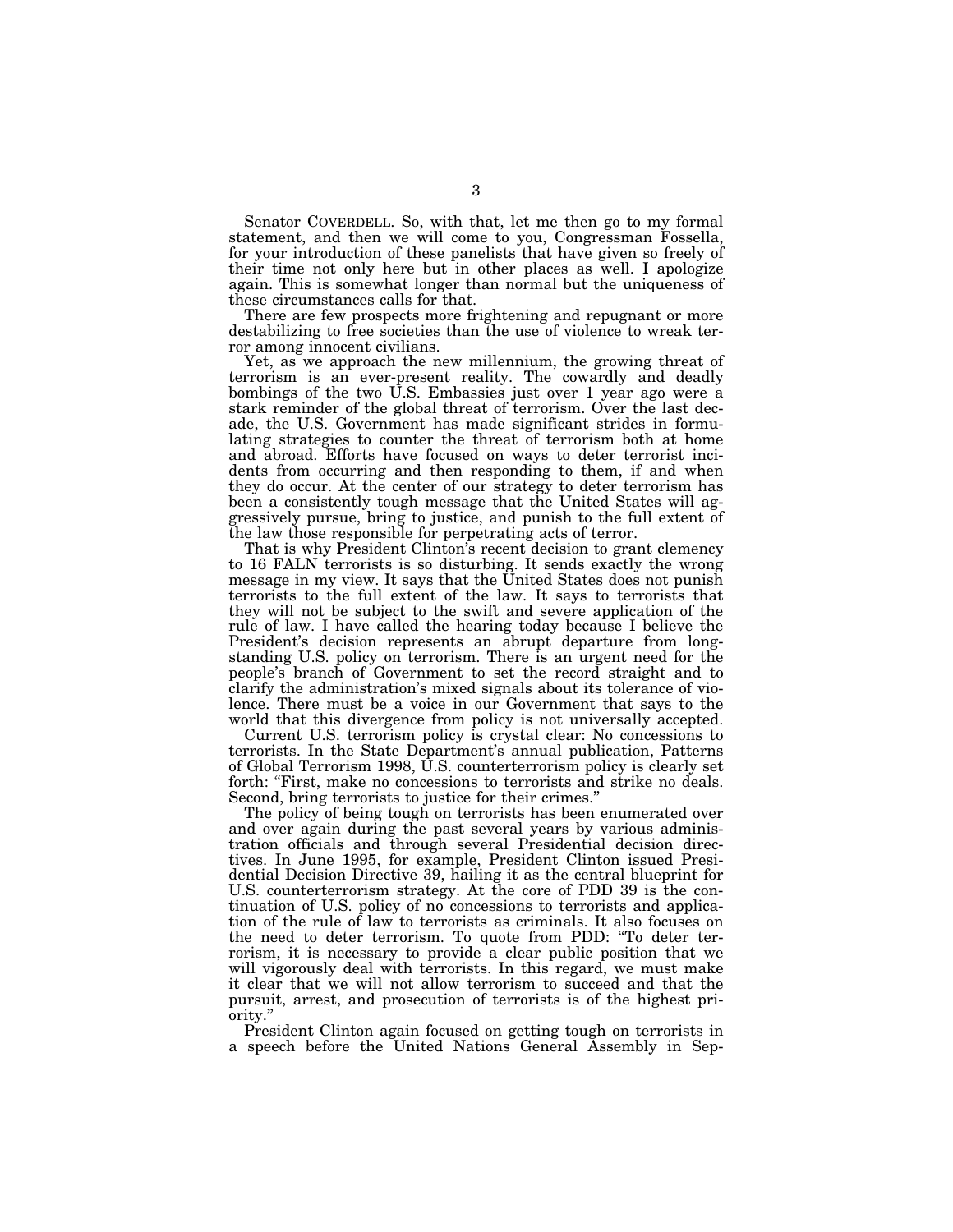tember of last year. He had these words to say: ''Terrorism is a clear and present danger to tolerant and open societies and innocent people everywhere. The only dividing line is between those who practice, support, or tolerate terror and those who understand that it is murder, plain and simple.'' Those are the President's own words.

And in several instances, this administration has moved beyond rhetoric and taken action to punish terrorism. After pledging to use all means at our disposal to track down and punish those responsible for the embassy bombings, the President ordered missile strikes against Osama bin Laden's training bases in Afghanistan.

At the core of these policies is the concept that swift and tough action against terrorists will help deter future occurrences. Indeed, I believe the credible threat of reprisal and full punishment under the law remains the best deterrent.

Yet, these policies and our efforts against terrorism were severely undermined on August 11 when President Clinton decided to let convicted agents of terror go free. He made his decision despite longstanding policies of applying the full scope of law and making no concessions to terrorists. With the stroke of a pen, our fight against global terrorism suffered an unmistakable setback.

According to President Clinton, the most compelling argument for clemency is that ''even though they belonged to an organization which had espoused violent means, none of them had done any bodily harm to anyone.'' If we use the President's logic, do we free Terry Nichols who was far away from the bombing in Oklahoma City or the blind cleric who plotted the World Trade Center bombing? Do we stop pursuing Osama bin Laden since he ordered but did not set off the bombs that claimed innocent American lives at our embassies? Or in other words, do we have two classes of terrorists from this point forward: those engaged in the direct destruction and those who plotted and planned it? You are somehow lesser if you were not actually involved with the occurrence.

By using this logic that the 16 individuals are worthy of clemency because they did not actually kill anyone, is the administration setting a new standard that only successful terrorists should be punished?

The bottom line is that 16 individuals were intimately involved in anti-American terrorist activities targeting our Government and innocent American citizens. They were active supporters of terrorism, convicted of crimes that directly supported the bombers and killers. They were an integral part of a conspiracy responsible for 130 bombings, 6 deaths, and dozens of injuries.

Official records from the U.S. Attorney's office in Chicago set forth the FALN history of terror: the actual and planned bombings, the safe houses where bomb-building techniques were practiced, the stashes of ammunition and explosives, the actual conversations between FALN members conspiring to bomb, rob, and break their comrades out of jail. The records demonstrate no sign of repentance—and I have to say I still have seen none—or remorse. Rather, the violent tendencies are confirmed. During court proceedings in Chicago in 1981, for example, one of the terrorists shouted at the judge: ''You are lucky we cannot take you right now. Our people will continue to use righteous violence. Revolutionary justice can be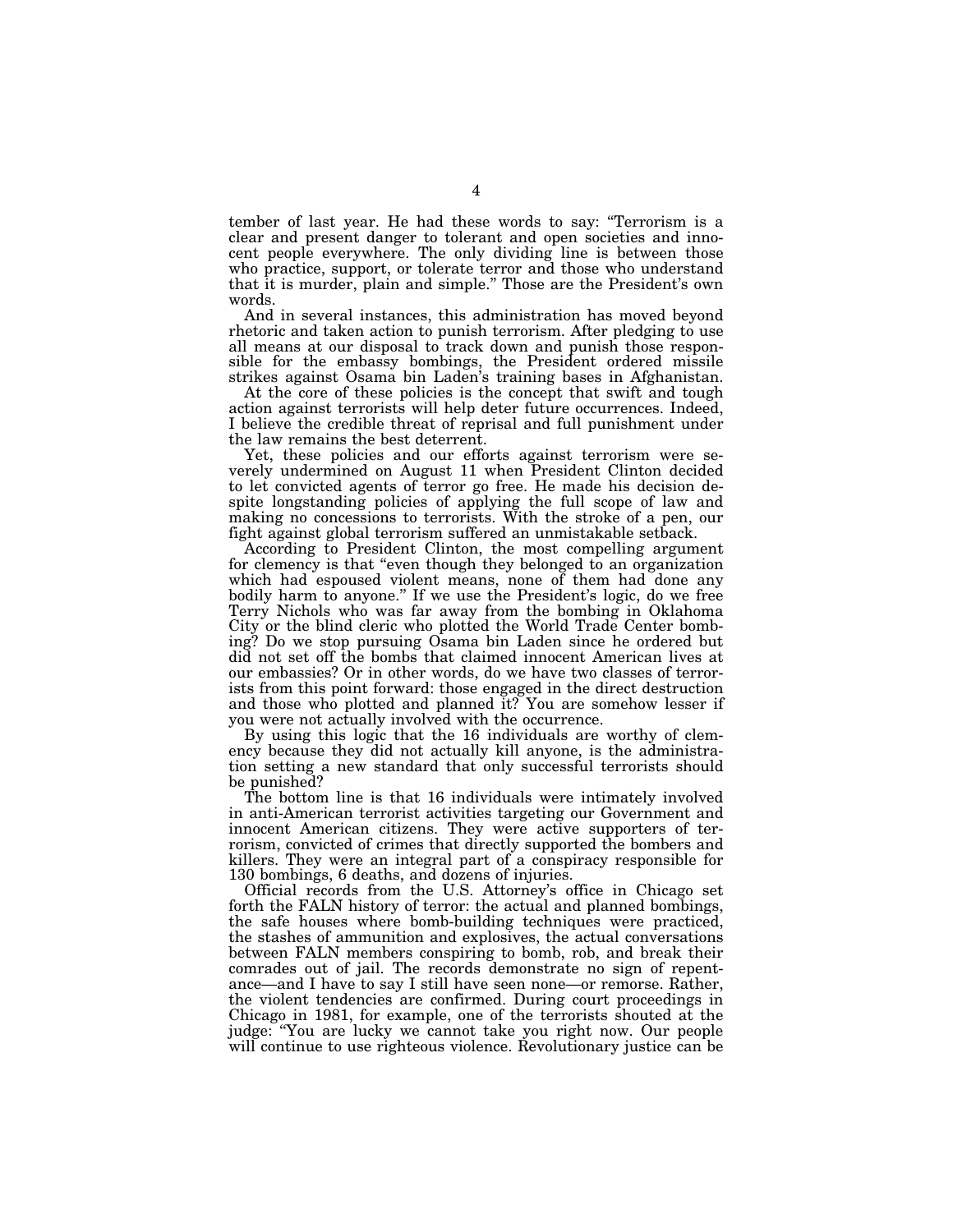fierce, mark my words.'' Another warned the judge to ''watch his back.

One of my questions to the White House, which we will have to now form in writing, are any of these individuals involved with the apprehension or adjudication of these individuals in any danger today? And if so, what steps is the United States taking to protect them?

In the words of a U.S. attorney prosecuting the FALN terrorists, ''the FALN has assaulted the American public through bombs and bloodshed. That is what this case is about, pure, unadulterated terror.'' In fact, during the sentencing, a Federal judge told one of the defendants: ''I am convinced you are going to continue as long as you can.'' That is terrorist activity. ''If there was a death penalty, I'd impose the death penalty on you without any hesitation.''

It is no surprise then that the FBI, the Bureau of Prisons, the U.S. Attorney's office who prosecuted the terrorists, and numerous law enforcement organizations have all reportedly opposed the President's decision. The President should know that this Senator, many of my colleagues in Congress and, I dare say, an overwhelming majority of law-abiding American citizens also oppose the President's decision.

To conclude, it is sadly ironic that just days before he offered clemency to FALN terrorists, President Clinton issued a statement commemorating the 1-year anniversary of U.S. Embassy bombings and the loss of life in those acts of violence and, I might say, two of my fellow citizens from Georgia. In his message he said the following: "Terrorists murdered these men and women and tore the hearts of those who loved them. We have intensified the struggle against terrorist violence and strengthened security to protect our people. We will not rest until justice is done.''

In light of his most recent action, the President's words ring hollow. What are we to say today to the victims of the vicious and cowardly FALN crimes and the victim's loved ones?

The President may have the power to commute the sentences of the terrorists, but that will not restore sight to Mr. Pastorella, restore full health to Mr. Senft, or return the father Joe and Tom Connor missed growing up. Mr. President, terrorism has a human face we cannot ignore.

I also want to recognize, before we go to you, Congressman Fossella, Senator Jon Kyl, who is chairman of the subcommittee on the Intelligence Committee on terrorism and ask if you would have a statement to make at this time.

## **STATEMENT OF HON. JON KYL, U.S. SENATOR FROM ARIZONA**

Senator KYL. Thank you, Mr. Chairman. A very brief statement, and I thank you for the opportunity to sit on this important subcommittee, even though I am not a member, because of my interest in the terrorism issue.

The question before this committee is the effect on U.S. foreign policy generally and terrorism specifically, of course. The FBI and others have always said that the best antidote to terrorism is clear, consistent, and firm policy against it, with emphasis on always tracking down and prosecuting and incarcerating terrorists. In fact, before the Judiciary Committee, we have frequently heard testi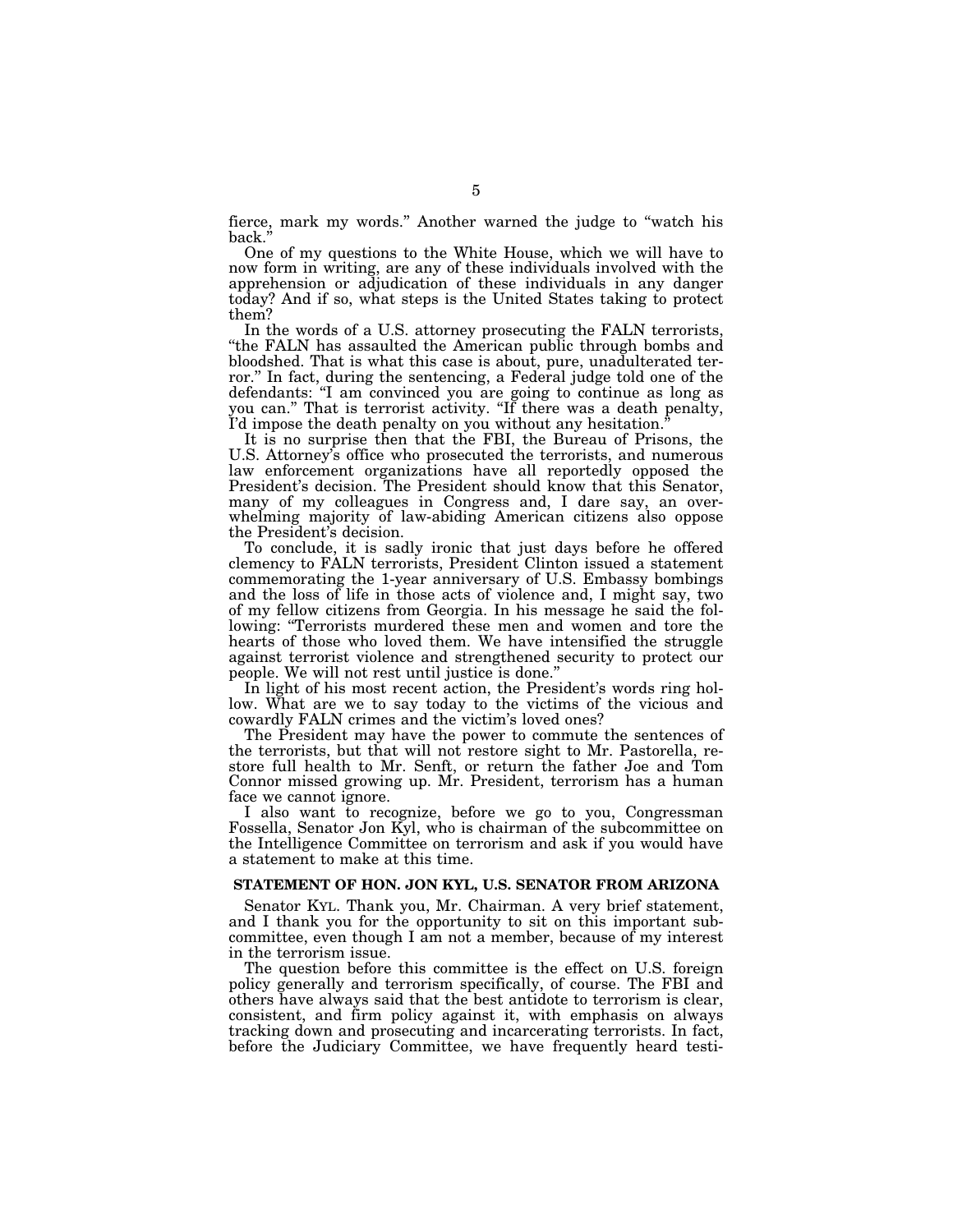mony from the FBI that one of the key factors for there not being more terrorism in the United States, as compared with other places in the world, is that all terrorists know that any conduct in the United States will be prosecuted and the people will be held accountable for it. They put it this way: We will track you down and we will ensure that you pay the penalty. And because that happens most of the time, there is less terrorism in the United States.

The question with the President's action here is exactly what Chairman Coverdell stated: Does it confuse our policy, creating ambiguity about our commitment to effectively deal with terrorists?

I have talked with at least one prominent Puerto Rican, Dr. Mary Ramirez, who is in the audience here, who has said that the release of these terrorists has created a very tense atmosphere in Puerto Rico. People feel threatened. The FALN supporters have treated the returning terrorists as conquering heroes. Opponents feel personally threatened by their aggressive actions. This is the unfortunate consequence of the President's actions, not the closing of a chapter, but the opening of a new chapter, perhaps even a new offensive.

The President, of course, has the legal authority to do what he did, but your committee, Mr. Chairman, has the authority to set policy, including anti-terrorist policy. And these hearings are an important step in understanding the consequences of easing up on terrorists as a prelude to doing everything else we can do to fight terrorism with the only effective policy, firmness and resolution.

So, I commend you for holding this hearing and again express to you personally appreciation for being able to sit on the dias, at least until 10 o'clock, when I will have to leave. Thank you, Mr. Chairman.

Senator COVERDELL. I appreciate very much the Senator being here and his work in this area which has been so important for an extended period of time. You are very kind to be present.

Now I am going to turn to you, Congressman Fossella. I appreciate the work you have been doing on this issue on your side of the Capitol. We have not really had a chance to know each other, and I have watched your work with great interest. I appreciate your coming to introduce these very distinguished American citizens that are here today.

### **STATEMENT OF HON. VITO FOSSELLA, U.S. REPRESENTATIVE FROM NEW YORK**

Mr. FOSSELLA. Well, thank you, Mr. Chairman. I thank you for your leadership in the Senate. I know you have been working on this issue since the President offered clemency, and I really commend you for your leadership in the Senate.

And, Senator Kyl, I know your schedule is very busy and for you to take time out is greatly appreciated as well.

Now, Mr. Chairman, I thank you for extending to me an invitation to speak briefly before your subcommittee and introduce several witnesses. I appreciate the opportunity to introduce to you and other distinguished members the human faces, the lives that have forever been changed, who have suffered at the hands of terrorists.

I would also like to commend your swift and forceful action on this issue in the Senate.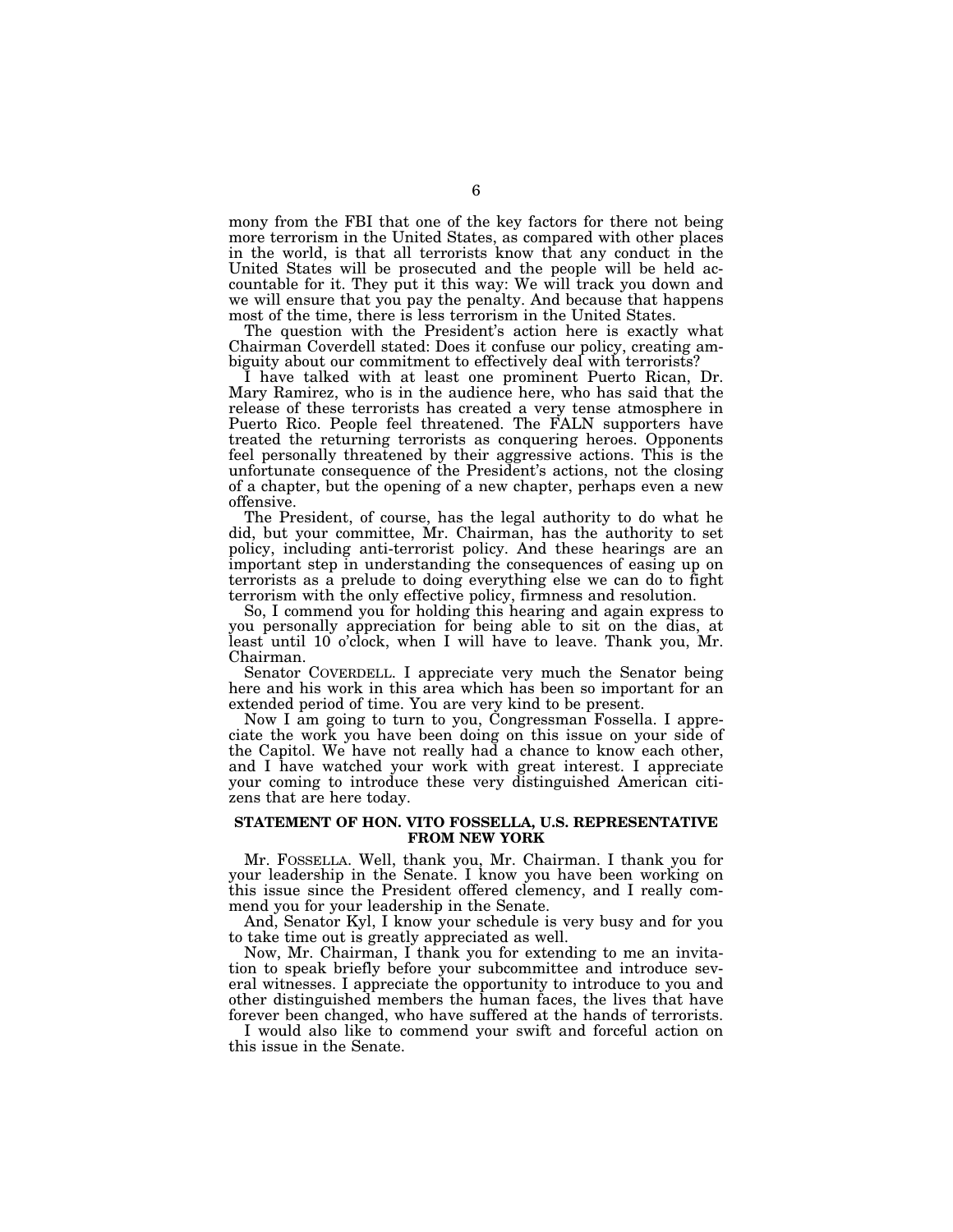I believe the clemency offer by the President is a travesty of justice. Anthony Senft and Richard Pastorella, former New York City Police Department detectives, were permanently wounded by FALN terrorists. They can tell you much better than I what these terrorists have done to their lives. They were innocent targets of an unrepentant military organization that promoted the use of violence to win independence for Puerto Rico. Joseph Connor, who is with us today, can tell you how the FALN terrorists changed his life for the worse. This young man was left fatherless when his father, Frank Connor, just happened to be having lunch in Fraunces Tavern in New York City when an FALN bomb shook the restaurant, killing his father and others. It was 1975. He was celebrating his ninth birthday.

Mr. Chairman, these are the faces, the real faces, behind the FALN tragedies. It is no coincidence, I believe, that there have been no bombings since these 16 FALN terrorists were sentenced to prison. It terrifies me that someone else's father or another police officer could be put in harm's way now that these terrorists are free.

Last week Congress in a loud voice denounced the President's offer of clemency and made it clear that his decision violates longstanding U.S. counterterrorism policy. We also offered the victims a voice in this process, a voice that they never had the opportunity to use until right now.

Releasing the FALN terrorists back on our streets as free men is a complete betrayal of these brave men who are here today and the rest of the victims who they represent.

I trust you agree that this clemency sends a terrible message to the world that the U.S. is soft on terrorism and that FALN terrorists deserve to stay behind bars. It terrifies me that the possibility even exists that we could see FALN victims again. I pray that never comes. According to the promise, we can rest on that promise of convicted terrorists.

Mr. Chairman, in closing I hope history records this act for what it was. We were coddling with terrorists and we set them free; that is, this White House did.

There are others in this town who prefer to talk and toe the line for terrorists. Others like you, Mr. Chairman, Senator Kyl, prefer to be a voice for the victims. History will record that as well.

Senator Kyl, you suggested that there are people who are celebrating the conquering heroes, the release of these terrorists. I think the vast majority of the American people define hero differently. These men are our heroes and I think the American people are disgusted with what the President did by offering clemency, and I hope and pray that their memory is not in any way compromised by the fact that right now terrorists are meeting once again. And I pray and I hope that they never get the opportunity to kill another innocent human being ever again.

That is my statement, Mr. Chairman. Now it is my pleasure to introduce Detective Anthony Senft.

Senator COVERDELL. Detective, thank you for being here and for your service to the people of the United States.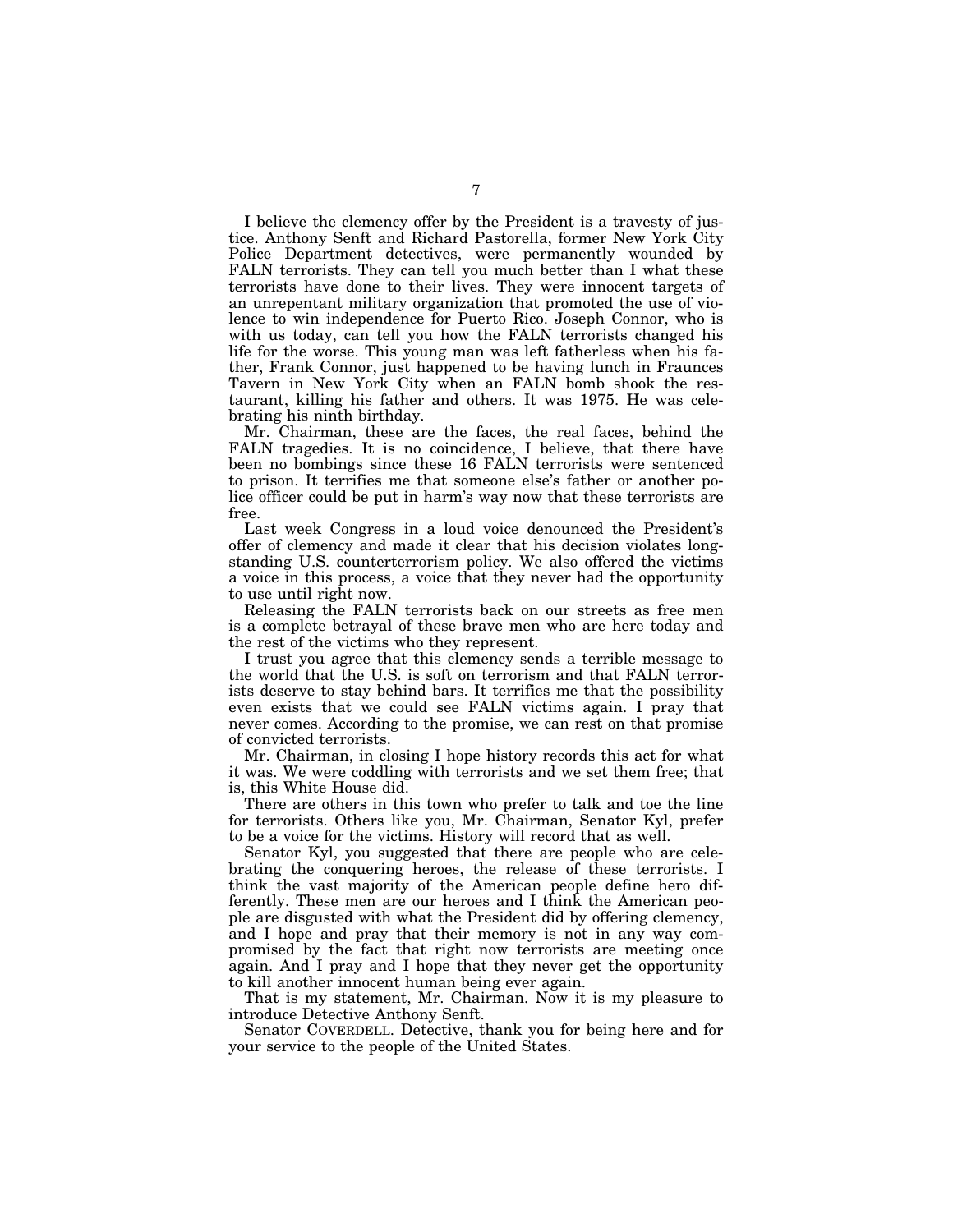## **STATEMENT OF ANTHONY SENFT, FORMER DETECTIVE, NEW YORK POLICE DEPARTMENT**

Mr. SENFT. Thank you, Senator. Mr. Chairman, Members of the Senate, good morning. My name is Detective Anthony Senft, and I thank you for inviting me to address the committee.

I stand before you today not only as an American citizen but also as a victim of terrorism on American soil, a victim of terrorism at the hands of the FALN. On December 31, 1982, while working for the New York City Police Department as a detective in the bomb squad, I was severely injured by one of five bombs placed by the FALN while my partner and I attempted to render it safe.

On that day, I received a lifelong sentence without the opportunity for parole, time off for good behavior, and no chance of clemency. My sentence included five reconstructive operations on my face, the loss of all my sight in one eye, 60 percent hearing loss in both ears, a fractured hip, severe vertigo, and the hell of post traumatic stress disorder. Since then I received a blood clot in my lung that has been sitting in my hip and almost lost my life 2 years ago.

My only solace was the fact that the 16 members of the FALN were serving prison sentences for crimes committed against American citizens. Now, 16 years later, American citizens and I are victims once again as a result of terrorist acts by the FALN and the pandering of our President.

President Clinton, by this clemency decision, makes a mockery of our Nation's policy for zero tolerance. He speaks out of both sides of his mouth as he denounces terrorist McVeigh for terrorist acts in Oklahoma and says publicly, immediately following the horrible acts against the children in that Jewish community center in Los Angeles, that Americans will not accept terrorism. Yet, he releases 16 terrorists on that same day.

Was it because of political pressure from special interest groups? We do not know that.

Clinton's actions tell would-be terrorists around the world that terrorism against the United States and its people is an acceptable form of demonstrating their political ideology and terrorists need not fear the wrath of the American justice system any longer, for all they need to do, after destroying American property and lives, is to give a half-hearted, almost forced apology, and we will all be forgiving them.

Senators, all is not forgiven. Terrorism against the United States can never be an accepted form of political protest. President Clinton, by his clemency offer, is releasing 16 terrorists back onto the streets of America to commit more acts of terrorism against our families, your children, my children, our grandchildren.

Some of the released convicted terrorists are the same people who, while doctors were working feverishly to save my life and while my family members rushed to my bedside, called New York radio stations to take responsibility for placing all five bombs. This same terrorist group has proudly taken responsibility for placing over 130 bombs in the United States that have killed 6 innocent people and maimed over 100 innocent victims, and now again they have put fear into Americans across our land.

If this band of violent terrorists was so remorseful for their horrific acts, then why did it take over  $3\frac{1}{2}$  weeks for them to come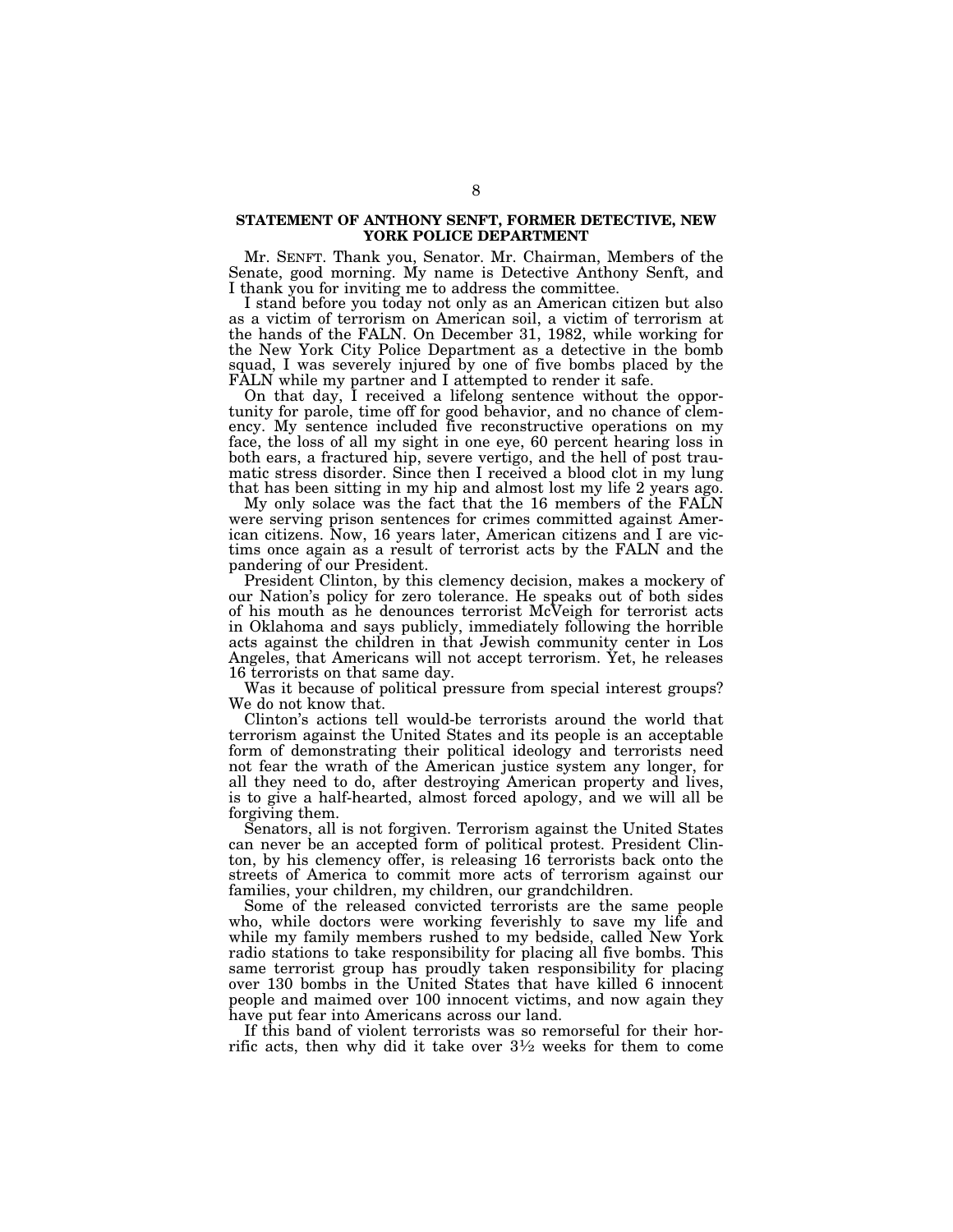forward and denounce their terrorism on our soil? And now do we trust these terrorists?

This committee must ask itself why the President would grant this clemency against the advice of law enforcement organizations whose job it is to review and give recommendations on the appropriateness of clemency. Was it to gain favor for the Puerto Rican vote in New York City for Hillary Clinton's senatorial bid? Or was it simply an example of our President's lack of moral character?

William Morales, the FALN self-professed leader and convicted terrorist, seeks amnesty from our President. We must take a strong affirmative stand against any amnesty for William Morales. Our duty as police officers and elected officials is to protect our fellow citizens against terrorists like Morales and the 16 terrorists granted clemency.

I have done my best to protect the lives of fellow New Yorkers and I have paid the price for that, with absolutely no regrets. Now I ask this committee and our Senators to take a stand and enforce our Nation's policy of zero tolerance for terrorists. Our President has chosen to ignore policies and the recommendations of the bureaus that oversee clemency requests. It is time for our Senate and our country to protect American citizens against terrorists and to punish those convicted of terrorizing our families and our Nation.

Senators, I thank you for your time and I want to say God bless America.

Senator COVERDELL. Thank you very much, Mr. Senft. Despite maladies you still suffer, we are very pleased to see you looking so well and with us here today.

Now I will ask Mr. Rich Pastorella, former detective of the New York Police Department, if we might hear from you.

# **STATEMENT OF RICH PASTORELLA, FORMER DETECTIVE, NEW YORK POLICE DEPARTMENT**

Mr. PASTORELLA. Thank you, Senator Coverdell, for the honor and privilege of speaking before your subcommittee this morning.

Unfortunately, I do not have a prepared speech. My speech comes from my heart as an American citizen who has been betrayed by his President.

I too, on the day of New Year's Eve 1982, was very seriously injured in a bombing by the FALN. My partner, Tony Senft, and I will have to endure the pain and suffering from that tragic moment for the rest of our lives. On that particular day, I lost all of the fingers of my right hand. I lost the sight of both eyes. I lost 70 percent of my hearing. I had to endure 13 major operations of reconstructive surgery on my face and my hand. My face was shattered in that blast. I have 22 titanium screws holding my face together. I have shrapnel from that device embedded in my stomach, my shoulders, and my head.

I do feel betrayed this day by the actions of a President who has forgotten his oath to protect and to serve the citizenry of America. His release of these 16 terrorists is subjecting every American citizen, every law-abiding American citizen, to the same tragic ends that Tony Senft and I have suffered.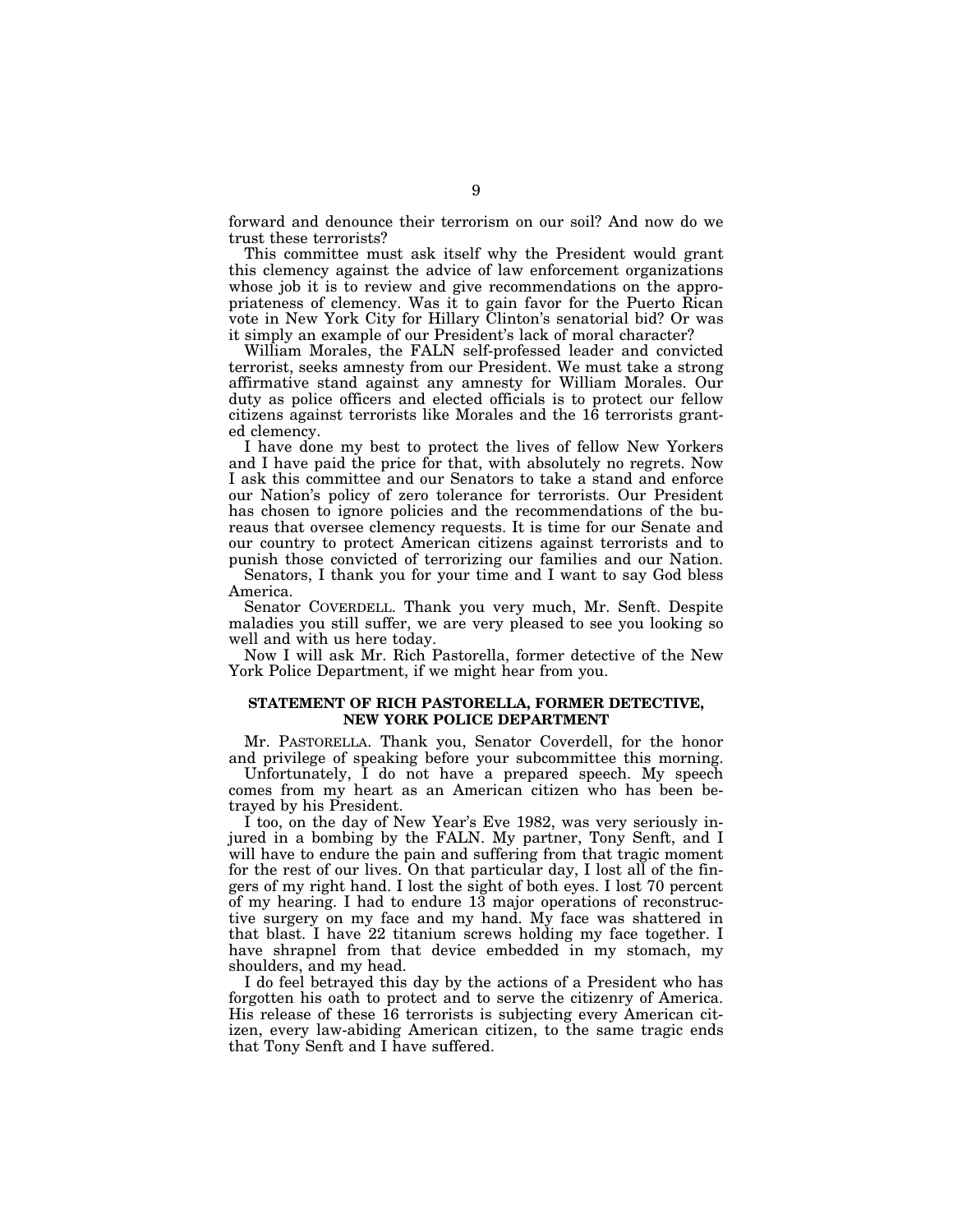It is incumbent upon you, Senator Coverdell, and your subcommittee this day to look into this to see that it never happens again.

Our President, William Jefferson Clinton, has seen fit to send out throughout the world a terrible message: first, that the law enforcement community is expendable, and second, that terrorists throughout this world will not be pursued, as he has claimed, to the ends of this Earth.

When our embassies were bombed in Africa and we lost American and African nationals, our Secretary of State, Madeleine Albright, said that we would never negotiate with terrorists. We would pursue them to the ends of the Earth. What hypocrisy. What hypocrisy.

We is the true face of what terrorism is, the damage it can do. Shortly, you will hear from a friend of ours, Joe Connor, whose father died in a bombing at Fraunces Tavern in 1975.

The FALN has, as part of its true manifesto, the violent—and I underscore the violent—overthrow of the American Government. How dare our President, knowing this, release them back into the streets of America once again. I hope and I pray that this organization never raises its ugly head again.

As I said at the outset, I am privileged as an American to speak here before this body. I hope and I pray also that the souls who have lost their lives at the Alfred P. Murrow building in Oklahoma City, and those at the World Trade Center in New York City, and those at our embassies around the world are not forgotten. There is no commutation from this. We will never be free. Never.

I thank you again for allowing me this privilege, and I hope that a true, strong message is sent to our President on what the real face of terrorism is. I thank you.

Senator COVERDELL. I thank you, Mr. Pastorella, for your willingness to be here, to speak out, for the statement you have just given, along with Mr. Senft and of course, we do not want to forget, for your extended service protecting the citizens of New York and the United States when you were on active duty. We appreciate very much the work of all law enforcement officials and particularly yours and those that have confronted personal setbacks and injury as a result, as you have. Thank you very much for being here.

Mr. Connor, we are going to turn to you now, if we might.

### **STATEMENT OF JOSEPH CONNOR, SON OF FRANK CONNOR, FALN BOMBING VICTIM**

Mr. CONNOR. I want to thank you all for inviting me here, Mr. Chairman and Congressman, and particularly Tony and Richie who are true heroes who have made the United States a safer place to live and I thank them from the bottom of my heart.

I am here on behalf of my family and those families who were affected by the murderous spree of the FALN, and I am here on behalf of my dad because I feel that we are doing the right thing in making sure that this does not happen to any other family.

I am going to ask up front some questions I want the committee to investigate and I will explain them as I go along. But my issues really are why the President disregarded the recommendation of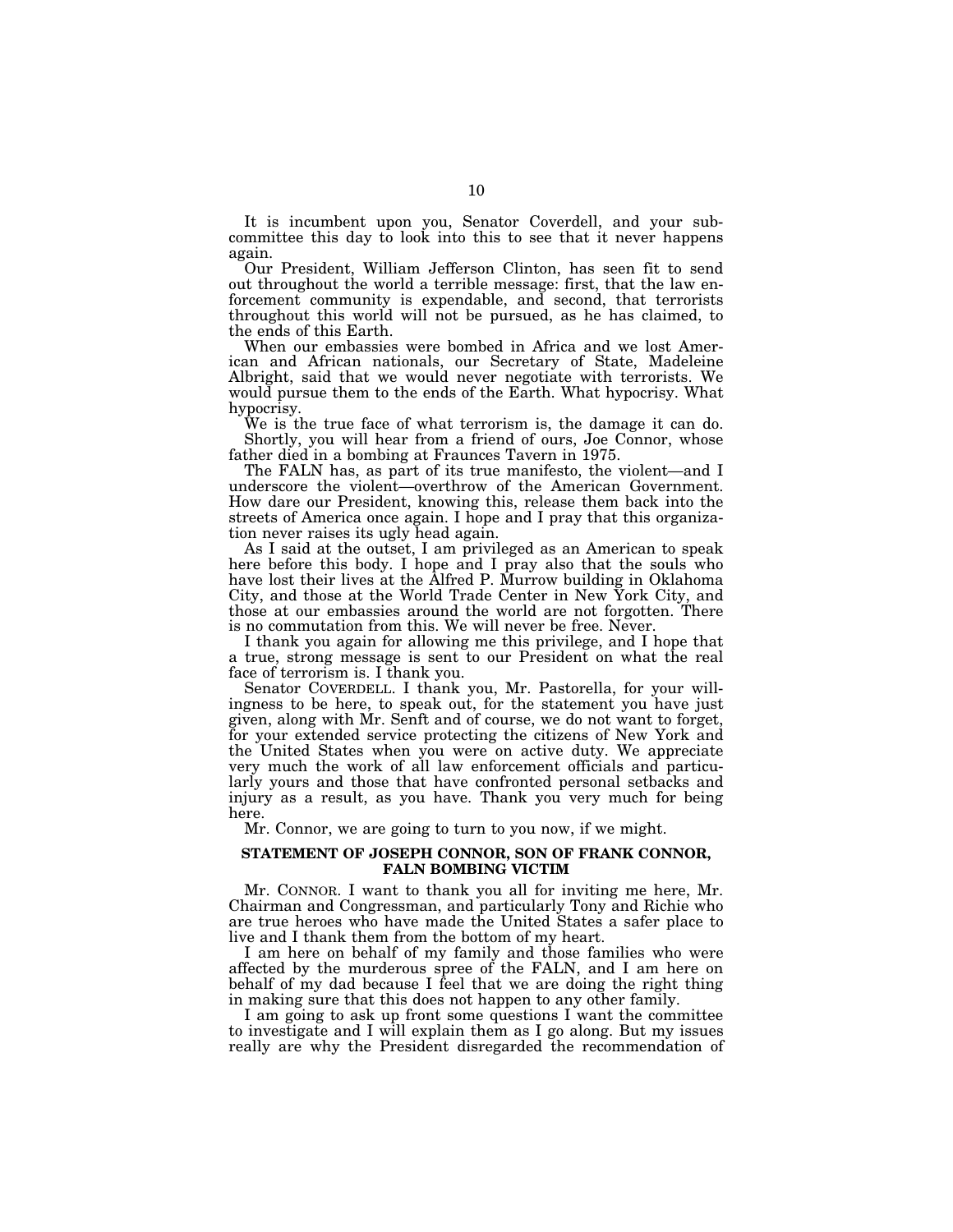the FBI, Justice Department, and the Bureau of Prisons and released the terrorists.

Why the victims and their families were neither given proper notification of the clemency nor were given a meeting with Janet Reno, as the pro-clemency advocates had received.

What the impact of granting clemency to these terrorists is, and in particular, how it will relate to William Morales, who Richie touched upon before, who is also seeking clemency.

Why the President initiated the clemency process without a formal request from those terrorists.

And whether Hillary Clinton's bid for the Senate seat has made an impact in his decision.

Contrary to the claims of those who have supported the clemency, there is nothing nonviolent about these 16 FALN members. I point to two specific issues on that.

One is four of them were caught while building bombs when they were arrested. The fact that they were not able to detonate them does not make them less violent than if they had. Is an unsuccessful terrorist less of a threat than a successful terrorist?

And second, just this past weekend on one of the news shows on Sunday, one of the terrorists was given the chance to apologize for what he had done and show remorse. He failed to do so. As a matter of fact, he claimed that people were killed as a result of not being prepared or taking the necessary precautions. My father was at a restaurant eating lunch. Is that to imply that the terrorists believe we need bomb-sniffing dogs now when we go to restaurants and it was my dad's fault that he was murdered?

These are the kind of people that the President has released on the American public, and it is an outrage.

Further evidence is the bombing stopped after these 16 were put away.

The FALN killed real people, innocent people, and ruined the lives of many others.

Friday, January 24, 1975 was a beautiful winter's day. I will never forget it. I had just turned 9 and my brother had just turned 11, and it was time for us to celebrate. It was a Friday night. We had gotten home from school. My mom had heard on the radio that there had been an explosion downtown where my dad worked. She knew right away when she called that he had been there. She just had a feeling. As 9- and 11-year-olds, we were called in from playing that day, and told that my dad had been at the bombing. We prayed for hours and hoped and imagined that we would see him again. Within 5 hours or so, we were told that he had been killed.

It is impossible to describe how that affects a 9-year-old. It is devastating.

He was only 33 years old at the time. He was full of life. I have a picture right here of a happier time.

But this is what happened. These were indiscriminate acts of violence and murder. As a matter of fact, I have recently spoken to people who were there that day and they described seeing someone walk in, plant the bomb behind the table, and walk out. These people saw that they were going to kill. They knew that they were going to kill. And my fear is that next time, when either they or someone strikes, feeling they will not be prosecuted to the fullest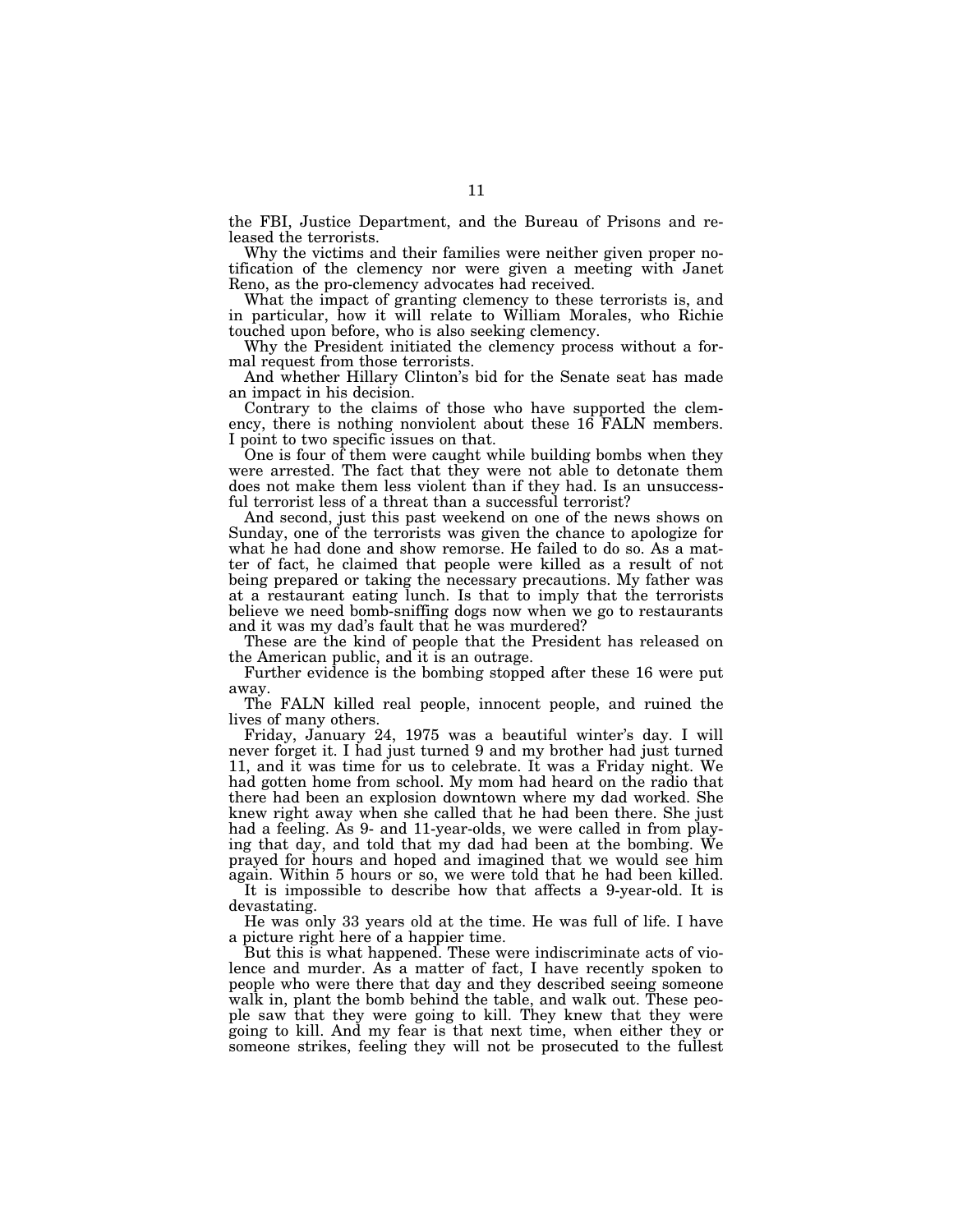extent, it will not be 4 people, it will be 400 people, or it will be chemicals or a biological, and it will be 4,000 people. It is a disgrace.

These people took away my father's life. They never allowed him to see my brother and me play sports in high school or allowed him to take the pride in seeing us graduate from college or get married. They took from him the joy of being a grandfather. They took from my mom the promise of growing old with him, her first love.

His grandchildren will never know their grandfather. They look at pictures, even now, and ask who he was. My wife and I tell them he is in heaven looking down on us. But when they ask why he was killed, what answer can we give? His life has been valued lower than some political agenda of the President of the United States.

My father loved his country deeply and he believed in its greatness. And this is what he gets in return for that.

Not only was this clemency grant immoral, but it also violated some legal conventions, such as the Victims Rights and Restitution Act, where victims are supposed to receive word of any clemency by a responsible official. We never received any word of the clemency. As a matter of fact, we read it in the paper the day after it happened, and if the terrorists in their arrogance had accepted it right away, we probably would not have found out about the clemency act until they were out of jail. And that is outrageous.

The process was also improper. The President was petitioned on behalf of these terrorists, not by the terrorists themselves. And he had the petition for 6 years until he decided to act upon it, basically thrusting the clemency at them, rather than the other way around. You would hate to think that this was connected to Hillary's run at the Senate, but I do not see any other answer to it.

There has also been a disinformation campaign, and it talks about the likes of Cardinal O'Connor and Jimmy Carter and Desmond Tutu acting on behalf of the pro-clemency side. First of all, to set the record straight, I have communicated with Cardinal O'Connor's office, and he never asked for clemency on behalf of these people. He asked for the Attorney General to review their cases. Stop. It is a big difference.

Also, Desmond Tutu and Jimmy Carter—I have tried to contact Carter to no avail, but I have never seen anything that he has written or said about it, nor have I heard anything what Desmond Tutu has said. And quite frankly, I do not know what relevance their opinions have on this issue anyway.

But these are the disinformation that has been put forth by the pro-clemency side and has really been taken up by the White House. It appears as though, when you deal with the White House, if you say it enough times, it becomes the truth. Certainly that is the way they act.

The Department of Prisons, the FBI, and the Justice Department have all recommended against the clemency. The Department of Prisons believes that there is a very good chance that the FALN would take up their criminal behavior again upon release.

And I have heard—and it is unconfirmed—that the Parole Board is giving them the opportunity to still meet face to face on political issues in Puerto Rico, which is astounding and disgraceful, and I hope it is not true.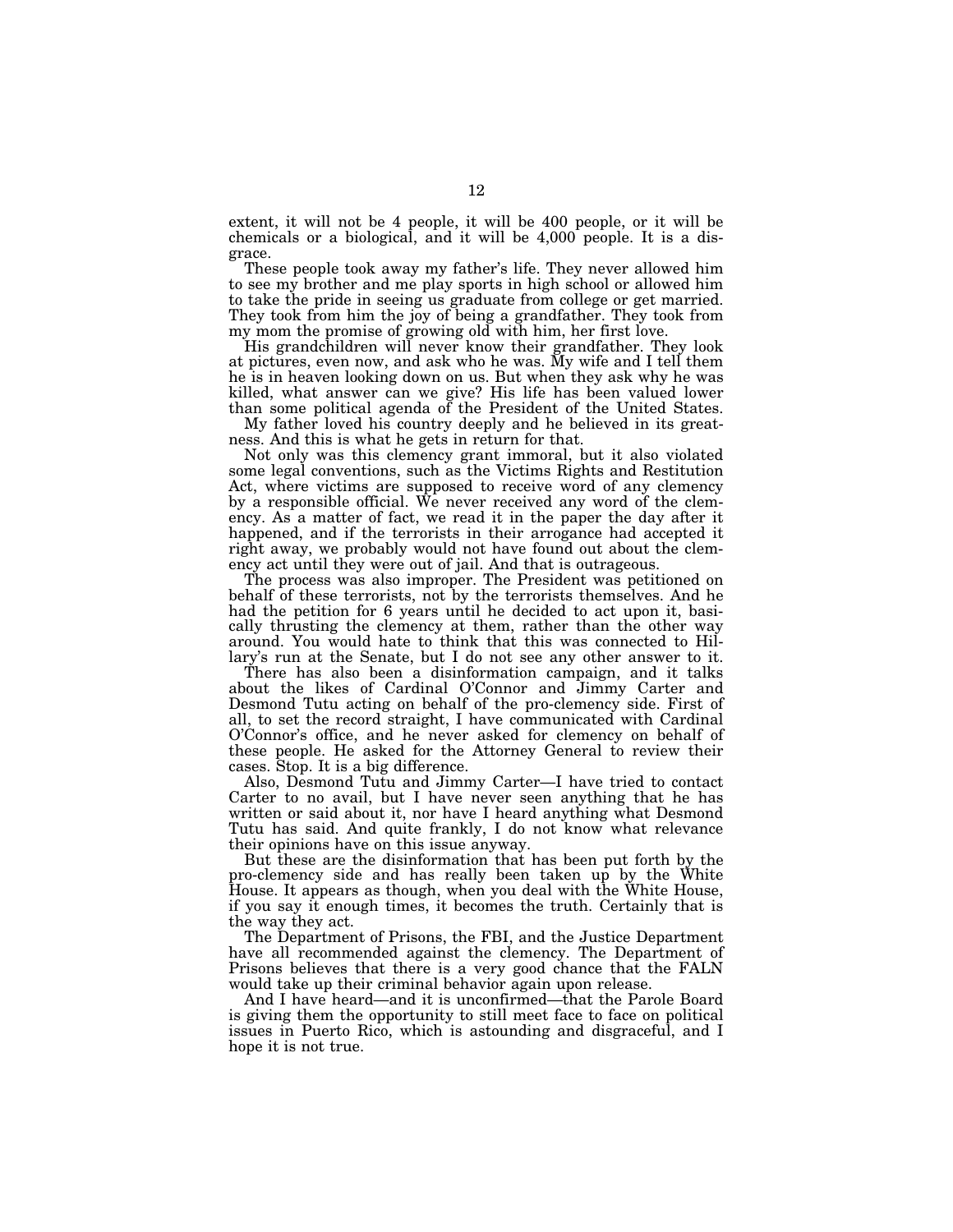I have a copy of a Justice Department letter, which is part of the handout, which I received last year. In the letter, it described these 16 as terrorists. The Justice Department's own letter describes them as terrorists. I suggest the President read this letter and understand that they have been classified terrorists from his own people.

Terrorism is one of the major problems that we are going to face in the next century. We thought that we had eradicated the threat from the FALN almost 20 years ago. It is sad when we have made this a real problem or a potential problem again. We have enough problems that we need to deal with. This was over and now it is back, and I am sad to say that the world is a less safe place as a result.

Thank you.

### [The prepared statement of Mr. Connor follows:]

#### PREPARED STATEMENT OF JOSEPH CONNOR

My name is Joseph Connor and I appear before the Committee as a person forever affected by an FALN terrorist act that killed my father, Frank Connor, at Fraunces Tavern 24 years ago and by the recent unconscionable and immoral decision by the President to grant clemency to 16 FALN terrorists.

For the reasons I will explain, I request that the Committee formally investigate the following aspects of President Clinton's clemency grant to the FALN terrorists:

- Why the President disregarded the recommendations by the FBI, Justice Department and Bureau of Prisons that the terrorists not be released?<br>• Why the victims and their families were neither given proper notification of t
- Why the victims and their families were neither given proper notification of the clemency nor a meeting with Janet Reno, as pro clemency supporters were
- granted?<br>• The impact of granting of clemency to the FALN terrorists will have on future terrorist acts and whether the possible clemency request by William Morales<br>should be granted?
- Why the President initiated the clemency process without a formal request from the terrorists themselves?
- Whether Hillary Rodham Clinton's political aspirations in New York State played a role in the clemency grant?

Contrary to the disingenuous claims of those who sought the terrorists' release, there is nothing nonviolent about these FALN members and there has been no remorse. Four of them were videotaped making bombs just prior to their arrests. Just this past weekend, one of the now released terrorists explained there is no need for him to feel guilt for the Fraunces bombing. Incredibly and shamelessly, he argued that the establishment where people were killed did not take proper precautions to guard against such an attack. My father was killed while eating lunch in a restaurant! These are the people our President has released on society.

The bombings only stopped when these terrorists were put in jail!

The FALN killed real people and devastated the lives of many others. Our family has had to live with the aftermath of their ''non-violence'' for almost 25 years. It was a beautiful winter's day, Friday, January 24, 1975, when my family was shattered by the bombing of Fraunces Tavern in New York City. My father, Frank Connor, was brutally murdered in the attack; an attack for which the FALN proudly claimed responsibility. Our mother, Mary, had spent much of the day preparing a special meal which we planned to have that night to celebrate my brother's and my recent 11th and 9th birthdays, respectively. (Mourners ate that meal after my dad's funeral.) Shortly after coming home from school that day, we learned that our father had been with clients at Fraunces for lunch. After an agonizing vigil, his colleagues at Morgan Guaranty Bank delivered the final, devastating news to my mother, brother, grandmother and me.

My father was only 33 years old when he was killed. The only child of an elevator operator and a cleaning lady, he was born and raised in Washington Heights, a working-class section of Manhattan, attended City College (where, ironically several of the FALN terrorists also "studied"), graduated from Farleigh Dickinson University, and worked his way from the ground floor up to a successful career at Morgan. Now at 95 years of age, my grandmother, like the rest of my family, has never re-covered from his death. Although my mother has remarried and my brother Tom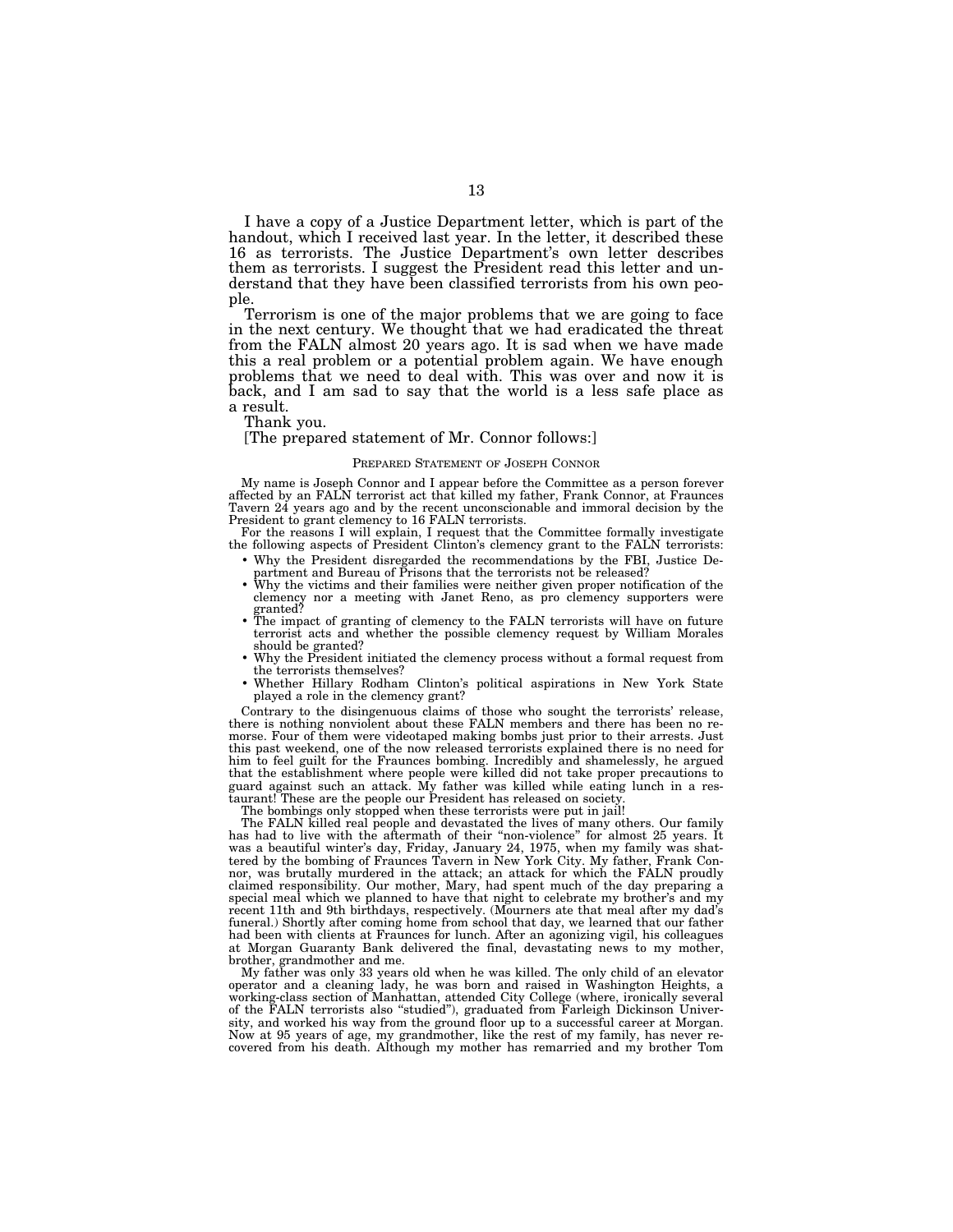and I now have families of our own, not a day passes without feeling the void left in our lives. We miss him deeply. My father's death has become a part of me; an indescribable, intangible wound that has been opened and aggravated by this preposterous and disrespectful clemency grant. These terrorists took away my father's life; never allowing him to see his sons

play sports in high school, never allowing him the pride in seeing his boys graduate college, and get married. They took from him the joy of being a grandfather. They

took from my mother the promise of growing old with her first love. His grandchildren will never know their grandfather. They look at pictures and ask who he is. My wife and I tell them he is in Heaven watching over us. But, when they ask why he was killed, what answer can we give? His life been valued lower than the political agenda of the President of the United States. My father loved his country and in whose greatness he believed. Is this what he gets in return?

Not only was this grant of clemency immoral, but it violated several legal conven-tions. Under the Victim's Rights and Restitution Act of 1990, a ''responsible official'' was to provide victims with the earliest possible notice of the release from custody of the offender. The law reads at 42 U.S.C. Section 10607(c)(5): "After trial a responsible official shall provide a victim the earliest possible notice of . . . release from custody of the offender.'' My family read about the grant in the newspaper! We have never been contacted by Janet Reno or anyone at the Justice Department or the White House regarding our views on the clemency. Had we been properly notified, we would have requested the delivery of our opinion on the issue through a personal meeting with Janet Reno, as the pro clemency supporters were granted. God willing, if Ms. Reno had been fully informed, there is a chance, however small, given her own political nature, that she would have vehemently objected to the clemency offer from ever having being made by the President. Because no notice had been provided by the Clinton Administration, had the terrorists renounced violence and accepted clemency right away, they may actually have been out ofjail before we ever learned of the offer.

The process through which this clemency was offered was improper. Typically, those incarcerated express remorse and request clemency from the President through a standard process. He then reviews the claims. In 3,039 out of 3,042 prior cases, clemency was denied by the Clinton Administration. In this case, the terrorists did not express remorse or actually request clemency. It was petitioned on their behalf in 1993, and the request sat on the President's desk for 6 years. Was it a coincidence that when Mrs. Hillary Rodham Clinton decided to run for the Senate<br>in New York State, the President suddenly, and without notice, took an interest in<br>the clemency request and then granted it? Perhaps most tell quest.

Much has been written about the support given to the clemency request by luminaries such as Cardinal O'Connor, Desmond Tutu and Jimmy Carter. This is clearly part of a disinformation campaign. Cardinal O'Connor never supported clemency, but merely asked the Attorney General to review the case—a large difference. (I am attaching a letter from Cardinal O'Connor to me explaining this.) These lies have been proliferated by White House spokesmen since clemency was offered.

Has anyone heard or read the opinions of Desmond Tutu or Jimmy Carter? Even if they had supported clemency, on what factual and legal basis did they do so? And, what is the value of their supposed opinions on this matter in any event, given that clemency was opposed by the FBI, the Bureau of Prisons, and the U.S. Attorney's Office. History teaches us from the Iran hostage crisis that Jimmy Carter, whatever his virtues, is hardly an expert on how to deal with terrorists. In fact, Bureau of Prisons officials concluded that, if released, these terrorists might resume their criminal behavior.

As recently as last year, the Criminal Division of the Department of Justice wrote to our family, describing the arrests and convictions of these people, referring to them in the Government's own reports as ''terrorists.'' Perhaps the President should read this letter, which I am also attaching to this written hearing statement.

Terrorism is one of the major problems facing the world as we enter the new century. While terrorism continues on from many foreign and domestic sources, the nation thought that the threat from FALN terrorists had been at least eradicated almost 20 years ago. Thanks to the President's callous disregard, the threat is now back and the world is a less safe place as a result. I keep hearing the President repeating that we have to protect our children. Is unleashing unrepenting, hardened killers on society the way to do so? It shouldn't ''Take A Village'' to see that trampling on the rights of victims, and ignoring proven prevention techniques in our criminal justice system for considering and denying clemency applications, is not the way to fight terrorism.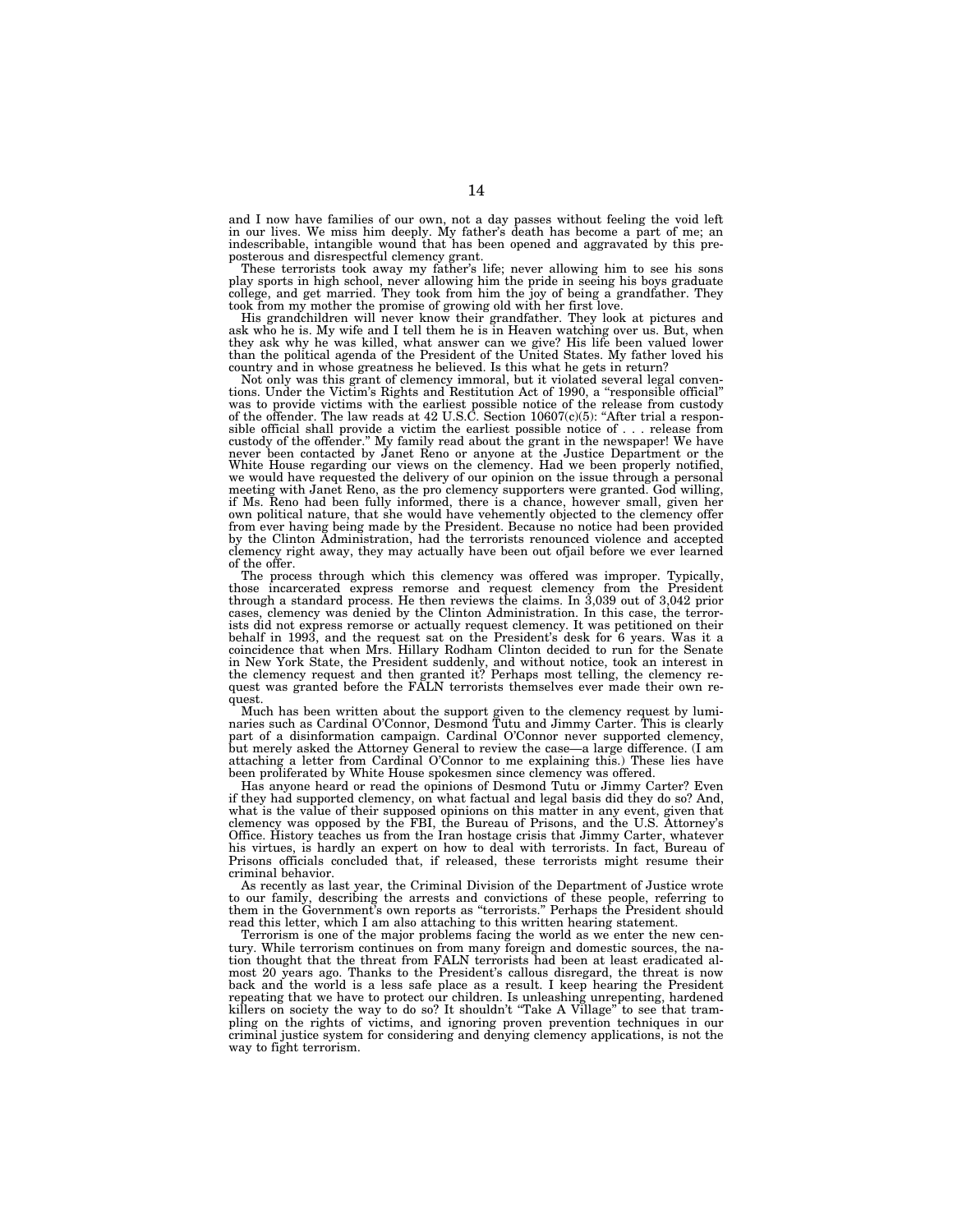[Attachments]

OFFICE OF THE CARDINAL, 1011 FIRST AUENUE, *New York, NY, April 13, 1999.*

DEAR JOSEPH: I received your letter concerning my support for a review of the cases of 15 Puerto Rican federal prisoners. I understand your opposition given the terrible tragedy that your family experienced in the loss of your father. I believe that this kind of terrorist action must be condemned, I am sorry for what you have suffered.

My request to Attorney General, Janet Reno was for a review of these cases. I believe that there are many factors which must be considered, including the renunciation of violence as a means of achieving political ends, as I stated in my letter. I also believe, with you, that an expression of remorse for these crimes, should also be considered in determining humanitarian release.

I appreciate your sharing your views with me.

Faithfully in Christ,

JOHN CARDINAL O'CONNOR, *Archbishop of New York.*

U.S. DEPARTMENT OF JUSTICE, CRIMINAL DIVISION, *Washington, DC, January 6, 1998.*

#### Mr. JOSEPH F. CONNOR

DEAR MR. CONNOR: Your letter to Attorney General Janet Reno, in which you request a greater recognition on the part of the U.S. Government of the terrorist crimes perpetrated by the FALN in the 1970's, has been forwarded to the Criminal Division for response. We apologize for our delay in responding.

In your letter, you express your desire that the crimes committed by William Morales, the alleged leader of the FALN presently residing in Cuba, and by other members of the FALN be publicly condemned by the U.S. Government as crimes of terrorism. William Morales was sentenced in New York to a 29- to 89-year prison term on state charges and up to 10 years in prison on federal charges. However, after escaping from a New York hospital in 1979, he made his way to Mexico. In 1983, he was convicted in Mexico for the killing of a police officer and sentenced to eight years in prison. Mexican authorities released Morales from prison after he had served five years, rejecting a long-pending U.S. extradition request on grounds that Morales was a "political fighter for the independence of Puerto Rico." The United Morales was a ''political fighter for the independence of Puerto Rico.'' The United States expressed its disagreement with this decision, stating that the U.S. Government was ''deeply disturbed that an individual with Morales' record of criminal behavior . . . [w]ould even be considered for possible political refugee status." Since 1988, the Government of Cuba has apparently provided safe harbor for Morales.

In addition, numerous members of the FALN were arrested in 1980 for their involvement in 28 bombings aimed at gaining independence for Puerto Rico. They were convicted in 1981 on thirteen counts that included seditious conspiracy, auto theft, illegal use of weapons, and plotting to kidnap. Three other FALN terrorists were arrested in 1983 for attempting to bomb U.S. military installations, for auto theft, and for attempted armed robbery. An additional two terrorists were arrested in 1986 on charges of robbery. Thus, in the case of the crimes perpetrated by the FALN, including the 1975 Fraunces Tavern bombing, the United States has pursued its policy of vigorously investigating and prosecuting those acts of terrorism which significantly impact on U.S. interests. In accord with this policy, the Federal Bureau of Investigation remains committed in its investigative efforts to apprehend William Morales. It is our hope that by aggressively pursuing and prosecuting terrorists, we will, deter others who might contemplate committing such crimes.

We extend to you and your family our condolences on the loss of your father, Frank T. Connor, in 1975. We thank you for sharing your concerns with us and hope that this matter may one day be resolved.

Sincerely,

RONNIE L. EDELMAN, *Principal Deputy Chief, Terrorism and Violent Crime Section.*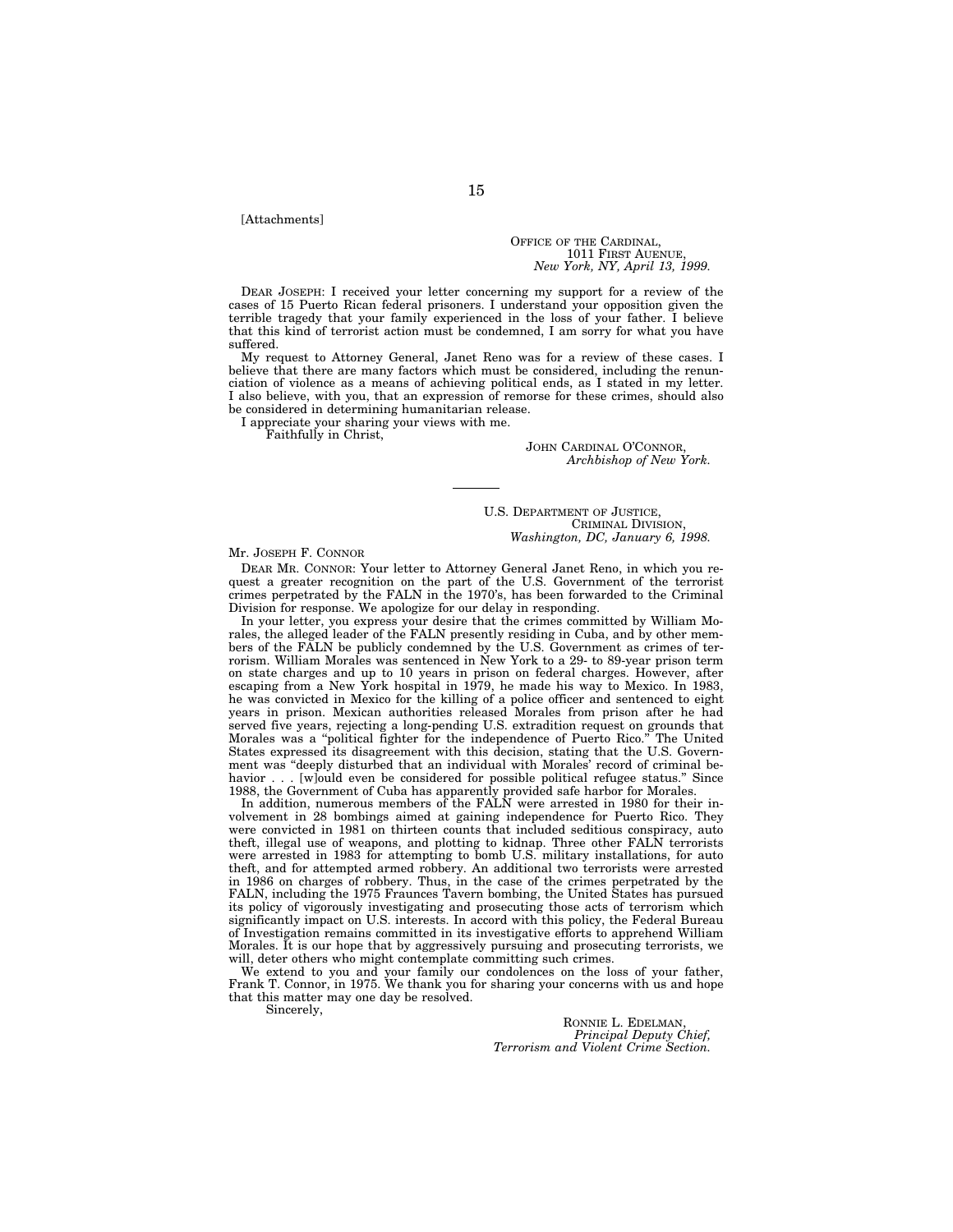Senator COVERDELL. Thank you, Mr. Connor. We appreciate very much your being here, and I hope you will take some comfort from the fact that there are many who feel deeply about the loss of your father or any other citizen. I think you will see expressions responding to that in the people's branch of Government, and I hope that will be of some comfort to you and your family.

Mr. CONNOR. Thank you.

Senator COVERDELL. The questions that you posed we would like to receive a copy of. There will be other committees of jurisdiction dealing with the subject. Some of the questions you raise deal with the judiciary. So, if we can receive the questions that you pose, we will endeavor to respond to them and also pass those questions on to the Judiciary Committee. Most of them have application there; i.e., proper notification of victims and/or other officials, which I raised in my opening statement as to whether or not somebody is at risk here and were they appropriately notified.

Mr. CONNOR. I have a written statement I can provide to you and your staff.

Senator COVERDELL. OK, very good. We appreciate that very much.

Mr. Gallegos, we will now turn to you for your testimony.

## **STATEMENT OF GILBERT G. GALLEGOS, NATIONAL PRESI-DENT OF THE GRAND LODGE, FRATERNAL ORDER OF PO-LICE**

Mr. GALLEGOS. Thank you, Mr. Chairman. My name is Gilbert Gallegos. I am the national president of the Fraternal Order of Police, which is the largest law enforcement organization in the country, 283,000 members.

I had hoped to appear before you today to urge the President, along with you, to withdraw his offer of clemency for these 16 convicted terrorists, who are members of the Armed Forces of National Liberation. When we talk about liberation, we talk about liberty, and I challenge them and the President to really outline how you can use violence for liberation. It is ironic that these terrorists, or as I really view as simply criminals, are given the opportunity to have clemency, but yet the law enforcement profession, the American people have never been allowed to have a voice. Yet, these criminals, these terrorists, were allowed to have a voice on their own freedom.

Today we join you, the Senate subcommittee, and all concerned Americans about trying to determine why this decision was made in hopes that other murderous criminals will not be released as long as they have vague promises that they are going to abjure violence when they leave prison.

What basically we have done, through this action of the President, is we have opened the door for other inmates across the spectrum of criminals in this country to be able to negotiate their own release because that is exactly what happened in this case. The President of the United States allowed for negotiations with criminals on how and under what conditions they were going to be released.

We in the law enforcement profession have been supportive of Congressman Fossella's efforts in the House, and we supported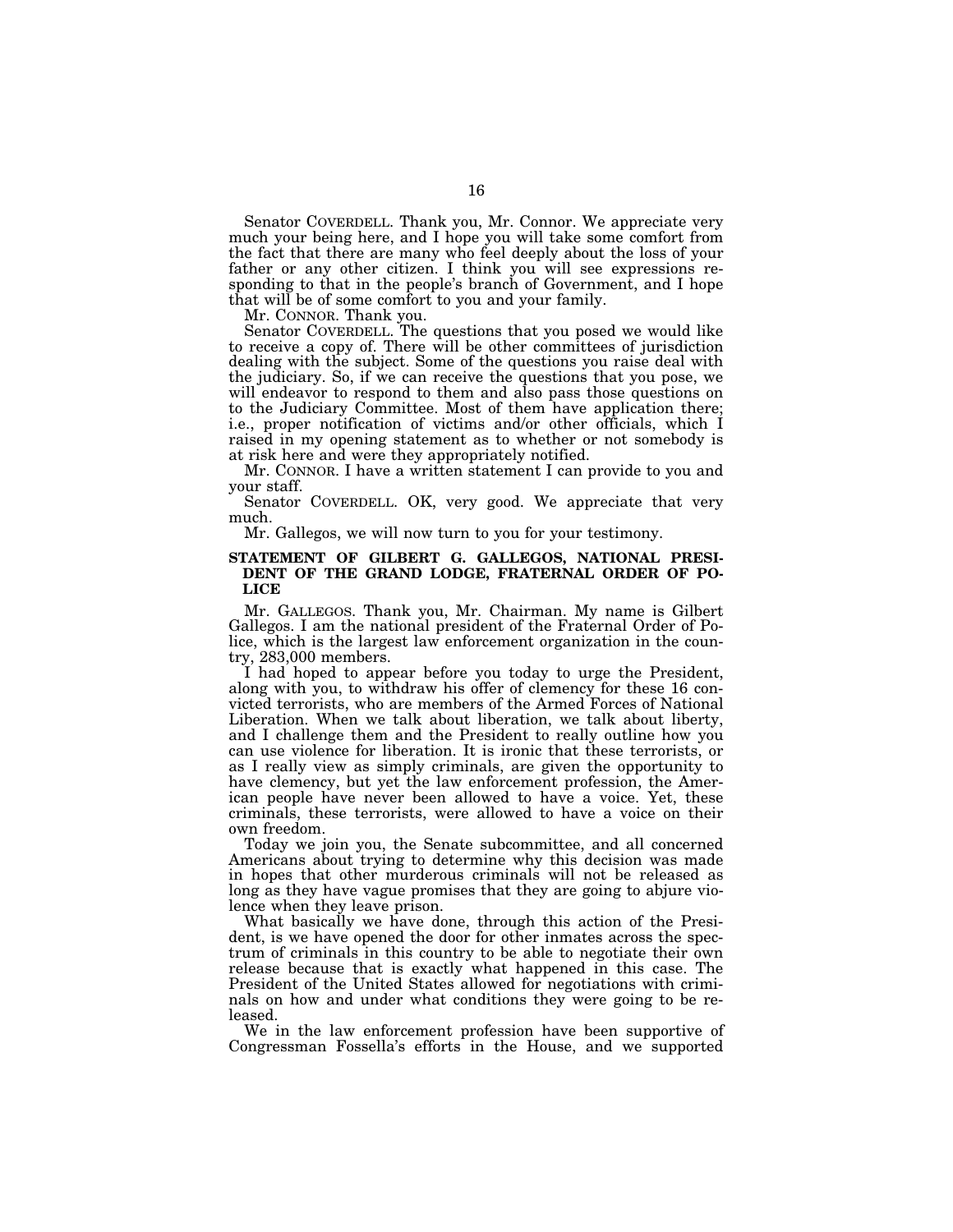Concurrent Resolution 180. It passed last week, and surprisingly, 43 Members of the House voted against it, which I do not understand. While we know that this resolution is not binding on the President and it will not reverse the President's decision, it is important to make clear to the President and to the American people where we stand. And I congratulate the Congress—or at least the House—for the efforts that they have taken in this matter. Political considerations should never be a reason to offer clemency to any criminal or any terrorist, especially when the public safety is at risk.

We can make no mistake that the FALN is a militant terrorist organization with violent and separatist goals. And we will see them again. We have heard the things that they can do.

The claims from the White House that there was no violence, that they were not directly involved in the death of anyone or injuries of these fine officers or anybody else, I think is a slap in the face to the families of the victims, to these officers themselves, and to the American people. Anytime that we release terrorists in this manner it is a slap in the face.

It is a slap in the face to law enforcement because, after all, we have to deal on the front lines with terrorists and criminals throughout this country. We know that violence is a serious problem in this country, and the release, the clemency has added to that problem.

It is ironic that they were given the opportunity to negotiate and to talk about and to have a joint conference call on how they were going to handle this. I do not think other inmates are given that opportunity. They had to agree to send a letter requesting commutation, and then they have to abide by the rules, as are set out by the Parole Commission.

It is really kind of weird again when we really stop to think about it, but they were given all these opportunities and still they did not react immediately. Why? Because we know that they are committed to continuing their violence, and some day I am afraid that they will be out again to bomb and to terrorize not only the people of Puerto Rico, but also the people of the United States.

It was mentioned before about the Secretary of State and her words about the deadly U.S. Embassy bombings in Africa where she vowed to wage an all-out war against terrorism. That was a week before this clemency took place. So, now should our Secretary of State go out and be saying we are going to wage an all-out effort to get terrorists to promise to renounce violence? To put it just very straightforward, how lame can we as country be that we are going to deal with terrorism in such a weak manner?

We are sending a message to not only foreign terrorists, but domestic terrorists, and the wrong message that we are sending is that one of these days we will forgive you for those acts of violence that you may commit or conspire to commit.

The President would have us believe that the sentences for the terrorists were unjustly harsh. Mr. Chairman, I reject that notion. There was justice in the sentences that they received by the courts, and I reject any suggestion that we ought to free those who wage a war of terror to achieve political ends. This is what puts us at a different path than the President of the United States, and if I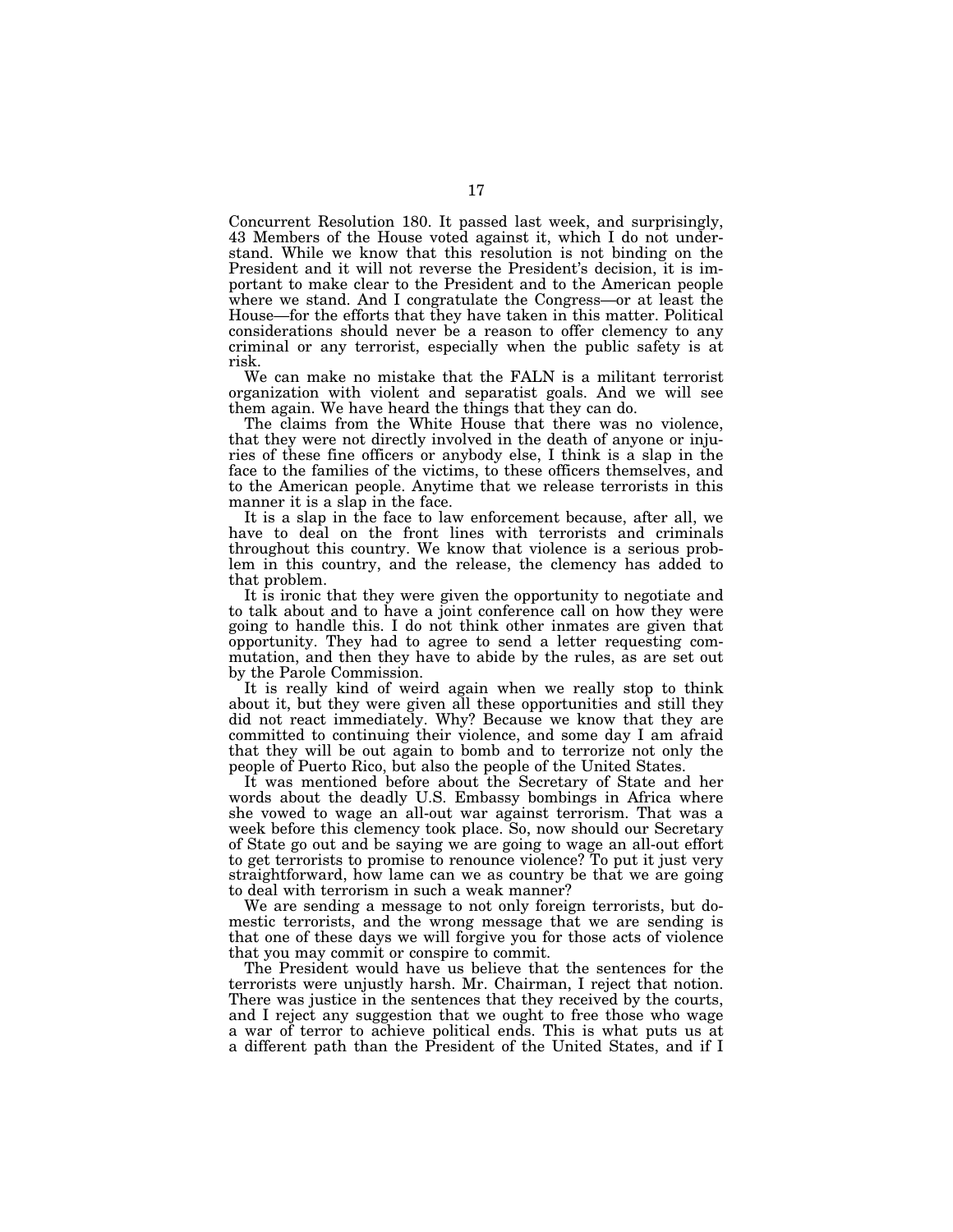have to differ with the President or anybody else on this issue, I certainly will.

So, the question that we have before us today—and we will for many days—is, why was this done?

Mr. Joe Lockhart, who is the Presidential spokesman, said this was a painstaking decision. Again, how lame can they be? If you are righteous, you do not have a painstaking decision. You make the decision based on the facts and on the correct issues. There should not have been anything painstaking about this decision. They knew that they were wrong.

So, that is why you have to question whether this was done for political reasons. There are a lot of theories about that as to whether this was done for political reasons, as to whether this was done to enhance the senatorial campaign of the First Lady. She in fact, as we all know, has retreated from her original position and advised the President to rescind his act of clemency, and I applaud her for that. She finally saw the light and she knew that something was wrong by this clemency act, but a little bit too late I think. So, perhaps this decision was all made in the act of a political patronage approach to how they were going to deal with this issue.

There are other issues out there regarding clemency. Let me give you an example in how this differs from those that are out there, those others that are under consideration.

There is a former police officer named Robert Couch who was formerly from the Covington, Kentucky Police Department. In 1989, he was involved in a high speed chase. Anyway, there was a confrontation, struggle. The person was arrested. The person ultimately was convicted. A year and a half later, after three grand juries, this officer was indicted for civil rights violations. He was convicted, went through the appeals process, and currently is serving 63 months in the Federal penitentiary.

Thousands of people, including law enforcement organizations, across this country have asked the President to give this officer clemency. His acts did not amount to terrorism or extreme violence. He used necessary force to make an arrest, but they made an example out of him. But yet, we can get it for terrorists, but we cannot get it for a police officer who acted within the scope of his duty. I think that is manifest injustice. But on the one hand, the President speaks out of both sides of his mouth as to what is justice and what is injustice.

I do not know why the President offered the clemency. It does not make any sense to me. And I think as you go further into your deliberations, you will find that it is not going to make any sense to you because we will never really know the truth.

I know the decision reached here was wrong, terribly, terribly wrong. As I would like to say,

[Spanish spoken.]

What I said was some day these people will once again be in prison because I am certain that they are going to commit other acts unfortunately for the American people and the Puerto Rican people. So, I think that their ugly head is going to rise again, and this country had better be prepared to deal with that ugly head of violence, terrorism, and criminal activity.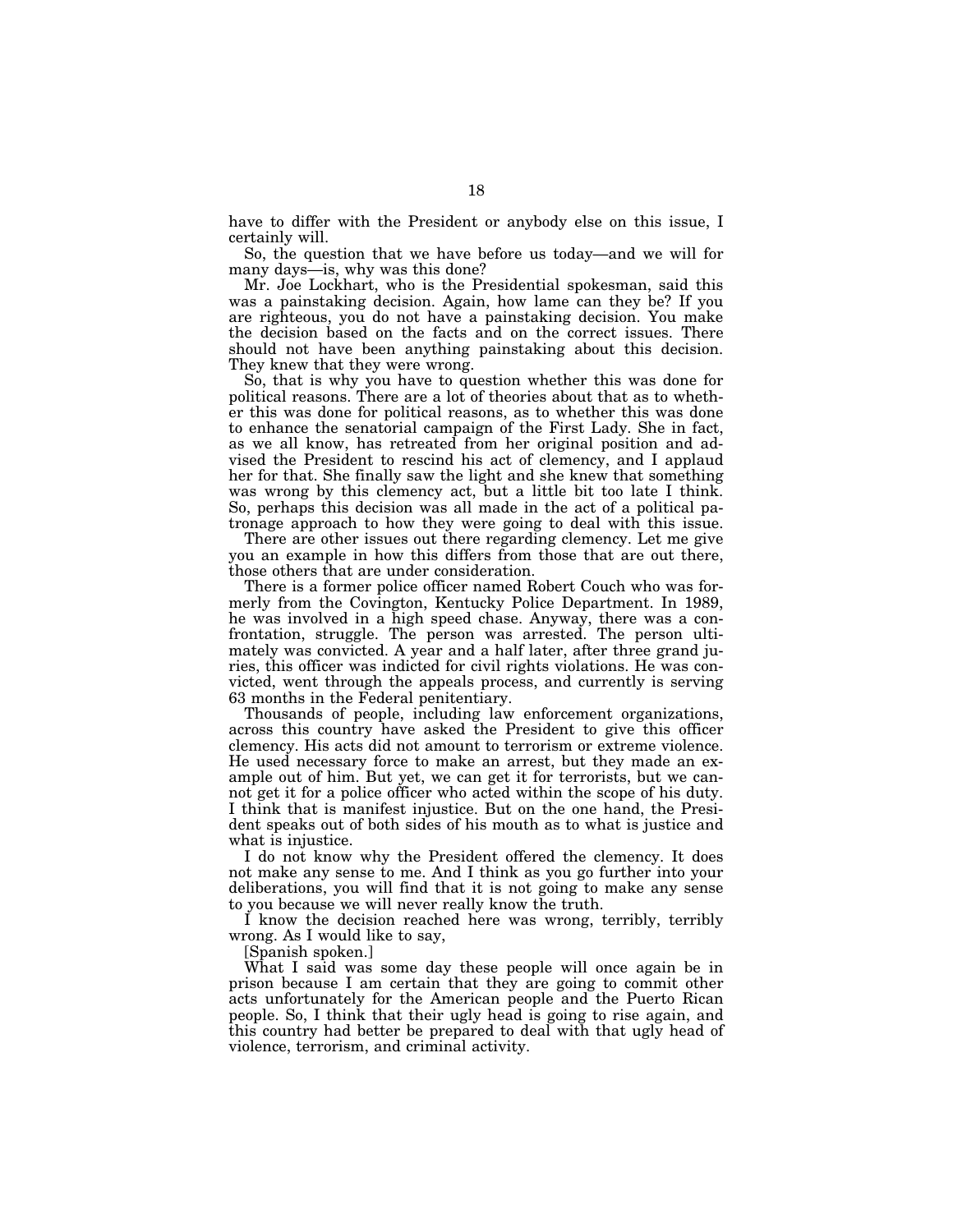Mr. Chairman, I want to thank you and Senator Kyl for allowing us to speak today because this is an important matter to law enforcement and to the American people.

I will stand for any questions, Mr. Chairman.

[The prepared statement of Mr. Gallegos follows:]

#### PREPARED STATEMENT OF GILBERT G. GALLEGOS

Good morning, Mr. Chairman and distinguished members of the Senate Sub-committee on the Western Hemisphere, Peace Corps, Narcotics and Terrorism. My name is Gilbert G. Gallegos, National President of the Grand Lodge, Frate professionals, representing more than 283,000 rank-and-file law enforcement officers in every region of the country.

I had hoped to appear before you today to again urge the President to withdraw his offer of clemency to the sixteen convicted terrorists and members of the Armed Forces of National Liberation, or FALN to use its Spanish initials. Sadly, twelve have already accepted that clemency and are, or will be, at large once again. We should make no mistake—the President has used his constitutional power to release convicted terrorists, despite the opposition of Federal law enforcement officials, despite the objections from the law enforcement community and despite the pleas of the victims and families of the dead killed in their wave of bomb attacks.

Today, the F.O.P., instead of renewing its call to withdraw an offer of clemency for terrorist bombers, now joins this Senate Subconunittee and all concerned Americans in trying to determine why this decision was made in the hopes that we can ensure that no more murderous criminals will be released so long as they make vague promises to abjure violence when they leave prison.

The F.O.P. strongly supported House Concurrent Resolution 180, offered by Congressman Vito Fossella (R–NY), which passed the House of Representatives last week in an overwhelming and bipartisan vote. Only forty-three members of Congress voted against the resolution for reasons which are unclear to me and virtually every other law enforcement officer in our country. While this resolution, or any other act of Congress cannot reverse the President's offer, it is important that we make clear to the President the views of the law enforcement community and the American public. Political considerations should never compromise the public safety, and, as the safety of the public has been compromised in this instance, it behooves us to learn why.

Make no mistake, the FALN is a militant terrorist organization with violent, separatist goals. Between 1974 and 1983, the FALN staged a series of bombing attacks on United States political and military targets, mostly in New York City and Chicago. These acts of terrorism claimed the lives of six people, Mr. Chairman. Scores were wounded and some, including three New York City police officers, were permanently maimed by the powerful explosives planted by the FALN.

Let me describe to you a series of bomb attacks which occurred on the evening of 31 December 1982. At close to 9:30 p.m., a powerful explosion rocked the building at 26 Federal Plaza. Members of the New York City bomb squad arrived on the scene minutes later and just as they began their investigation, a second explosion, the blast of which could be felt blocks away, occurred at the Brooklyn Federal Courthouse. And the night was just beginning.

Moments later a third explosion ripped into police headquarters at One Police Plaza. The blast was so powerful that it blew out the heavy glass and frame of a revolving door. This bomb, however, did more than several thousands of dollars worth of structural damage to a government building. This blast hit Detective Rocco Pascarella, blowing away most of his left side. Detective Pascarella survived the blast, but he lost his left leg, his left ear and his left eye.

Detectives Anthony S. Senft and Richard Pastorella of the New York City Police Department, who had been on the scene to investigate the aftermath of the earlier blasts now realized that there were more bombs in the area. The streets were clogged with New Year's Eve revelers, many of whom did not speak English and did not recognize the plain-clothes detectives as police. Many of these innocent bystanders had to be bodily removed from the scene.

With much precious time having elapsed, the two detectives prepared to disarm one of the bombs. It went off in their faces.

Detective Senft was blown backward eighteen feet into the air. He found himself blind and deaf with a fractured right hip, his face riddled with concrete, metal and other debris. Extensive surgery eventually allowed Detective Senft to recover some of the sight in his left eye and some of the hearing in his left ear.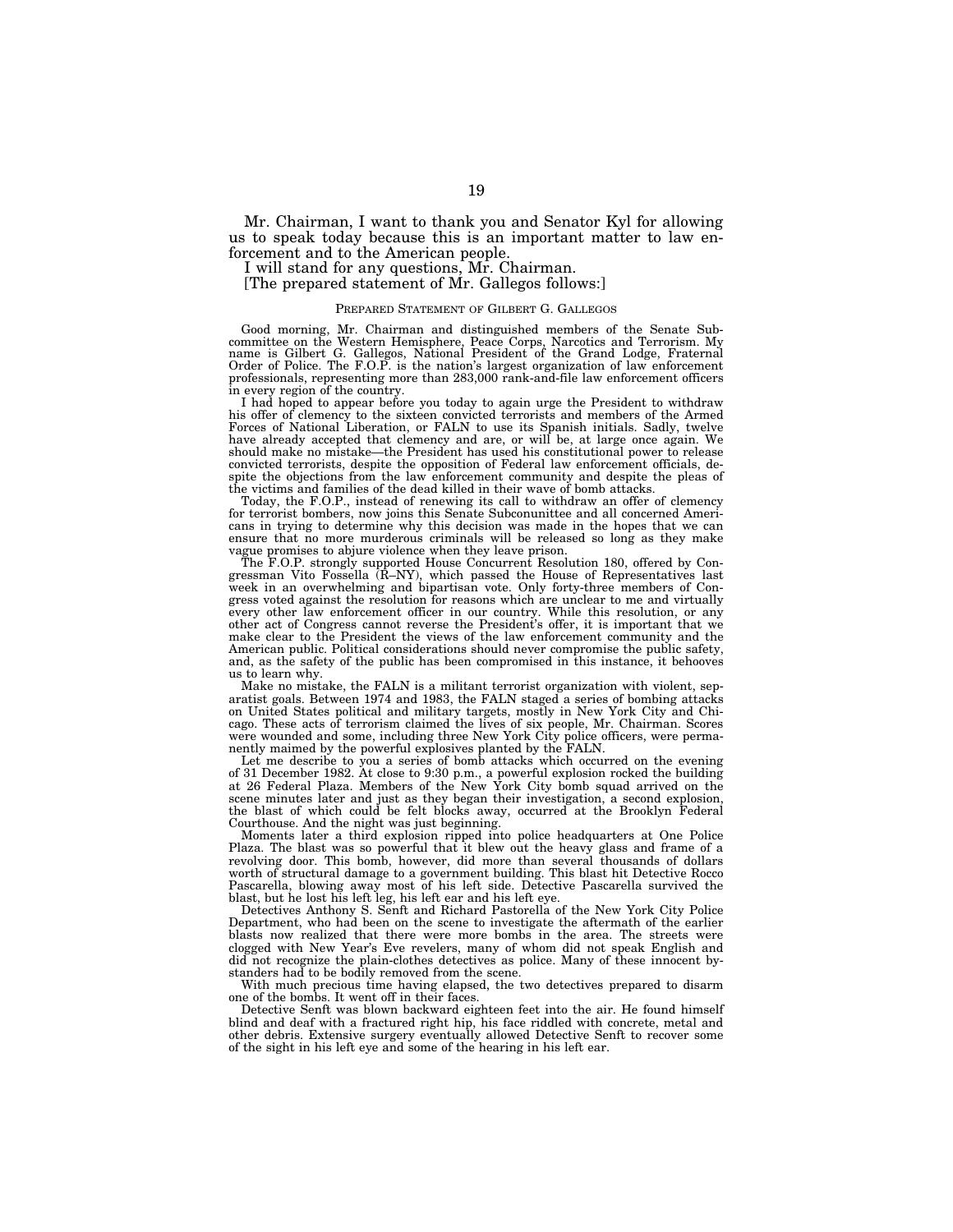Detective Pastorella was not so lucky. The explosion tossed him twenty-five feet, blew off all the fingers on his right hand and left him blind in both eyes. He has had thirteen major operations and twenty titanium screws inserted just to hold his face together.

While most people watched the ball drop in Times Square or on their television sets, these three officers were fighting for their lives in emergency surgery.

It is true that none of the sixteen terrorists offered clemency by President Clinton were convicted of placing any of the bombs that ripped through New York City on that tragic New Year's Eve. Yet the claims of this White House that none of them were involved in violence, nor directly involved in any deaths or injuries is not only false and self-serving, but a slap in the face to the families of the six dead and the scores of wounded and maimed victims. Law enforcement officials worked hard to get these terrorists behind bars, not to extract a promise from them to swear off their evil ways and send them on their way. It might be remembered that the wave of violence and murder which ruled Chicago ended when Al Capone was convicted of tax evasion, just as the wave of bombing attacks in the United States ended when these sixteen were imprisoned. Should Al Capone also have been granted clemency because he was "not directly involved" with any deaths?

Let me review for the record the names and crimes of these sixteen terrorists and then allow you to judge for yourselves whether or not these individuals were ''not involved'' with the violent acts of the group they formed.

• Elizam Escobar, convicted on 18 February 1981 of seditious conspiracy (18 U.S.C. 2384), interference with interstate commerce by threats or violence (18 U.S.C. 1951), possession of an unregistered firearm (18 U.S.C. 5861(d)), carrying firearms during the commission of seditious conspiracy and interference with interstate commerce by violence (18 U.S.C. 924(b)), interstate transportation of firearms with the intent to commit seditious conspiracy and interference with interstate commerce by violence (18 U.S.C. 924(c)) and interstate transportation of a stolen vehicle  $(18 \text{ U.S.C. } 2312);$ 

Escobar was sentenced to sixty years, and has been released. The President commuted his total effective sentence to less than twenty-five years.

• Ricardo Jimenez, convicted on 18 February 1981 of seditious conspiracy (18 U.S.C. 2384), interference with interstate commerce by threats or violence (18 U.S.C. 1951), possession of an unregistered firearm (18 U.S.C. 5861(d)), carrying firearms during the commission of seditious conspiracy and interference with interstate commerce by violence (18 U.S.C. 924(b)), interstate transportation of firearms with the intent to commit seditious conspiracy and interference with interstate commerce by violence (18 U.S.C.  $924(c)$ ) and interstate transportation of a stolen vehicle (18 U.S.C. 2312);

Jimenez was sentenced to ninety years, and has been released. The President commuted his total effective sentence to twenty-five years.

• Adolfo Maltos, convicted on 18 February 1981 of seditious conspiracy (18 U.S.C. 2384), interference with interstate commerce by threats or violence (18 U.S.C. 1951), possession of an unregistered firearm (18 U.S.C. 5861(d)), carrying firearms during the commission of seditious conspiracy and interference with interstate commerce by violence (18 U.S.C. 924(b)), interstate transportation of firearms with the intent to commit seditious conspiracy and interference with interstate commerce by violence (18 U.S.C. 924(c)) and interstate transportation of a stolen vehicle (18 U.S.C. 2312);

Maltos was sentenced to seventy years, and has been released. The President commuted his total effective sentence to less than twenty-five years.

• Dylcia Noemi Pagan, convicted on 18 Febraury 1981 of seditious conspiracy (18 U.S.C. 2384), interference with interstate commerce by threats or violence (18 U.S.C. 1951), possession of an unregistered firearm (18 U.S.C. 5861(d)), carrying firearms during the commission of seditious conspiracy and interference with interstate commerce by violence (18 U.S.C. 924(b)), interstate transportation of firearms with the intent to commit seditious conspiracy and interference with interstate commerce by violence (18 U.S.C. 924(c)) and interstate transportation of a stolen vehicle (18 U.S.C. 2312);

Pagan was sentenced to fifty-five years, and has been released. The President commuted her total effective sentence to twenty-six years.

• Alicia Rodriguez, convicted on 18 February 1981 of seditious conspiracy (18 U.S.C. 2384), interference with interstate commerce by threats or violence (18 U.S.C. 1951), possession of an unregistered firearm (18 U.S.C. 5861(d)), car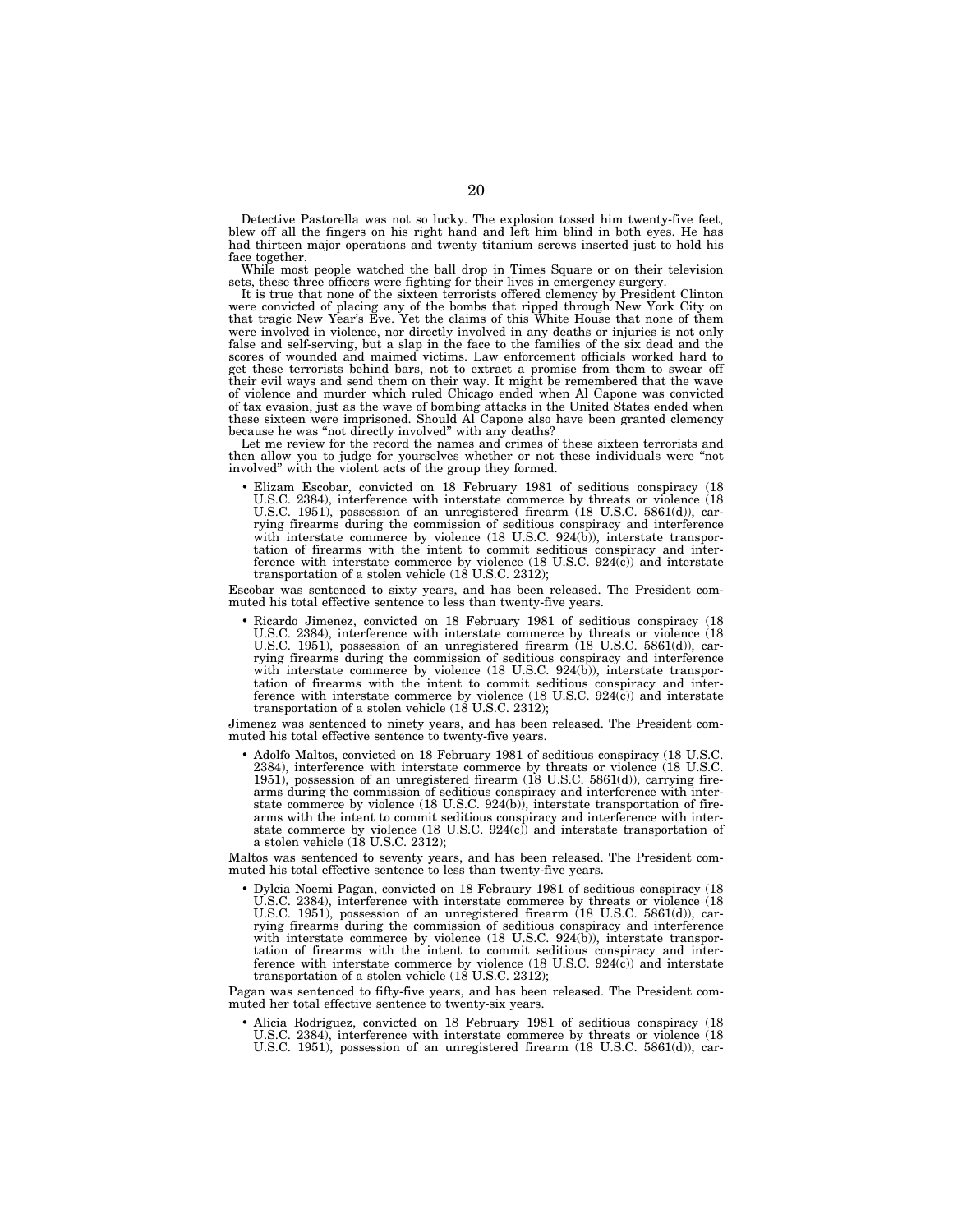rying firearms during the commission of seditious conspiracy and interference with interstate commerce by violence (18 U.S.C. 924(b)), interstate transportation of firearms with the intent to commit seditious conspiracy and interference with interstate commerce by violence (18 U.S.C. 924(c)) and interstate transportation of a stolen vehicle (18 U.S.C. 2312);

Alicia Rodriguez was sentenced to fifty-five years, and has been released. The President commuted her total effective sentence to four years.

• Ida Luz Rodriguez, convicted on 18 February 1981 of seditious conspiracy (18 U.S.C. 2384), interference with interstate commerce by threats or violence (18 U.S.C. 1951), possession of an unregistered firearm (18 U.S.C. 5861(d)), carrying firearms during the commission of seditious conspiracy and interference with interstate commerce by violence (18 U.S.C. 924(b)), interstate transportation of firearms with the intent to commit seditious conspiracy and interference with interstate commerce by violence (18 U.S.C. 924(c)) and interstate transportation of a stolen vehicle (18 U.S.C. 2312);

Ida Luz Rodriguez was sentenced to seventy-five years, and has been released. The President commuted her total effective sentence to twenty-three years.

• Luis Rosa, convicted on 18 February 1981 of seditious conspiracy (18 U.S.C. 2384), interference with interstate commerce by threats or violence (18 U.S.C. 1951), possession of an unregistered firearm (18 U.S.C. 5861(d)), carrying firearms during the commission of seditious conspiracy and interference with interstate commerce by violence (18 U.S.C. 924(b)), interstate transportation of firearms with the intent to commit seditious conspiracy and interference with inter-state commerce by violence (18 U.S.C. 924(c)), and interstate transportation of a stolen vehicle (18 U.S.C. 2312);

Rosa was sentenced to seventy-five years, and has been released. The President commuted his total effective sentence to less than five years.

• Carmen Valentin, convicted on 18 February 1981 of seditious conspiracy (18 U.S.C. 2384), interference with interstate commerce by threats or violence (18 U.S.C. 1951), possession of an unregistered firearm (18 U.S.C. 5861(d)), carrying firearms during the commission of seditious conspiracy and interference with interstate commerce by violence (18 U.S.C. 924(b)), interstate transportation of firearms with the intent to commit seditious conspiracy and inter-ference with interstate commerce by violence (18 U.S.C. 924(c)), and interstate transportation of a stolen vehicle (18 U.S.C. 2312);

Valentin was sentenced to ninety years, and has been released. The President commuted her total effective sentence to less than twenty-five years.

• Alberto Rodriguez, convicted on 4 October 1985 of seditious conspiracy (18 U.S.C. 2384), conspiracy to make destructive devices (18 U.S.C. 371 and 26 U.S.C. 5861(f), possession of an unregistered firearm (18 U.S.C. 5861(d)), possession of a firearm without a serial number (26 U.S.C. 5861(I)), and conspiracy to obstruct interstate commerce by robbery (18 U.S.C. 1951);

Alberto Rodriguez was sentenced to thirty-five years, and has been released. The President commuted his total effective sentence to twenty-six years.

• Alejandrina Torres, convicted on 4 October 1985 of seditious conspiracy (18 U.S.C. 2384), possession of an unregistered firearm (18 U.S.C. 5861(d)), conspiracy to make destructive devices (18 U.S.C. 371 and 26 U.S.C. 5861(f), unlawful storage of explosives (18 U.S.C. 842(j)), and interstate transportation of a stolen vehicle (18 U.S.C. 2312);

Torres was sentenced to thirty-five years, and has been released. The President commuted her total effective sentence to twenty-six years.

• Edwin Cortes, convicted on 4 October 1985 of seditious conspiracy (18 U.S.C. 2384), possession of an unregistered firearm (18 U.S.C. 5861(d)), conspiracy to make destructive devices (18 U.S.C. 371 and 26 U.S.C. 5861(f), unlawful storage of explosives (18 U.S.C. 842(j)), interstate transportation of a stolen vehicle (18 U.S.C. 2312), possession of a firearm without a serial number (26 U.S.C. 5861(i)) and conspiracy to obstruct interstate commerce by robbery (18 U.S.C. 1951);

Cortes was sentenced to thirty-five years, and has been released. The President has commuted his total effective sentence to twenty-six years.

• Juan Enrique Segarra-Palmer, was convicted on 15 June 1989 of robbery of bank funds (18 U.S.C. 2113(a)), transportation of stolen money in interstate and foreign commerce (18 U.S.C. 2314), conspiracy to interfere in interstate com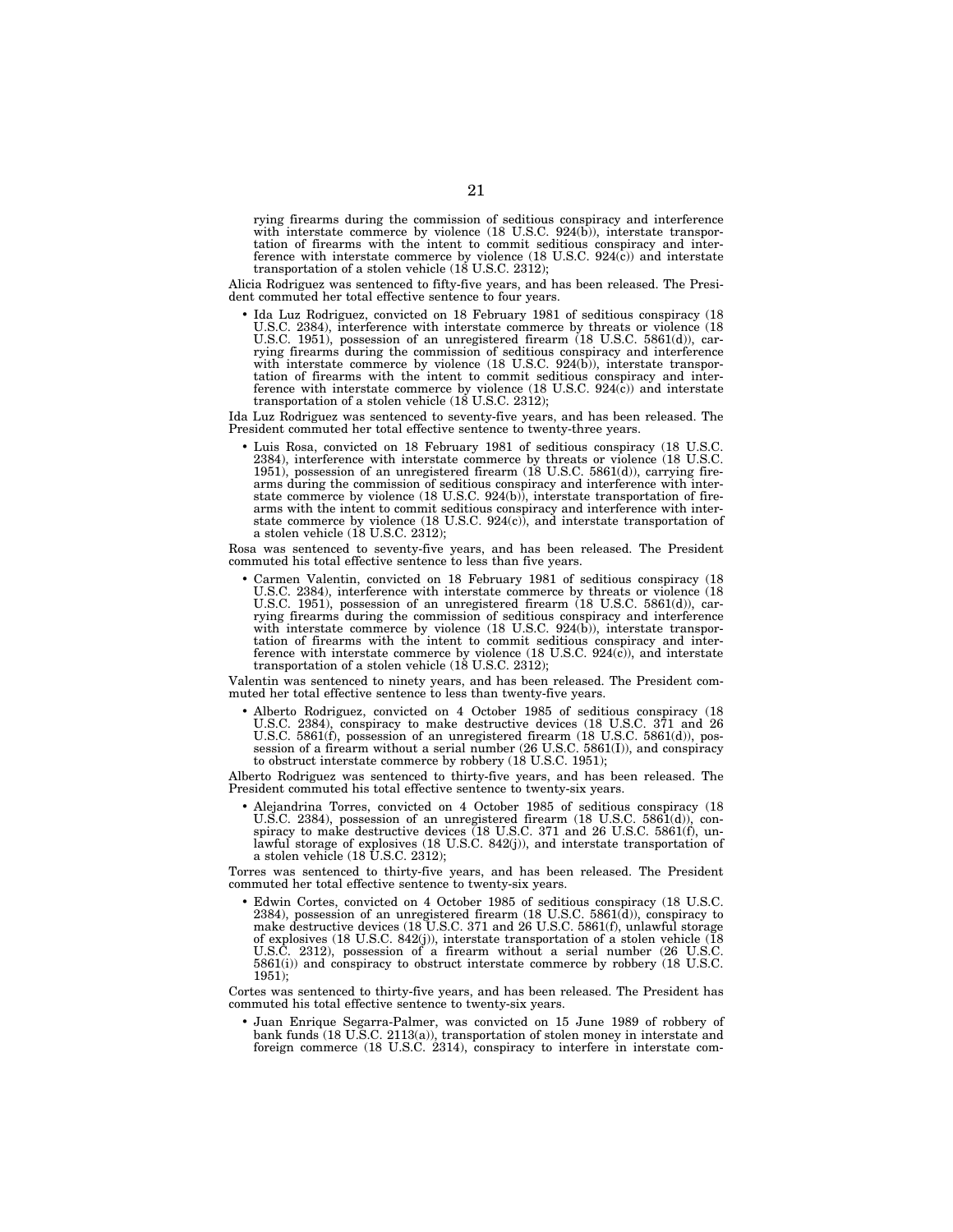merce by robbery (18 U.S.C. 1951), intereference with interstate commerce by robbery (18 U.S.C. 1951), and conspiracy to rob Federally insured bank funds, commit a theft from an interstate shipment, and transport stolen money in interstate and foreign commerce (18 U.S.C. 371);

Segarra-Palmer was sentenced to fifty-five years and a \$500,000 fine. He has been released and the unpaid balance of his fine waived. The President commuted his total effective sentence to less than thirty years.

• Roberto Maldonado-Rivera, was convicted on 9 June 1989 of conspiracy to rob Federally insured bank funds, commit a theft from an interstate shipment, and transport stolen money in interstate and foreign commerce (18 U.S.C. 371); and

Maldonado-Rivera was sentenced to five years in prison and a \$100,000 fine. The President has waived the unpaid balance of this fine.

• Norman Ramirez-Talavera, was convicted on 9 June 1989 of conspiracy to rob Federally insured bank funds, commit a theft from an interstate shipment, and transport stolen money in interstate and foreign commerce (18 U.S.C. 371).

Ramirez-Talavera was sentenced to five years in prison and a \$50,000 fine. The President has waived the unpaid balance of this fine.

- Oscar Lopez-Rivera, was convicted on 11 August 1981 of seditious conspiracy (18 U.S.C. 2384), interference with interstate commerce by threats or violence (18 U.S.C. 1951), possession of an unregistered firearm (18 U.S.C. 5861(d)), carrying firearms during the commission of seditious conspiracy and interference with interstate commerce by violence (18 U.S.C. 924(b)), interstate transportation of firearms with the intent to commit seditious conspiracy and interference with interstate commerce by violence (18 U.S.C. 924(c)) and interstate transportation of a stolen vehicle (18 U.S.C. 2312);
- Oscar Lopez-Rivera, was convicted a second time, on 26 February 1988 of conspiracy to escape, to transport explosives with intent to kill and injure people, and to destroy government buildings and property (18 U.S.C. 371 and 1952(a)(3)), aiding and abetting travel in interstate commerce to carry on arson (18 U.S.C. 2 and 1952(a)(3), and using a telephone to carry on arson (18 U.S.C.  $1952(a)(3)$ ;

Lopez-Rivera was sentenced to fifty-five years and fifteen years, respectively. He has rejected the offer of clemency, which would commute his total effective sentence from seventy to forty-four years.

• Antonio Camacho-Negron, was convicted on 9 June 1989 of foreign transpor-tation of stolen money (18 U.S.C. 2314), and conspiracy to rob Federally insured bank funds, commit a theft from an interstate shipment, and transport stolen money in interstate and foreign commerce (18 U.S.C. 371);

Camacho-Negron was sentenced to fifteen years and a \$100,000 fine. He was released on parole after serving some time, but returned to prison in February 1998 for again becoming active in the FALN. He has rejected the President's offer of clemency, which would have remitted the unpaid balance of his fine.

As I mention here, the last two did not accept the President's offer. While we can all be grateful that there are two less terrorists on the streets than the President wanted, the very fact that they were given the opportuniry *to reject* such an offer is a slap in the face to law enforcement officers everywhere.

President Clinton offered these terorrists clemency on 12 August and attached certain conditions to their release. First, each must submit a signed written statement requesting the commutation of the sentence. They must agree to abide by all conditions of release imposed by law or the Parole Commission, and renounce the use or threatened use of violence for any purpose.

Let us examine for a moment, the crimes for which these terrorists were convicted, because, as the President reminds us, none of the above were convicted of killing or injuring anyone. The first and most serious crime is seditious conspiracy. At one time, sedition was a hanging offense.

Other offenses for which these violent would-be revolutionaries were convicted include a variety of firearms and explosive offenses. This Administration cannot seem to decide what message to send—it has continually pushed for new gun control laws, has utterly failed to enforce the ones on the books and now, it seems, it is willing to grant clemency even to those offenders it does manage to lock up. In my opinion, the more we examine this case the less sense it makes.

A week prior to the offer of clemency for these terrorist, Secretary of State Madeleine Albright, speaking on the anniversay of the deadly U.S. Embassy bombings in Africa, vowed to wage an all-out war against terrorism. Did that policy change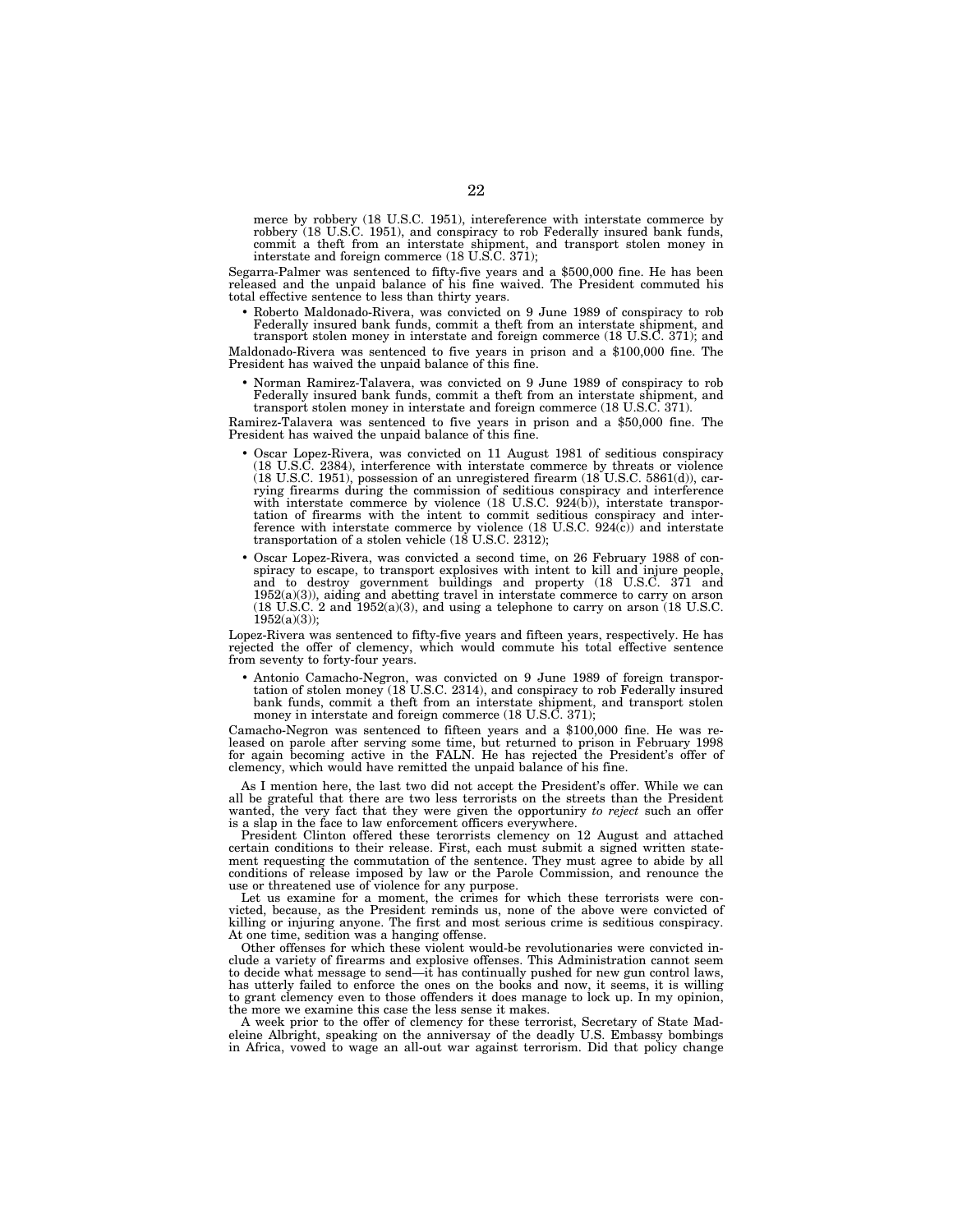in just a week? Should our Secretary of State have instead promised to wage an all-out effort to get terrorists to promise to renounce violence?

What message are we sending to terrorists—domestic and foreign, and what message are we sending to those violating our gun laws?

Buford O. Furrow, Jr., the man who shot and wounded five at a Jewish Community Center was in violation of numerous firearms laws. Yet this has not stopped the Administration or others from pointing to this tragedy to score political points in favor of additional gun control.

Mr. Furrow is a racist who committed this heinous act as, in his words, "a wakeup call to America to kill Jews.'' His repugnant crimes include many of the same crimes for which the FALN terrorists were convicted—felony possession of a firearm and carjacking to name a few. Will Mr. Furrow be granted clemency next? How were his crimes any different than that of the FALN terrorists? Like Mr. Furrow, they chose specific targets—government buildings and government employees. The 1975 bombing of Fraunces Tavern was aimed at businessmen, whom they called ''imperalistic capitalists,'' whose companies did business with Puerto Rico. These, too, are crimes of hate—a ''wake-up call'' in a war of nerves between the Federal government and these violent Puerto Rican separatists. The Administration is pushing hate crimes legislation with one hand, and setting free criminals guilty of similar crimes with the other.

Consider the text of S. 1406, a bill introduced by Chairman Hatch to combat hate crimes:

#### **SEC. 249. INTERSTATE TRAVEL TO COMMIT HATE CRIMES**

(a) IN GENERAL.—A person, whether or not acting under color of law, who—(1) travels across a State line or enters or leaves Indian country in order, by force or threat of force, to willfully injure, intimidate, or interfere with, or by force or threat of force to attempt to injure, intimidate, or interfere with, any person because of the person's race, color, religion, or national origin; and

(2) by force or threat of force, willfully injures, intimidates, or interferes with, or by force or threat of force attempts to willfully injure, intimidate, or interfere with any person because of the person's race, color, religion, or national origin, shall be subject to a penalty under subsection (b).

(b) PENALTIES.—A person described in subsection (a) who is subject to a penalty under this subsection—

(1) shall be fined under this title, imprisoned not more than 1 year, or both;

(2) if bodily injury results or if the violation includes the use, attempted use, or threatened use of a dangerous weapon, explosives, or fire, shall be fined under this title, imprisoned not more than 10 years, or both; or

(3) if death results or if the violation includes kidnapping or an attempt to kidnap, aggravated sexual abuse or an attempt to commit aggravated sexual abuse, or an attempt to kill—

(A) shall be fined under this title, imprisoned for any term of years or for life, or both; or

(B) may be sentenced to death.

These terrorist chose their targets on the basis of national origin. They used firearms and explosives to kill Americans, whom they falsely perceived to be keeping Puerto Rico in colonial bondage. Does the Administration want to punish hate crimes, or release the practioners of hate crimes? If Senator Hatch's legislation were law, they could have been sentenced to death.

The Administration strongly supports S. 622, which also would have resulted in life sentences for these terrorists:

#### **SEC. 4. PROHIBITION OF CERTAIN ACTS OF VIOLENCE**

Section 245 of title 18, United States Code, is amended—

(1) by redesignating subsections (c) and (d) as subsections (d) and (e), respectively; and

(2) by inserting after subsection (b) the following:

 $(c)(1)$  Whoever, whether or not acting under color of law, willfully causes bodily injury to any person or, through the use of fire, a firearm, or an explosive device, attempts to cause bodily injury to any person, because of the actual or perceived race, color, religion, or national origin of any person—

(A) shall be imprisoned not more than 10 years, or fined in accordance with this title, or both; and

(B) shall be imprisoned for any term of years or for life, or fined in accordance with this title, or both if-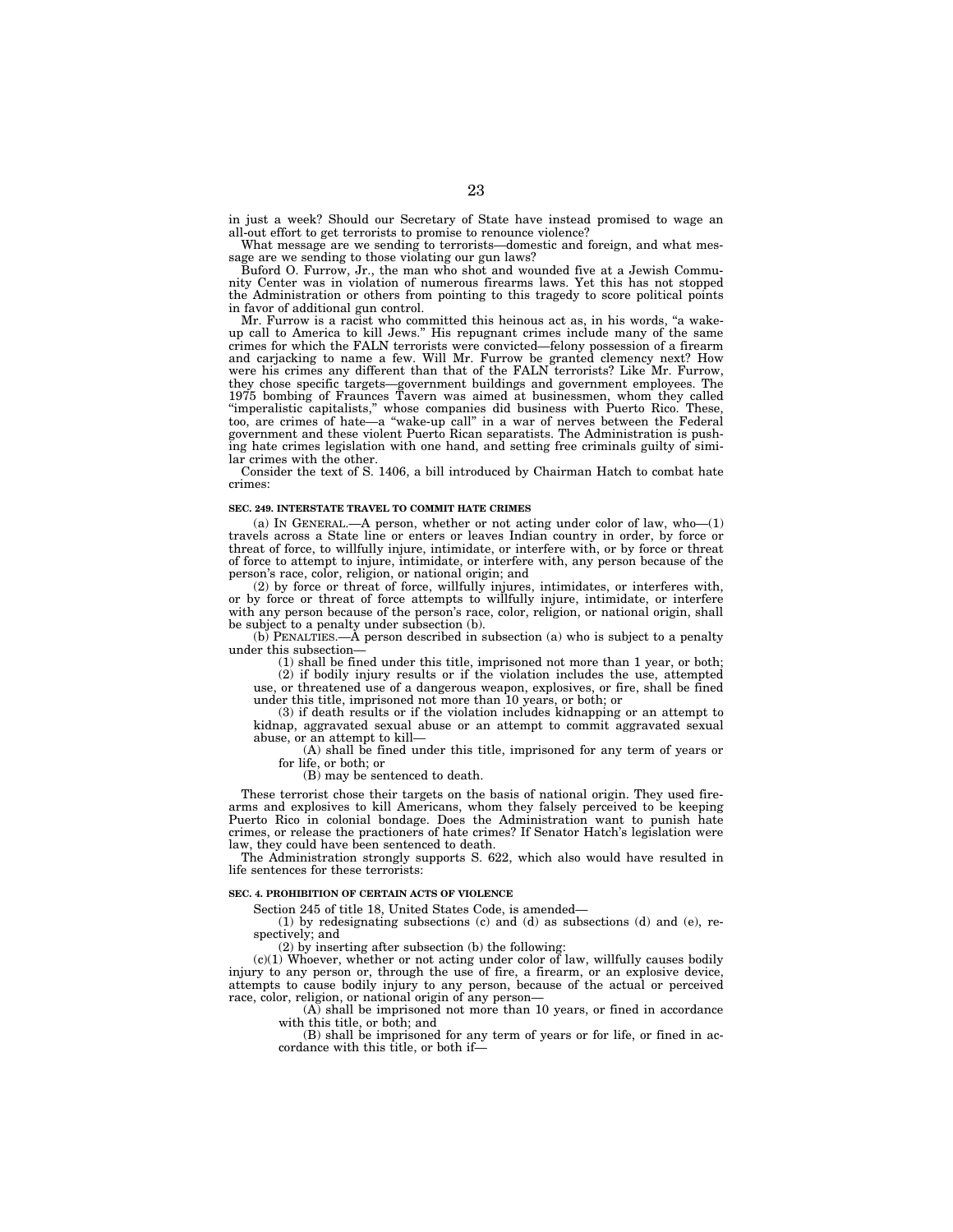(i) death results from the acts committed in violation of this paragraph; or

(ii) the acts committed in violation of this paragraph include kidnapping or an attempt to kidnap, aggravated sexual abuse or an attempt to commit aggravated sexual abuse, or an attempt to kill.

Under Senator Kennedy's legislation, these terrorists, who targeted Americans could have been sentenced to life. Instead, all have been released by the President after serving only a fraction of their sentences.

The President would have us believe that the sentences for the FALN bombers were unusually harsh. The President also noted that human rights leaders like Archbishop Desmond Tutu urged that these criminals had served enough time for their violent crimes. I might remark at this time that Archbishop Tutu also advocates the release of Mumia Abu-Jamal, a convicted cop-killer who murdered Philadelphia Police Officer Daniel Faulkner in 1981. He was convicted in 1982, and had Post-Conviction Relief Act (PCRA) hearings in 1995, 1996 and 1997. On each of those three occasions, the Pennsylvania Supreme Court upheld the conviction and the death sentence. Will he be offered clemency next? Why is it, Mr. Chairman that these so-called ''human rights'' activists are so selective about who is entitled to these rights? What about Danny Faulkner and his widow Maureen? What about Tom and Joe Connor, whose father was killed by the FALN? What about Detectives Pascarella, Senft and Pastorella? Do they not have rights in the view of these advocates? I reject, Mr. Chairman, that there was any injustice in the sentences of these sixteen terrorists and I reject any suggestion that we ought to free those who aim to wage a war of terror to achieve political ends. If this puts me at odds with President Clinton and others, then so be it.

It should also be remembered that President Carter pardoned three Puerto Rican nationalists who were convicted in a 1954 shooting attack on the U.S. House of Representatives that wounded five law makers. Two Congressional pages who were on the floor at the time of the attack were later elected to Congress—the late Bill Emerson (R–MO) and Representative Paul E. Kanjorski (D–PA). A fourth nationalist, convicted of the murder of a Federal law enforcement officer, attempted assassination of President Harry S Truman and assault with the attempt to kill in 1950, was also pardoned by President Carter in 1979. We disagreed with President Carter's decision then, as we disagree with President Clinton's now—nationalists whose love of country can only be expressed by shooting sprees, assassination plots and bombing attacks are nothing more than terrorists.

At the time of the President's offer of clemency, Congress was out of session. I, along with nearly four thousand members of the Fraternal Order of Police representing law enforcement officers from every region of the country, were at our 54th Biennial Conference. This Administration seems to have a penchant for making bad decisions when they know media coverage will be scarce.

In any case, in part because of the efforts of the Fraternal Order of Police, the story, once confined to single paragraph Associated Press news bulletins, grew. By the next week, the offer was front page headlines, with news and political commentators speculating that the offer was a calculated attempt to appeal to the 1.3 million voters of Puerto Rican descent in the State of New York, where the First Lady may run for a Senate seat. In my own letter to the President on 18 August, I urged him not to play politics with terrorists and admonished him that releasing violent criminals was no way to gain votes or appeal to racial pride.

Whether or not the offer of clemency was indeed made with the aim of helping the First Lady's potential campaign for the Senate, I cannot say. I can say that I do not understand what possible motive the President could have—releasing terrorist to gain votes for his wife makes no more sense to me than does the claim that it was an attempt to appease ''human rights'' advocates.

By 25 August, the offer of clemency was a national story, prompting the White House to issue a statement: ''There is absolutely no connection between the President's decision here and [the First Lady's] possible campaign.'' Ten days later, the First Lady publically urged the President to rescind his offer. Of course, the terrorist accepted the offer three days later on 8 September.

Thus, we are still left with the question—why?

We also must factor into our consideration the clemency process, described by Presidential spokesperson Joe Lockhart as ''painstaking.'' Be that as it may, according to published reports, the clemency offer was opposed by the Federal Bureau of Investigation and the former prosecutors who brought the cases against these terrorists. The most noteworthy news reports, however, revolve around the position of the Bureau of Prisons, an agency which only very rarely participates in pardon or clemency debates. In this case, they did take a position and recommended strongly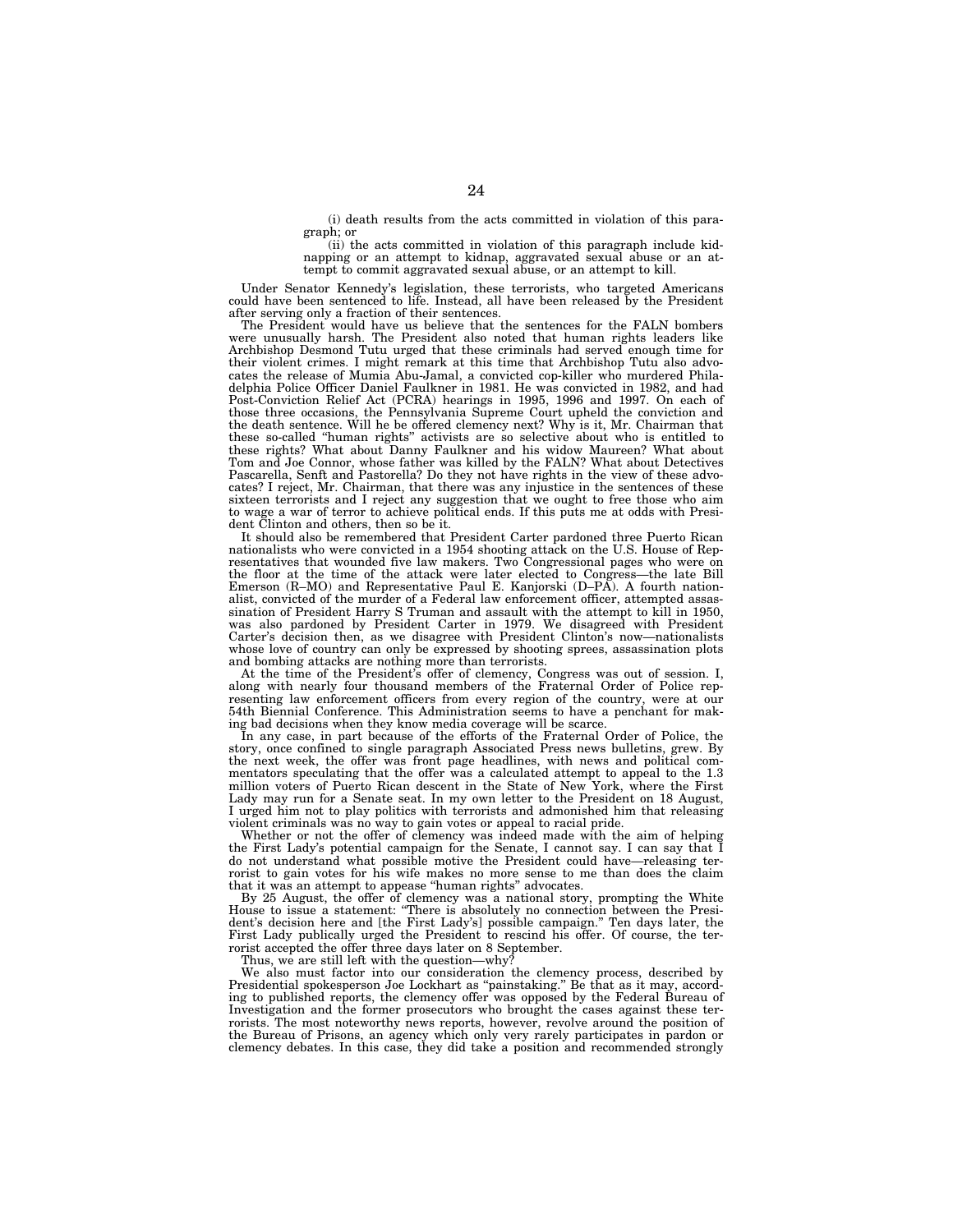against the offer. The reports of the tape recordings on which these bombers discussed a return to their terrorist activities may or may not exist. It is BOP policy to tape record all phone conversations which are not protected by attorney-client priviledge, but while the tapes are reviewed, they are not necessarily retained. The truth is, we may never get to hear the tapes.

White House sources have stated that former White House Counsel Charles F.C. Ruff recommended that the clemency be granted. Other news reports reveal that clemency for these terrorist was the top priority of Jeffery Farrow, co-chairman of the President's Interagency Group on Puerto Rico. Mr. Farrow has recently been included in a Congressional probe of potential illegal activities at the Interior Department.

My question is what was so painstaking about the process? That it took Mr. Far-row from November 1997 to obtain the terrorists' release or the political and public safety ramifications of ingoring the recommendation of Federal law enforcement agencies?

The President has the power to grant clemency and to grant pardons, both are clearly spelled out in the Constitution. There is no Constitutional requirement that the motive be pure or the decision be sound. Former President and Chief Justice William Howard Taft, writing for the Supreme Court in *Ex parte Grossman*, 267, U.S. 87 (1925), noted, "Our Constitution confers this discretion on the highest officer in the nation in confidence that he will not abuse it. man, that my confidence has been sorely shaken. One can only hope that Timothy McVeigh and Terry Nichols are not also on the President's list of people to pardon before his term ends. Perhaps McVeigh and Nichols were a bit more ''successful'' by a terrorist's standards, but there is very little difference in the nature of the crimes committed.

What about William Morales? He is the husband of one of the terrorists released last week by the President and is the self-professed leader of the FALN, described as the ''bombing mastermind'' behind the group's wave of attacks. In 1979, he was caught and sentenced to 89 years in prison. He served only three months before escaping to Cuba where he now lives in relative luxury along with numerous other violent criminals who have fled this country. Ironically, he is actively applying for amnesty and has asked President Clinton to grant him the freedom to return to the country he once terrorized. This is a man who once expressed that the people left dead as a result of their bombing attacks were ''casualties of war.'' Should he, too, be granted amnesty for his crimes as long as he promises to never, ever bomb anyone again?

Who else, then, is on the President's list for pardons and clemency? The President has exercised this power on only three previous occasions. Once to pardon a perjurer, another time to pardon a person convicted of a marijuana drug offense. The offer of clemency to unrepentent terrorists, though, certainly seems out of place.

Just for the sake of comparison, the President has granted clemency to sixteen terrorist bombers, but not Officer Robert Couch. Officer Robert Couch, formerly of the Covington, Kentucky Police Department, was engaged in a high-speed pursuit in August of 1989. The driver, who admitted to being suicidal, stopped his vehicle and assaulted the officers who had pursued him. After a fight, the driver was charged with, among other things, assault on a police officer, and found guilty of attempted assault.

A year and a half later, after three grand juries, Officer Couch was indicted for violating the civil rights of the driver and obstruction ofjustice. Mr. Chairman, no person—and that includes the driver—made complaints of any kind. Despite the indictment, Officer Couch was granted a bond of recognizance and continued to function as a police officer in Covington.

Officer Couch was convicted, but permitted to remain free throughout the appeals process. The "obstruction of justice" conviction was overturned by the Sixth Circuit, but denied the officer a new trial. Following the exhaustion of all legal means, Officer Robert Couch was sentenced to 63 months in prison.

Mr. Chairman, I do not underestimate the situation at all when I say that this is the very definition of manifest injustice. If there is anyone who ought to be extended an offer of Presidential clemency it is Officer Robert Couch. He is an honorable man and a good law enforcement officer. I cannot understand why the President is pardoning terrorists when the Fraternal Order of Police and thousand of others have written in to support clemency for Officer Couch. The power of the President to grant clemency and issue pardons is supposed to correct injustices, not commit them.

I do not know why the President offered clemency to sixteen Puerto Rican terrorists. I believe that even if I did know why, it would not make any sense to me. Perhaps it was a political maneuver which backfired, or perhaps it was a genuine effort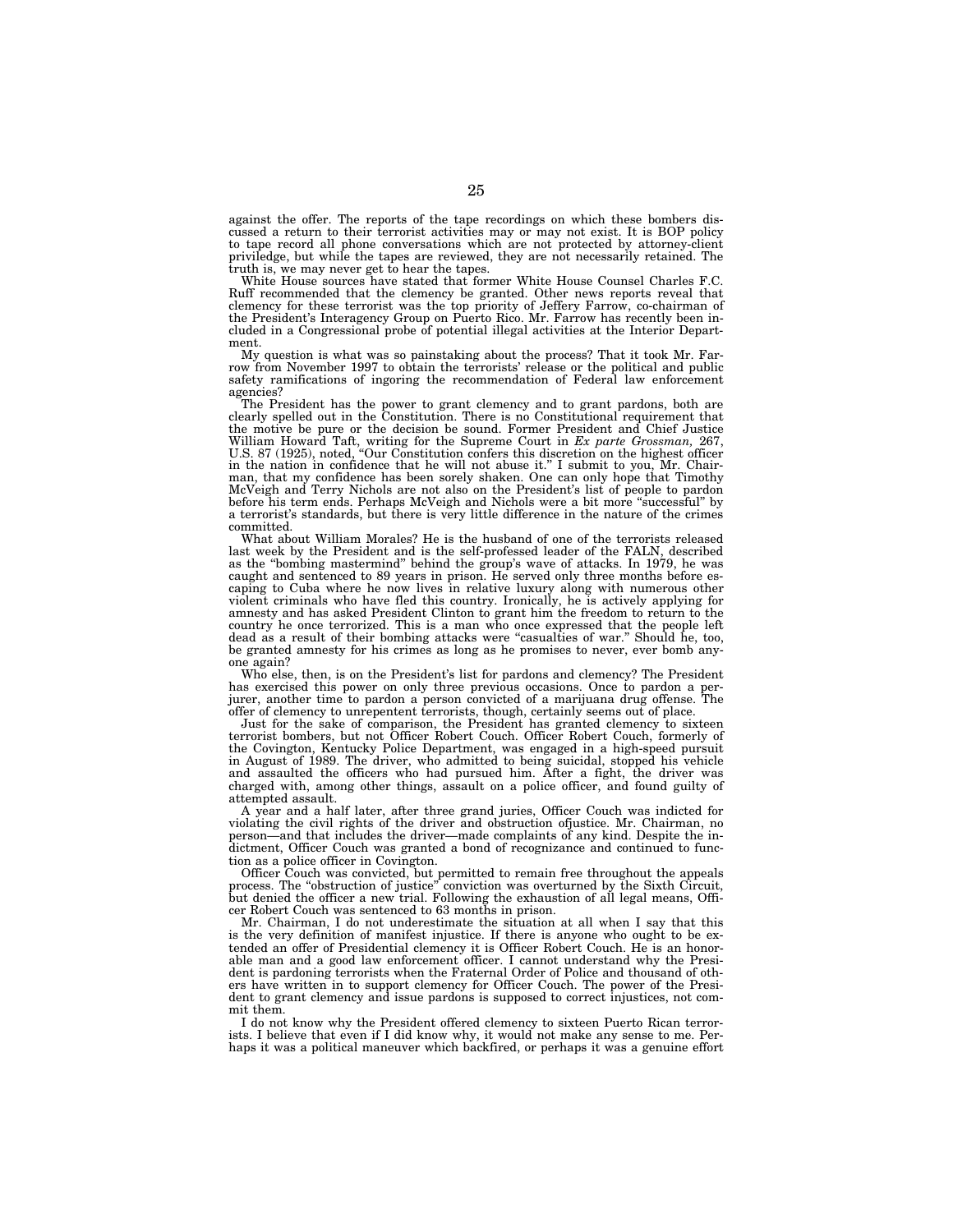to appease ''human rights'' activists. I do know, however, that the decision was reached and for whatever reason it was decided, it was wrong. Terribly, terribly wrong.

Mr. Chairman, I want to thank you and the other members of this distinguished Subcommittee for inviting me here this morning to offer the views of the Fraternal Order of Police on this matter. I would be pleased to answer any questions you may have for me.

#### GRAND LODGE, FRATERNAL ORDER OF POLICE, ALBUQUERQUE, NEW MEXICO, *August 18, 1999.*

The Honorable WILLIAM JEFFERSON CLINTON *President of the United States The White House 1600 Pennsylvania Avenue, NW Washington, DC.*

DEAR MR. PRESIDENT: I am writing this letter on behalf of the more than 283,000 members of the Fraternal Order of Police to express our *vehement opposition* to your offer of clemency to sixteen convicted felons involved with a wave of terrorist bomb attacks on U.S. soil from 1974–83. I would also like to express my own personal confusion and anger at your decision.

Your offer of clemency would immediately release eleven convicted felons who conspired as members of the FALN to plant and explode bombs at U.S. political and military targets. The remaining five would have their criminal fines waived and only two would serve any additional time. These attacks killed six people, wounded dozens and maimed three New York City police officers: Detective Anthony S. Senft lost an eye and a finger, Detective Richard Pastorella was blinded and Officer Rocco Pascarella lost his leg.

Your claim that none of these people were invoived in any deaths is patently false. As members of the terrorist organization that was planting these bombs, all of them are accessories to the killings as a result of the bomb attacks. Two of the persons to whom you have offered clemency were convicted of a \$7.5 million armored truck robbery, which undoubtedly financed the FALN's 130 bomb attacks.

These are not Puerto Rican patriots, these are convicted felons who are guilty of waging a war of terror against Americans on American soil to accomplish their political objectives. Why are you rewarding their efforts?

I can only assume you are again pandering for some political purpose. This time, Mr. President, it must stop before it begins.

The ''human rights advocates'' who are so concerned about the plight of these killers have never shed a tear for the victims. These ''human rights advocates'' are the same people and organizations who maintain that the United States routinely abuses the rights of its citizens and who issue reports stating that our state and local police officers are nothing more than racist thugs who enjoy brutalizing minorities. These ''human rights advocates'' are the same people and organizations who clamor for the release for Mumia Abu-Jamal, a convicted cop-killer, and raise money for his defense.

I do not know, Mr. President, how they decide which rights to advocate and which to ignore, but it seems that murderers and terrorists are more entitled to them than victims. Do not offer clemency to sixteen convicted felons to placate ''human rights advocates.''

I would also strongly urge you to reject any inclination or polling data that indicates this will generate sympathy for you or for a Democratic presidential candidate among Hispanic-Americans. As an Hispanic-American myself, I can assure you that releasing violent convicted felons before they have served their full sentences and to waive tens of thousands of dollars in criminal fines, is no way to appeal to racial pride.

I sincerely hope, Mr. President, that this ill-conceived notion is consigned to the pile reserved for horrendously bad ideas. Many of the best accomplishments of your presidency stemmed from your commitment to law enforcement and to police officers.

This aberration would surely eclipse all we have done to date to keep America safe. Police officers around the country, including me, have stood side by side with you in fighting violent crime and supporting your community policing initiatives. Caving into these advocates is a slap in the face.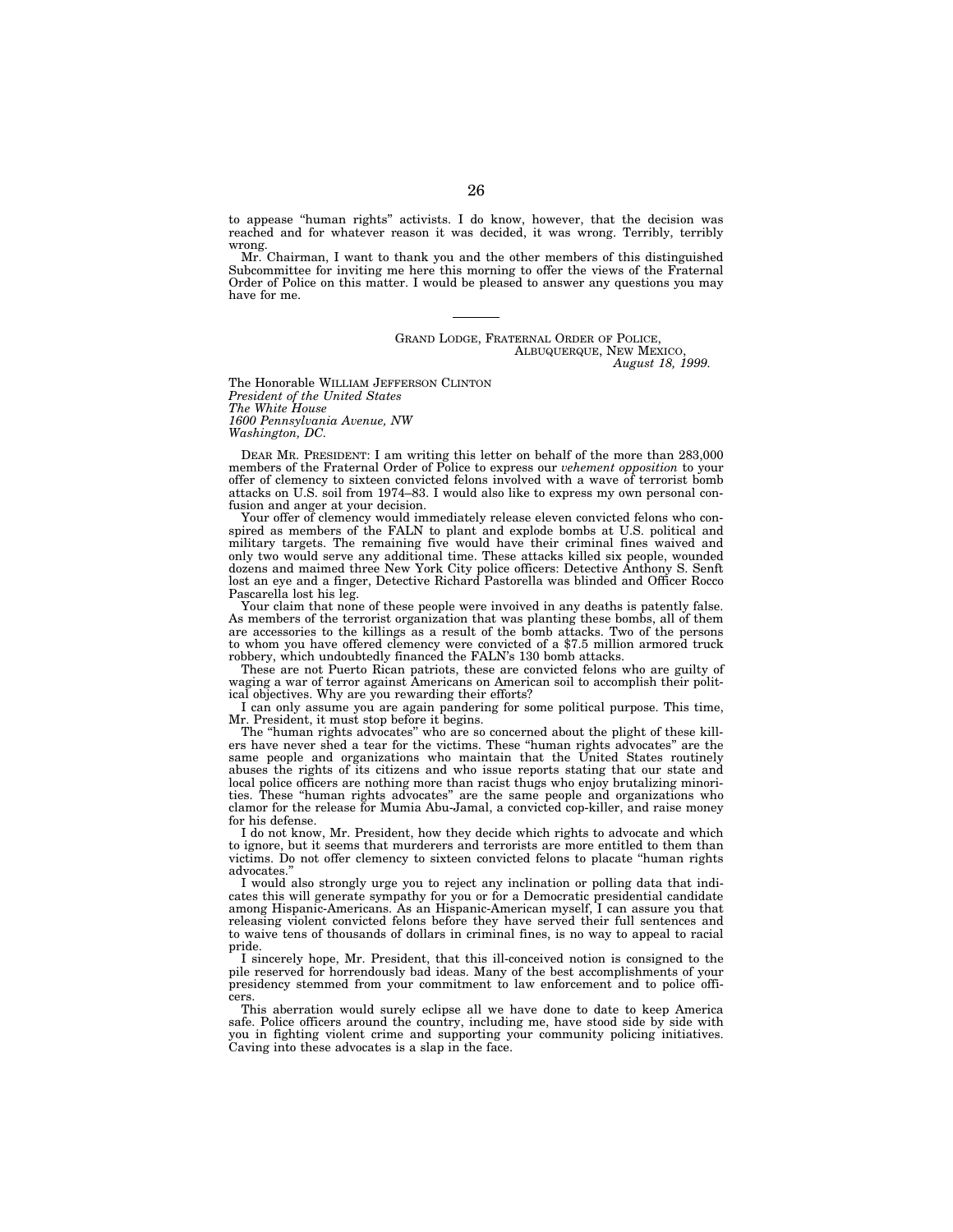I look forward to hearing from you about this matter. Sincerely,

> GILBERT G. GALLEGOS *National President.*

Senator COVERDELL. Thank you, Mr. Gallegos. I appreciate it very much.

As I indicated to Mr. Connor, there will be another hearing. I think it is scheduled for tomorrow where the Judiciary Committee will also be reviewing mainly the process issue; whereas, we have been very focused on the policy.

As I mentioned on the floor last week, I think it is very important. Well, I quoted a New York Times editorial that was a tortured attempt to exonerate or to support the President's decision, but even the editorial struggled with the mixed signal that is being sent. Then the editorial talked about the President being all too silent on the subject, which of course has been reinforced here today by the refusal of the administration to make itself accountable to the Congress or to take the opportunity to explain its own view of these circumstances.

Mr. Fossella, I hope that you will join us in an inquiry. It raised itself here in several of the comments, but I mentioned it prior to the testimony here. Who has been notified of this? I do not know where the judge is that had this exchange about a death penalty and being told, a United States Federal judge, that if we could assassinate you, we would do so. I do not know how many people are in harm's way here, and I think it is important that we discover that and determine what has been done to assure their safety.

Let me ask you this, principally the law enforcement officers. Congressman, you might want to respond to it as well. Senator Sessions last week in his presentation—he is a former district attorney and prosecutor—spent most of his time on the work of people like yourselves, law enforcement officers. He made the case that this signal—I have tended to focus on it in the context of what it says to the terrorist community or people that are contemplating engagement in this type of activity, but he focused on it principally from its effect on law enforcement itself, people who are spending every day and every night on the street, that thin line between a person's safety and a harmful act.

I would like the law enforcement officers to comment on their view of this as it would relate to the morale of active duty officers engaged in these activities right now. What does it say to them? The question is, does it say I should not put myself in harm's way? Let us begin with you, Detective Senft.

Mr. SENFT. Well, Senator, it demoralizes your whole concept of being a law enforcement officer. Virtually police officers throughout the United States go out there and think that they can do some sort of good for their community, and when these things happen and they strike you, it has a rippling effect throughout the whole United States. And we are there to do the right thing, contrary to what anybody thinks.

I will speak for New York City. We have 40,200 police officers in the city of New York. That is a lot of police officers. My understanding is we are the 18th largest army in the world. Obviously we have some good. We have mostly good police officers and we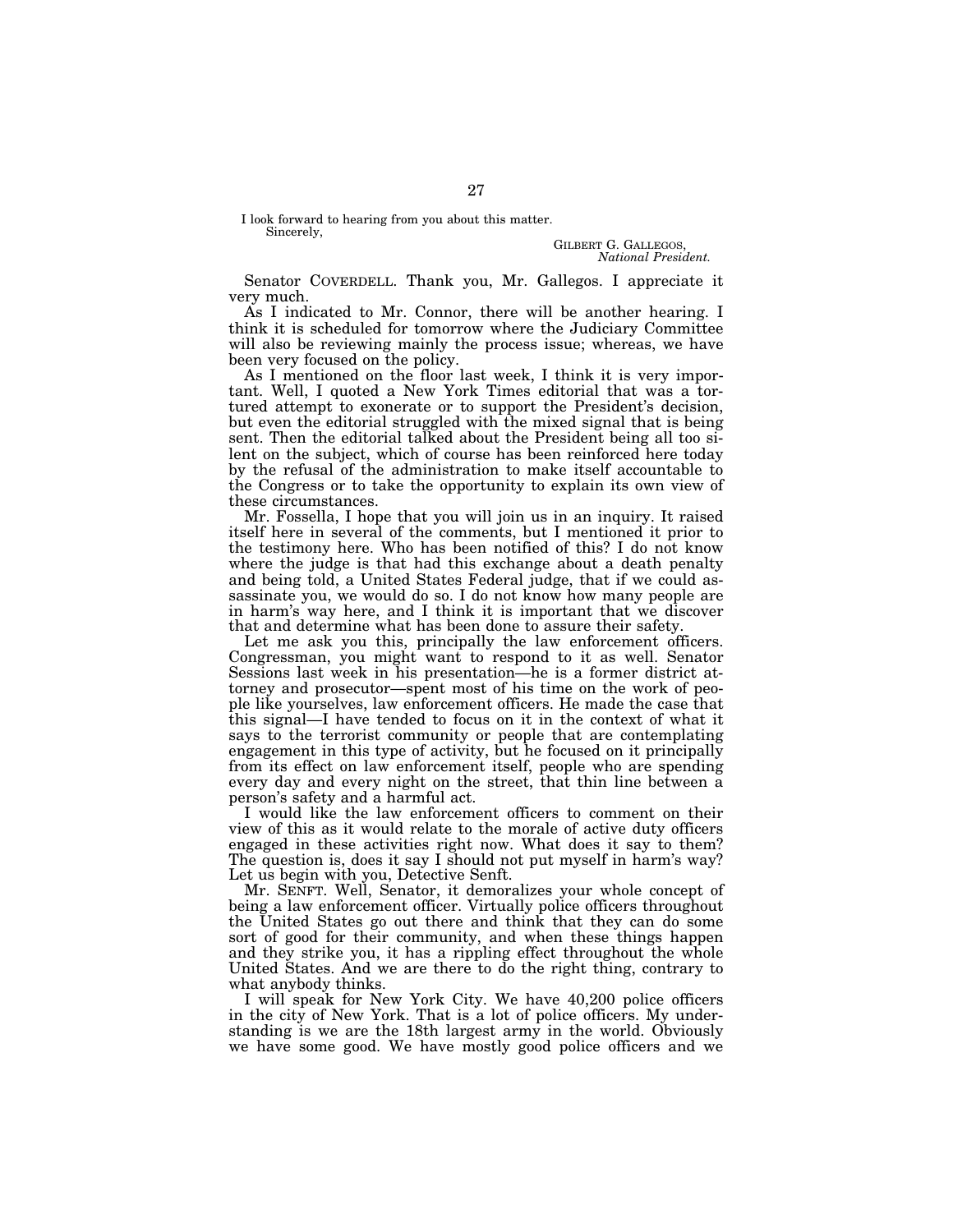have very few that are bad. But we have our bad, like any other occupation.

This destroys the heart and soul of every police officer that is out there doing what he has to do. It is in vain.

I just want to reflect on one point. I do not mean to go off the subject, but  $2\frac{1}{2}$  years ago, my wife and I wrote the President concerning this clemency offer.

Senator COVERDELL. Two and a half years ago.

Mr. SENFT. Two and a half years ago we wrote Janet Reno one letter, our President two letters, and since this is going on for the last 4 weeks, we have sent two more letters with absolutely no response.

Senator COVERDELL. Were any of the letters responded to?

Mr. SENFT. None of them, Senator, not one response.

Senator COVERDELL. What caused you to write the letter 2 years ago?

Mr. SENFT. Well, I was aware of the clemency. I had seen on one of the TV or history channels that William Morales was looking for amnesty to come back into the States to visit his mother. I say, stay where you are in Cuba with Joanne Chezama. So, he is looking to come back into the country.

We have said we should start writing some letters and find out from our President and from Janet Reno what is actually going on, and we could not get any response. Nothing at all.

Senator COVERDELL. So, you wrote the President——

Mr. SENFT. Yes.

Senator COVERDELL [continuing]. And the Attorney General.

Mr. SENFT. That is correct.

Senator COVERDELL. And you raised questions about what might be happening, and there was no response whatsoever.

Mr. SENFT. No response. Since this has been going on for the last 4 weeks, we wrote an additional two letters.

Now, about 21⁄2 weeks ago, I was on a local TV channel with an activist for the FALN and her name was Alice Cordova. And she was a nice lady. She had her opinion and she can have her opinion because this is America. I think I read it somewhere that this was America. I have been embarrassed the last 4 months to be an American because of what is going on.

She told me, she said to me, Detective Senft, why did you not get involved in this 21⁄2 years ago or 3 years ago? I said, we did. She said, well, we had a sit-down meeting with Janet Reno. I said, ma'am, I could not even get a letter answered from Janet Reno or from my President. And I am an American. When my children leave my house—and I have four sons—they leave with an American flag. Well, I was embarrassed that day to be an American, that I cannot get even a letter from my President.

Now, I do not expect him to handwrite it, obviously. We know that, but there is an awful lot of people surrounding our President that could possibly just send us a note and say, look, the decision has been made. We are sorry that you are concerned. I am sorry you were injured. I am sorry your life has been totally changed, but our decision has been made. I would have respected him for that decision, not that I agree with it, but I would respect the fact that he has that power to make that decision. It is ironic that these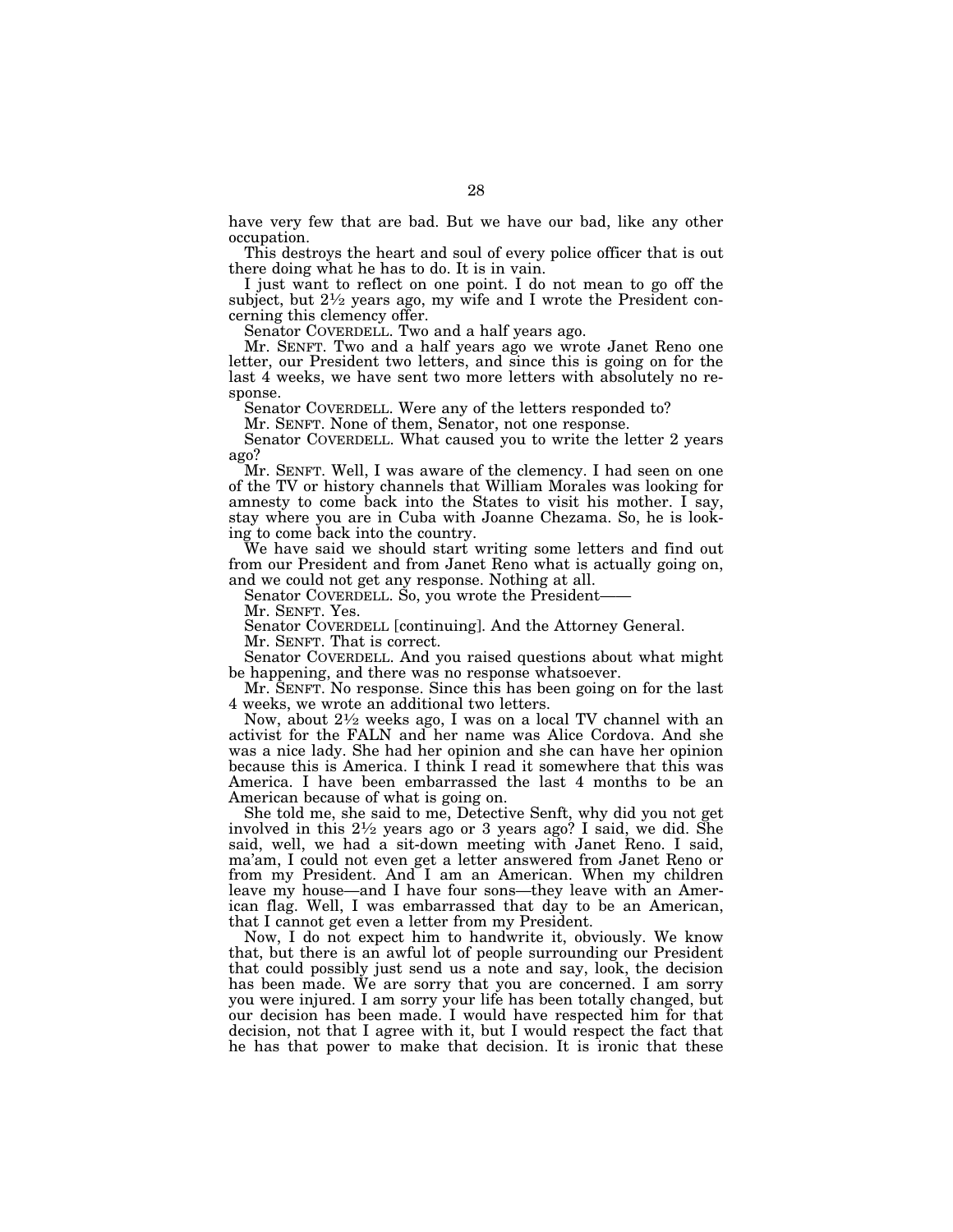things are happening, that you cannot even get an answer from your own country.

Senator COVERDELL. I am surprised. That is very, very informative that neither the Attorney General's office nor the White House would answer a letter from any citizen. It is hard to believe, and I believe it.

Mr. SENFT. I have written to Presidents before and I have got very prompt answers.

Senator COVERDELL. But on this subject, no answer.

Mr. SENFT. Not on this subject at all, no, sir.

Senator COVERDELL. It is quite amazing.

Mr. Pastorella, do you have a comment to make?

Mr. PASTORELLA. I do. I want to thank publicly Congressman Fossella's office and Congressman Fossella more directly for sending a telegram to the President on our behalf asking that we at least be given the privilege of giving a victim's impact statement to him. As I understand it, no response to that either.

Senator COVERDELL. Is that the case, Congressman?

Mr. FOSSELLA. That is correct.

Mr. PASTORELLA. The fact that our President has taken this stand on the freeing of these FALN terrorists strikes at the very heart of every law enforcement officer, at our confidence that we will be backed up by our Government for the actions that we perform on behalf of our citizenry. It is a disgrace that this has been perpetrated upon us. I cannot understand. I cannot fathom in my mind what would prompt our President to do this to us. We stand in the breach between chaos and civility.

He certainly knows well that this organization, the FALN, uses and prefers to use the bomb which is indiscriminate and is a weapon of mass destruction and the bullet and the gun to make their point, when in this beautiful, great country of ours, the first amendment is there for us to express ourselves, as we are here this day, in total freedom. We can express ourselves as long as it does not impinge on the rights of others. And that is what we are exercising here today.

Senator COVERDELL. I thank you, Mr. Pastorella.

Mr. Gallegos, you raised your hand a moment ago. I was just coming down the table.

Mr. GALLEGOS. Mr. Chairman, I too wrote to the President about this matter and have not received an answer to my letter. This was shortly after the first small bits of news were coming out regarding the clemency.

I have written to the President. I have been President of the FOP now for 4 years, and I have written to him on numerous occasions and have always received answers to my letters. To this one I have not received an answer.

And to another letter that I sent early on in the summer. This is regarding relations with Cuba, which brings up the issue of Mr. Morales, who is a wanted criminal and sanctioned to be in Cuba. I wrote to the President regarding other people who are in Cuba, Joanne Chezamar, who was involved in killing of a police officer several years ago and escaped from prison. There are three people that were escapees from New Mexico where they were involved in killing a State police officer and are now in Cuba. Now the admin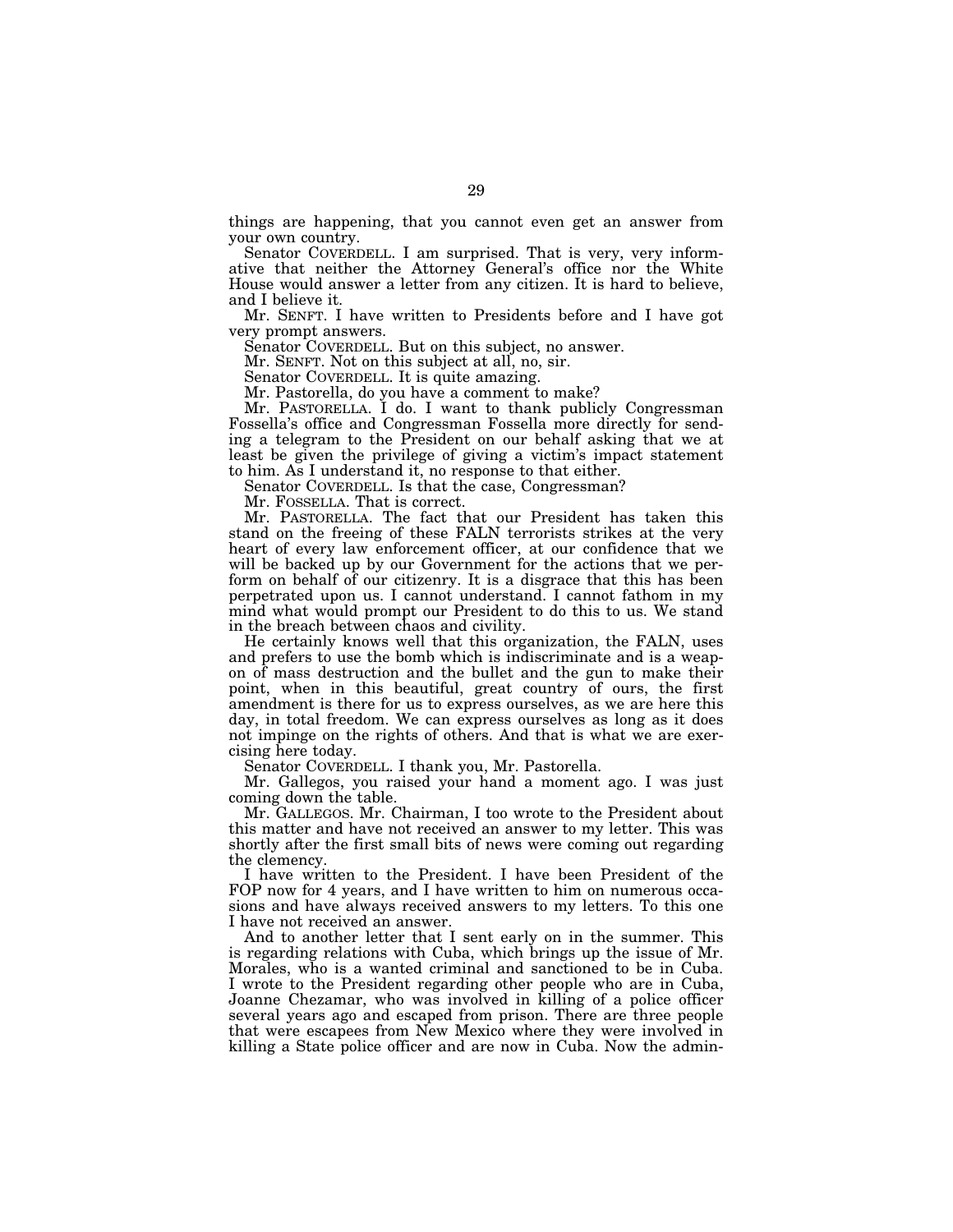istration wants to move toward normalizing relations with Cuba, which is a harbor for terrorists and criminals from the United States.

I think more importantly what this does is it kind of reinforces our notion that there is a common bond starting to emerge here where people that are criminals or violent terrorists, that they are some day going to be welcomed back into the United States and everything is all right. And that is what is emerging from this behavior by the President and this clemency action of the President.

It is very disconcerting to law enforcement because, as has been said, we are the front line between violence and safety for the American public, and when we have stood with the President of the United States—and I have personally stood with the President of the United States on several occasions—on the 100,000 police officer initiative, which I think is well worth the effort and I thank the Congress for the fact that they funded that program. On other law enforcement issues, we have stood shoulder to shoulder with the President, but with this action, all the good that has been done has been wiped away because of the total disregard for not only the victims of these criminals, but also for the good senses of law enforcement as to how we feel about clemency for terrorists and criminals. So, I think it has pretty much negated all the good that has been done by law enforcement over the last almost 8 years.

Senator COVERDELL. I appreciate your comment.

Mr. Connor, it looked to me like you were perusing your papers there and you have your own comment about this.

Mr. CONNOR. Yes, I have actually two things that I just want to touch on. One of them is regarding Mr. Morales and the communication between us and the Department of Justice. I actually did receive a letter back from the Department of Justice on this issue. I have been following up since 1990 or thereabouts on the status of Morales and the 16 in prison and have had regular communication with various parts of the Government.

In a January 6, 1998 letter I received, where I had asked that there be more recognition by the U.S. Government of the FALN, the fact that they were a terrorist organization—that was the point of my letter—and why, when we talk about terrorism, the FALN had kind of been forgotten. The Islamic side of it got the headlines, if you will.

And in this letter, I am just going to quote something here. For your information, Morales' hands were blown off and part of his face when he was building a bomb in New York City in 1979. He escaped from prison. I do not know how a guy with no hands escapes from prison, but he did. In any event, he was found in Mexico where he was arrested for killing a police officer in Mexico. In 1988 he was extradited to Cuba upon his request.

This is a quote from a letter from the Justice Department. It says, ''Mexican authorities released Morales from prison after he had served 5 years, rejecting a long-pending U.S. extradition request on the grounds that Morales was 'a political fighter for the independence of Puerto Rico.' The United States expressed its disagreement with this decision''—it sounds familiar—''stating that the U.S. Government was deeply disturbed that an individual with Morales' record of criminal behavior would even be considered for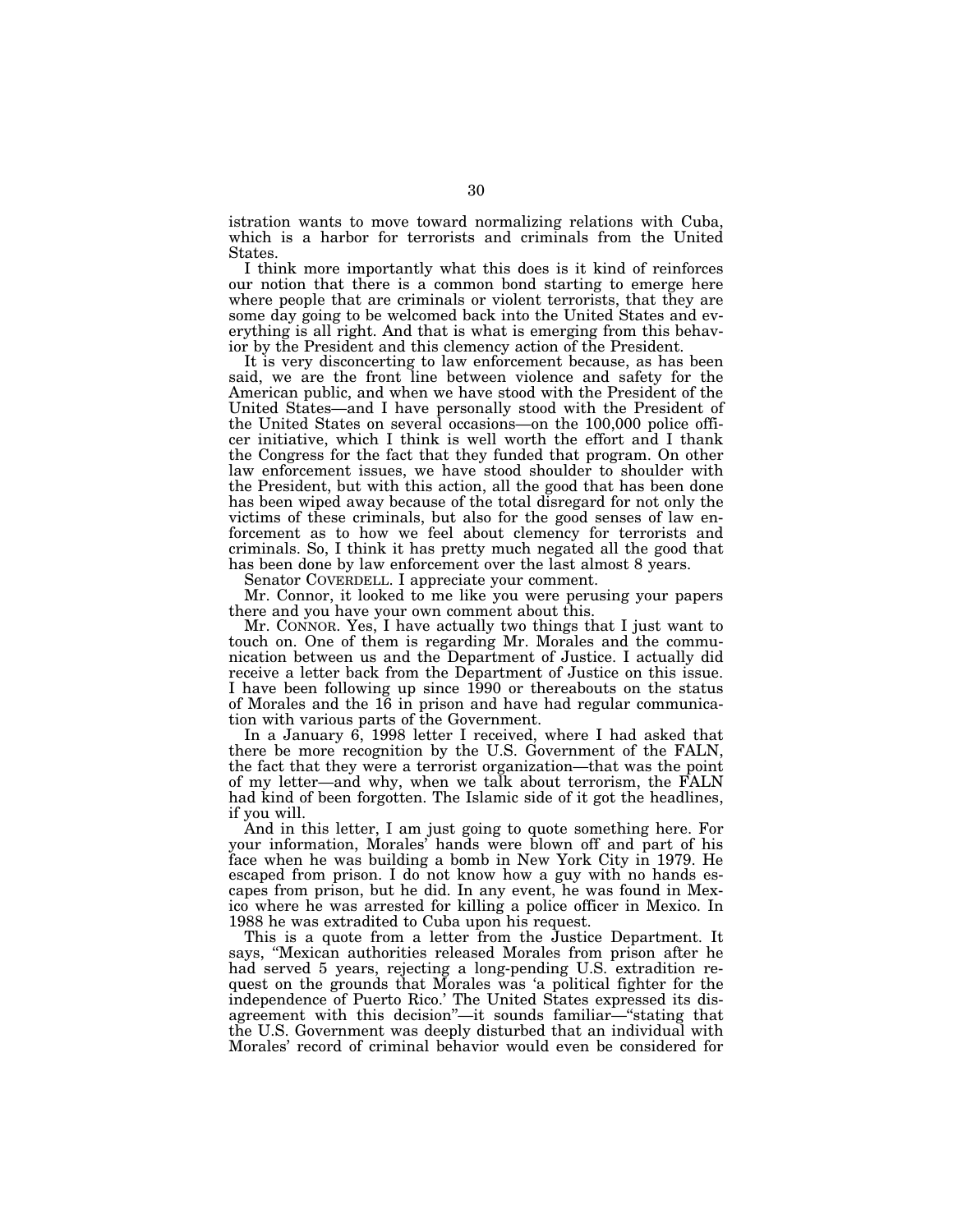possible political refugee status. Since 1988 the Government of Cuba has apparently provided safe harbor for Morales.''

The Mexicans did what we have done and we condemn them for it.

The other thing I just wanted to bring up is the Victims Act, and I just want to quote that too, if I might, while I am on a roll here. Under the Victims Rights and Restitution Act of 1990, a responsible official was to provide victims with the earliest possible notice of the release from custody of the offender. The law reads—and it goes into the section of it, but in quotes, ''after trial, a responsible official shall provide a victim with the earliest possible notice of release from custody of the offender.'' That never happened. I do not know if it happened with you guys, but it certainly did not happen with me.

So, I think these are interesting to say the least. Thank you.

Senator COVERDELL. Congressman, Mr. Pastorella was holding his hand up. I do not know if he sought recognition.

Mr. PASTORELLA. I do.

Senator COVERDELL. If somebody would move that mike for him please.

Mr. PASTORELLA. I do, if I may. I also have something to say about Mr. Morales enjoying his freedom in Havana. At the time, in 1978, he was in a Queens apartment using it as a safe house to build his bombs when a bomb exploded in his hands, ripping off both hands and part of his face. At the time of his arrest, he had in his possession over 350 pounds of incendiary chemicals, pipe bombs in various stages of manufacture, timing devices, blasting caps, 66 sticks of dynamite that had been deteriorated, making it highly sensitive. He had four weapons, two carbines, a sawed-off shotgun, over 1,000 rounds of ammunition in his possession.

He ultimately was sent to Bellevue Hospital prison ward. Allegedly a guard was bribed. He had only one finger on each hand left and he was alleged to have climbed out of a window after cutting the wires and the bars on that window in the hospital room that he was in, climbing down over 40 feet on bandages.

He ultimately was freed, went to Mexico, and there he planned the bombing in 1982. How do I know this? It was in an Associated Press release by Roberto Santiago, a reporter, who had a face-toface meeting with Mr. Morales in Havana in August 1993, and that is where this information was garnered.

I fear that, as part of the normalization process between the United States and Havana, Cuba is set into motion, that Mr. Morales will be a bargaining chip in that process. He was freed from his cell in Mexico after he was arrested when his personal bodyguard, a Mr. Contreras, was killed in a shoot-out with the Mexican police where a Mexican police officer was killed, and a Mr. Raul Gomez Tretto, the Justice Minister of Havana, engineered and worked out the process where he could be released into their custody, and has since, while in Cuba, received a masters degree in international relations in 1992 and is currently working on his doctoral thesis in international relations, which I contend in the mind of Mr. Morales is the shaking of your hand with a smile on his face while with his left hand he puts a stick of dynamite in your back pocket.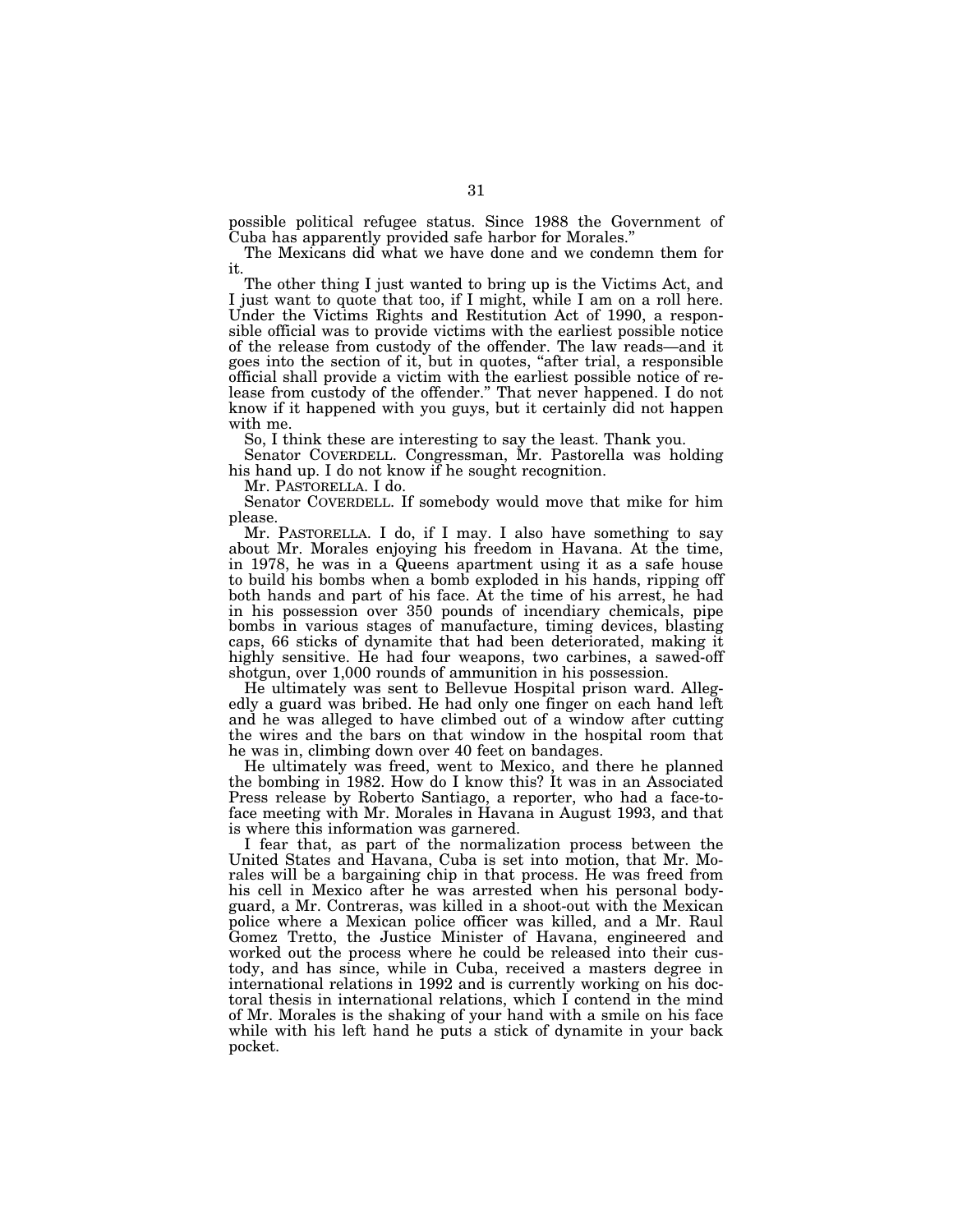That is the kind of person we are dealing with here. This is the mind set of the FALN. This is the savage beast that we are confronted with now on the streets of America.

Senator COVERDELL. I appreciate your comment.

Congressman Fossella?

Mr. FOSSELLA. Yes, if I may, Mr. Chairman. I did not get the opportunity earlier to thank Mr. Gallegos for all his efforts. He has been very supportive and does a great job, I think, representing the police officers across the country.

You asked the question of what it does to the morale and what signal it sends. In my view, it emboldens the guilty. It emboldens terrorism and it invites terrorism.

Many of my neighbors on Staten Island—I am very proud to represent a community that has a lot of law enforcement officials, retired and active. They feel betrayed by this act. Any innocent American walking out the door in the morning, the last thing they think about is going to a restaurant, for example, like Mr. Connor's father did, and dying because of beasts or terrorists. But a law enforcement official leaves the spouse always with the fear that that phone call may come, that they never return. This happened a few times in Staten Island over the last year. But they have a higher calling. They have a higher purpose because they feel that the system or their government or their people's representatives like you will never let them down.

Well, we have done that for the last 15 years or so while these people have served in prison. As you heard Detective Senft, there was some solace knowing that. That is gone now.

You mentioned Mr. Morales, the second point, about feeling sorry for these individuals because they were not near the bomb scene, despite the fact that there are videotapes of them making bombs. Mr. Morales, in 1993 a newspaper article mentioned two important things in my mind.

One is he said that this FALN group had a collective leadership, that he was proud that he was not just the master mind, but it was a collective leadership, which leads one to believe that these people were intimately involved in all those bombings.

And second these individuals, these heroes here, were casualties of war, that they were not innocent victims, that they did not prepare properly, but merely casualties of war. They have not changed that ideology. They have not changed their attitude.

When I talked about earlier emboldening the guilty, they are proclaiming right now in Puerto Rico and in Chicago where they have been released, that they will continue their cause. They are meeting. They have met in the last 24 hours, several of them.

Senator COVERDELL. Is that not a violation of the agreement they entered into with the President?

Mr. FOSSELLA. That is a question I hope that the Senate takes up and I know the House will. The signals that have been sent over the last several weeks, if you recall, Senator, one of the reasons why they were rejecting the offer of clemency was because they feared that they would not be able to meet with one another and that was holding up the clemency offer and the acceptance. Now we are told that they are meeting.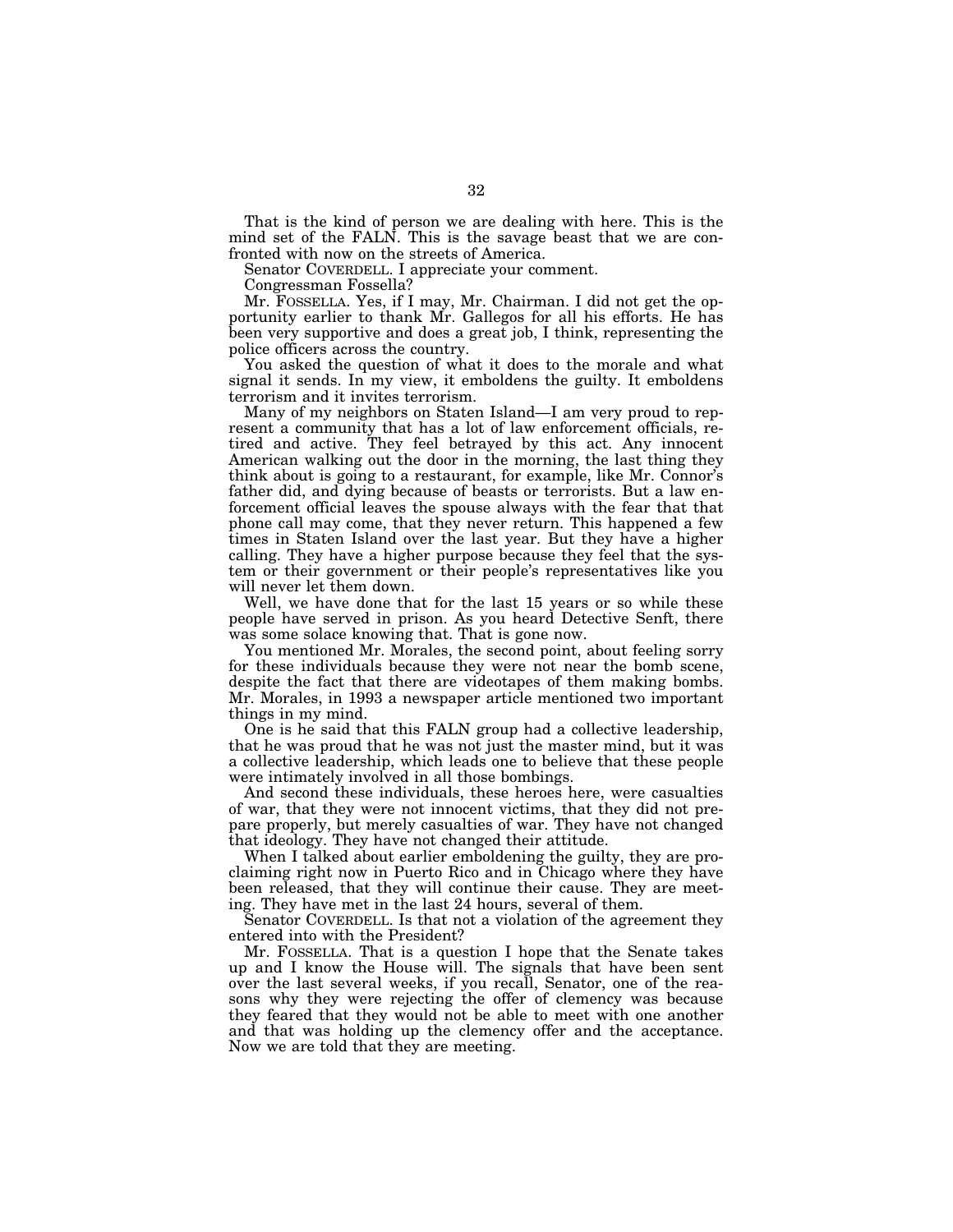Again, what is going on here, what is the story, what are the issues? That is why Mrs. Clinton changed her mind because she said the silence for 3 weeks spoke volumes. Well, I think the silence of this administration speaks volumes for not having someone here today to explain to you, the Senate, the American people, and especially these victims what went on here.

So, we hope to undertake and get some responses to these questions, but it has been nothing but a free-for-all the last several weeks.

Senator COVERDELL. I think I know what the response would be, but I still want to air it a little bit. The point I have had the most difficulty with is the White House's attempt to distinguish between categories of activism. Under this theory, as I have said, bin Laden would be in a different category than the emissaries of his organization that actually planted the bombs at the embassies in Kenya and Nairobi. But the White House, as best I can judge, has made this a center point of the argument with regard to clemency that they did not actually plant the bombs directly. Of course, as Senator Sessions pointed out on the floor, one of the reasons is they were apprehended before they could do so, and they actually had equipment and weapons in their vehicles.

But I would be curious as to any comment any of you would have with regard to this kind of distinction that occurs between a plotter, planner, and instigator vis-a-vis somebody who actually pulls a weapon or sets the weapon down. That distinction is very difficult for me to make. I mentioned this New York Times editorial. It is kind of a tortured attempt to create some distinctions here. But do any of you have a comment with regard to that distinction?

Mr. GALLEGOS. Mr. Chairman.

Senator COVERDELL. Yes, Mr. Gallegos.

Mr. GALLEGOS. In American jurisprudence, as we all know, the driver of a getaway vehicle is as guilty as the people that go in and rob a bank. What this does is it does set up the different avenues of defense to say, well, I was only the driver or I only made a phone call. It throws up all kinds of legal challenges that may come on down the road in other cases. I think it really sends a terrible message out there that now you can challenge all these by degree.

I do not think that the White House thought this through, and I do not think that they really thought about the conspiracy ideas and that they in fact could be part of a criminal act. That is what these people were convicted for, for taking part in criminal acts. It is very disturbing that the messages are sent out.

So, I think that it really puts the whole legal system and the criminal element in a tailspin.

Senator COVERDELL. Mr. Connor.

Mr. CONNOR. In assassinations, if I remember my history right, John Wilkes Booth—well, his conspirators were executed for being just that, conspirators. No one said they pulled the trigger and shot Mr. Lincoln, but they were involved. They gave safe harbor to Booth and plotted with him. This is a very similar situation.

First of all, I do not know that they did not place the bomb. For all I know, they did. But they were certainly part of this small organization. It was not 1,000 members. It was a small group and they were intimately familiar with the goings on. As Congressman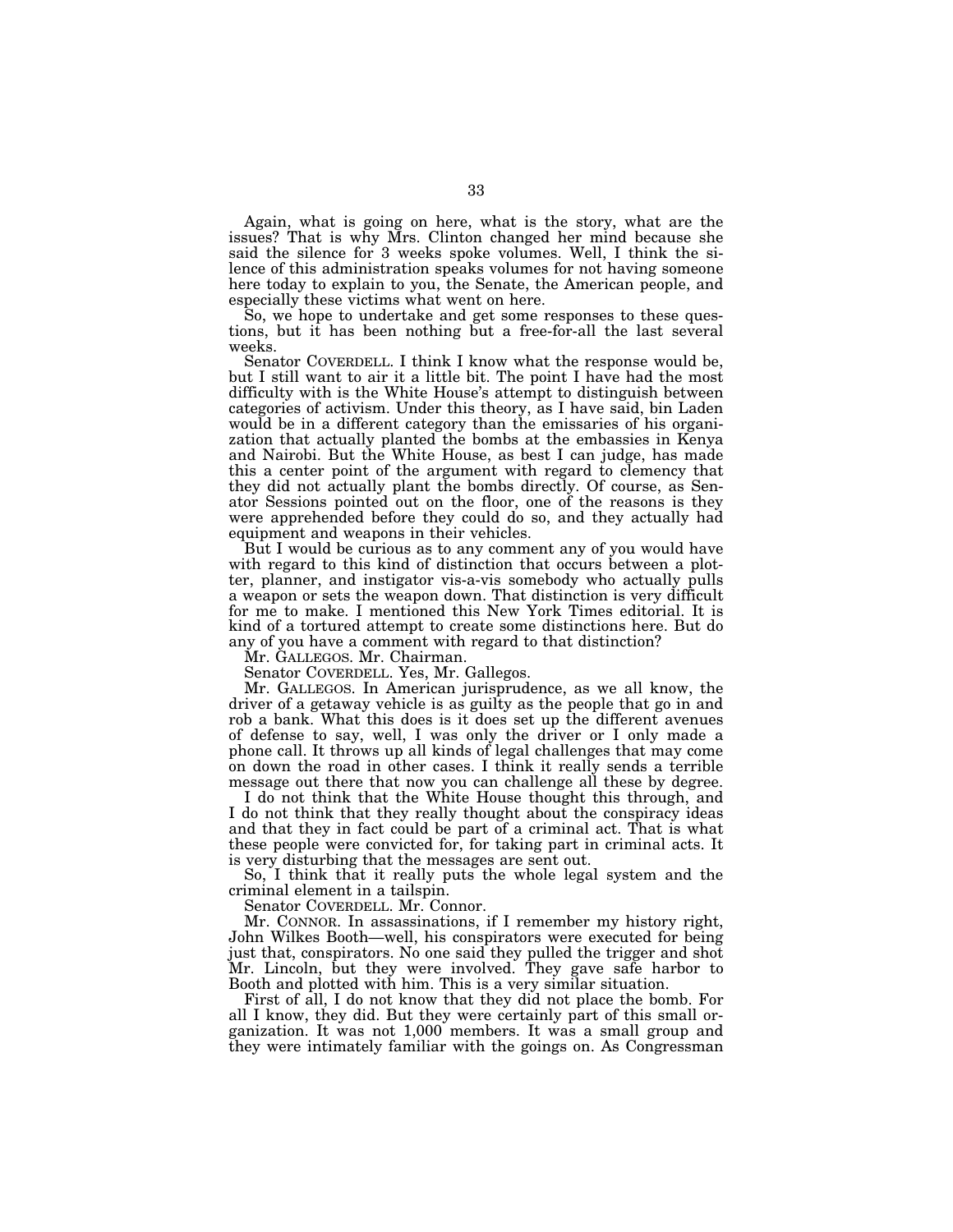Fossella points out, they were a collective leadership, and I do not know how you can separate those who conspired versus the actual people who committed the atrocities.

And the other point is Puerto Rico has had the ability to vote on independence. So, what were they actually trying to accomplish by this? They knew that they did not have the vote for independence, and that was the only way to get it. So, what were they doing? The only answer is they were trying to change America, not Puerto Rico. They were trying to change the way the American system works and the American Government, which I believe is sedition, and that is what they were convicted of.

They have claimed that the seditious conspiracy is a political charge, but in their case that was the only thing that they really were trying to do. It was a perfectly legitimate charge. They were brought up on real charges and had a real trial.

They did not even recognize the United States' ability to try them, so they chose not to testify, which they are using now on their behalf. They did not testify, so therefore they should be released. That just does not wash. It is like going to an exam unprepared and saying, well, if I had gone to your class for the last 6 weeks, I would have done great. There is no correlation there. They had a conscious decision and they turned it down.

Senator COVERDELL. Congressman Fossella.

Mr. FOSSELLA. Yes, just briefly, Mr. Chairman, echoing what these gentlemen said, but also I find this whole thing bizarre, that the Justice Department admits in a letter to Mr. Connor these people are terrorists, and yet now they are saying, well, they really were not at the scene.

But I am sure you and any law enforcement agency or any American with an ounce of common sense would recognize that, to coin a phrase, it takes a village to pull off these terrorist activities, especially after they even admit that they were part of this organization.

I think what we do is we start allowing those who call themselves freedom fighters or call themselves political prisoners—let us say, for the sake of argument, Cobb County in Georgia decides to secede from Georgia. A band of individuals get together and say they want to secede, so they start planting bombs around Cobb County and other parts of the State capital because they do not get their way. They call themselves freedom fighters. They are convicted and sentenced to jail. Does anybody with reason think that they should be set free, that they are legitimate freedom fighters? No. They seek to replace the rule of law because they do not get their way by planting bombs and killing people. It is not unlike every other terrorist organization around the world or in his country.

As you mention now, I think, so well, if in 15 years the then-President steps forward and says Terry Nichols was nowhere near the bomb scene in Oklahoma City, he should be set free, I think you would experience outrage across this country you never would have seen before. But you will not see that day.

So, for those who want to classify or characterize terrorists in their own sort of way, I think they have the wrong idea of what America is all about.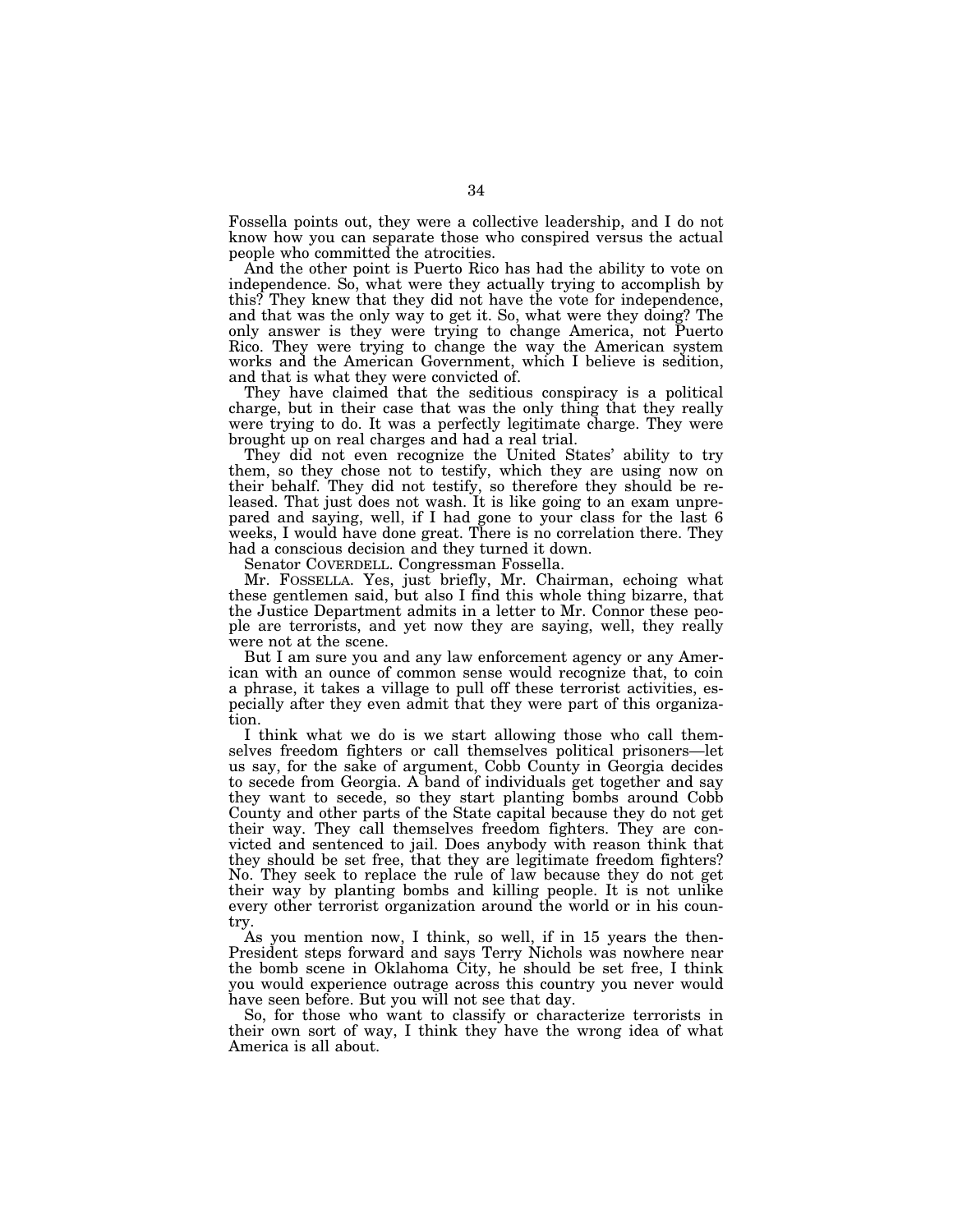Senator COVERDELL. Gentlemen, I want to thank each of you for again your service to your country. Mr. Connor, you are not a police officer, but you obviously have developed an affinity for them, and you have worked long on their side and on behalf of your family on this for a long time. I thank you for that. You are one of the eyes and ears and vigil of America. And, Congressman Fossella, for your distinguished work on the matter.

We will embrace the questions that were raised here. We will be working on them as a committee. We will also turn them over to the Judiciary Committee and the Intelligence Committee as well, as this ongoing effort to try to understand what is happening here.

But, as I said in the beginning, my main objective right now is to try to make certain or diminish the confusion that this decision may have caused. If the people's branch of Government can be very straightforward and forceful here, I hope it is of comfort to the law enforcement community, to the victims, Mr. Connor and others, and to the world that there is a very large majority of the United States that is still wedded to the theory, no concession, no negotiation, no deals, do not do it, or there will be swift and harsh punishment.

I thank each of you for making yourselves available, for your service to your country.

And with that, I will adjourn this meeting. Thank you very much.

Mr. SENFT. Thank you.

Mr. PASTORELLA. Thank you.

Mr. CONNOR. Thank you, Mr. Chairman.

Mr. GALLEGOS. Thank you.

Mr. FOSSELLA. Thank you very much, Mr. Chairman.

[Whereupon, at 10:45 a.m., the subcommittee was adjourned.]

[The following statement was submitted for inclusion in the record:]

#### PREPARED STATEMENT OF JOHN HARRISON, FALN BOMBING VICTIM

My name is John Harrison. I would like to thank the Committee for the opportunity to make a statement regarding the recent offer of clemency for and subsequent release from prison of certain members of the FALN. On January 24, 1975,<br>I was bounced the FALN. On January 24, 1975, was having lunch at Fraunces Tavern in New York City. That experience is burned in my memory, as it is in the minds of other victims of various FALN bombings, some of whose experiences are similarly being related in statements to you.

The bomb consisted of multiple sticks of dynamite inside a satchel placed in a back room of the restaurant which was filled with innocent people. There was an enormous explosion. I remained conscious at the time and remember vividly the ceiling collapsing, my luncheon companion literally flying over the table in front of me, and I remember doing what felt like a back flip as the chair flew up in the air and came crashing to the ground. I could not walk and remember crawling across the floor to the light I could see through the blown out windows, hearing the screams of terror and pleas for help of those seriously wounded at the time. I saw first hand what dynamite does to human flesh. I will spare this Committee the details of that vision, but would only suggest that one only need think of the recent photographs of the horrors at Kosovo, and the mindless slaughter of human beings there to have a feeling for what it was like at Fraunces Tavern in 1975.

Four people were killed in the bombing. My own injuries healed over time and pale in comparison to the loss suffered by the Connor family and the three other families who lost loved ones. I came to this hearing today to make absolutely sure that the members of this Committee understand from first-hand witnesses the horror of atrocities like this committed by the FALN. The FALN claimed responsibility for this bombing and were implicated in over 100 other bombings around the country.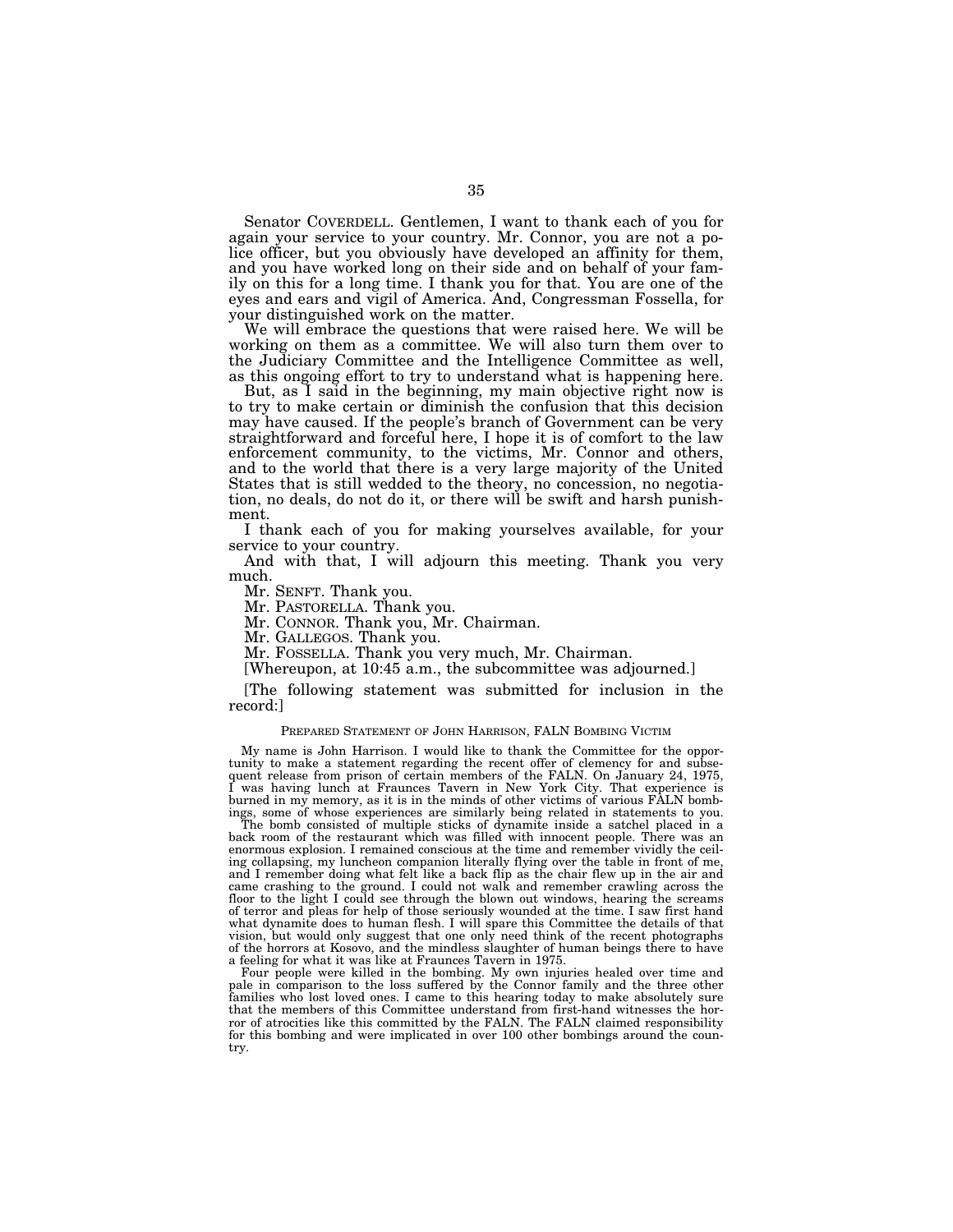Proponents of clemency have rightfully stated that none of the terrorists were specifically accused of the Fraunces Tavern bombing. Most of the terrorists were convicted of Seditious Conspiracy as well as various firearms and explosives violations. Some of those recently released from prison were arrested in Evanston, Illinois inside a van loaded with arms during an attempted robbery of an armored truck that was scheduled to make a pick up at Northwestern University. Luckily the police intervened prior to the actual robbery taking place. Later, one of those convicted agreed to cooperate with the government and provided information regarding the FALN's underground operations. This informant outlined in the various publiclyavailable court documents, which I am sure the Committee already has, how FALN members were taught to manufacture bombs, how to transform a pocket watch into a sophisticated timing device for setting off explosives, and how members were schooled in the art of writing communiques so that terrorists could take "credit" for the destruction for which they were responsible. Another group of the terrorists just released included those involved in organizing an escape plan for certain members of the FALN from prison. These arrangements included the purchase of weaponry and C–4 explosives. Again, all of this information is available and I hope and pray was taken into account prior to the clemency offer. It is just hard for me to understand if these facts were taken into account, how a clemency offer could possibly be justified.

Seditious Conspiracy is a serious matter. I should emphasize that I am not an attorney, but my reading has suggested that it means a conspiracy to levy war or to oppose U.S. authority by force. There is no question that these individuals were guilty and convicted of this crime, plus were convicted of various other arms violations. It is useful to note that the terrorists, in the course of the legal proceedings, took the position that they were being held as prisoners of war and that the U.S. courts did not have jurisdiction in the matter. The clusive and included, among other things, audio tapes and video tapes of various<br>of the terrorists in the course of their activities including a videotape segment of<br>the terrorists in "safe houses" handling bomb-making mat ons. Court documents pointed out that the recovered bombing paraphernalia and

timing mechanisms bore the unmistakable FALN ''signature''. Law enforcement professionals risked their own lives to disable this paraphernalia and to take the steps necessary, all in accordance with approved legal procedures, to bring these terrorists to justice. If ever there was an example of Seditious Conspiracy, this is it.

Now I ask you, would it have been better for the law enforcement professionals to have simply waited until these same materials were used to kill a few more peo-ple and then have arrested the individuals and tried them for murder? I think not. Rather than waiting for more needless slaughter, the law enforcement people stepped in and arrested these individuals and proceeded with the charges of Seditious Conspiracy and other charges.

Ladies and Gentlemen of the Committee, it is my sincere hope going forward we can provide the proper motivation for law enforcement professionals to identify, prosecute and incarcerate terrorists *prior* to their murdering people. I prefer it that way. Those who stand back and say, ''well, these people weren't guilty of the Fraunces Tavern bombing'' and ''did not kill anybody'' should bother to read the court documents. What matters is that they were convicted of Seditious Conspiracy and appropriately sentenced.

You will hear from other officers who have been permanently maimed as a result of the FALN's activities. We do not know if any of the individuals in prison were directly responsible for placing one particular bomb versus another. Are we to tell these officers who are permanently scarred as a result of their actions to protect all of us, ''don't bother next time, just let them kill some more people so we can try them for murder?''

I was not around when the Seditious Conspiracy statute was formulated. Somehow I doubt any of you were either. However, it seems to me that it operates to enable us as a society to help prevent the kind of needless slaughter of individuals which the FALN viewed as a necessary part of their program.

Tom Stoppard in a recent description of a play by Max Frisch called ''The Fire Raisers'' described the play: ''The play is set in a household of a family. Someone is burning down buildings in the town. A sinister lodger insinuates himself in the household. He is joined by a second stranger. They both live upstairs. Periodically, they leave the house and return. Each time, a building burns down. The household, particularly the Father of the household, resists drawing the unwelcome conclusion, even after the two lodgers are found to be stockpiling cans of gasoline in the attic. Finally, the sinister lodger comes downstairs and asks for a box of matches. The Father gives him the matches, and explains defensively, 'well, if they were the fire